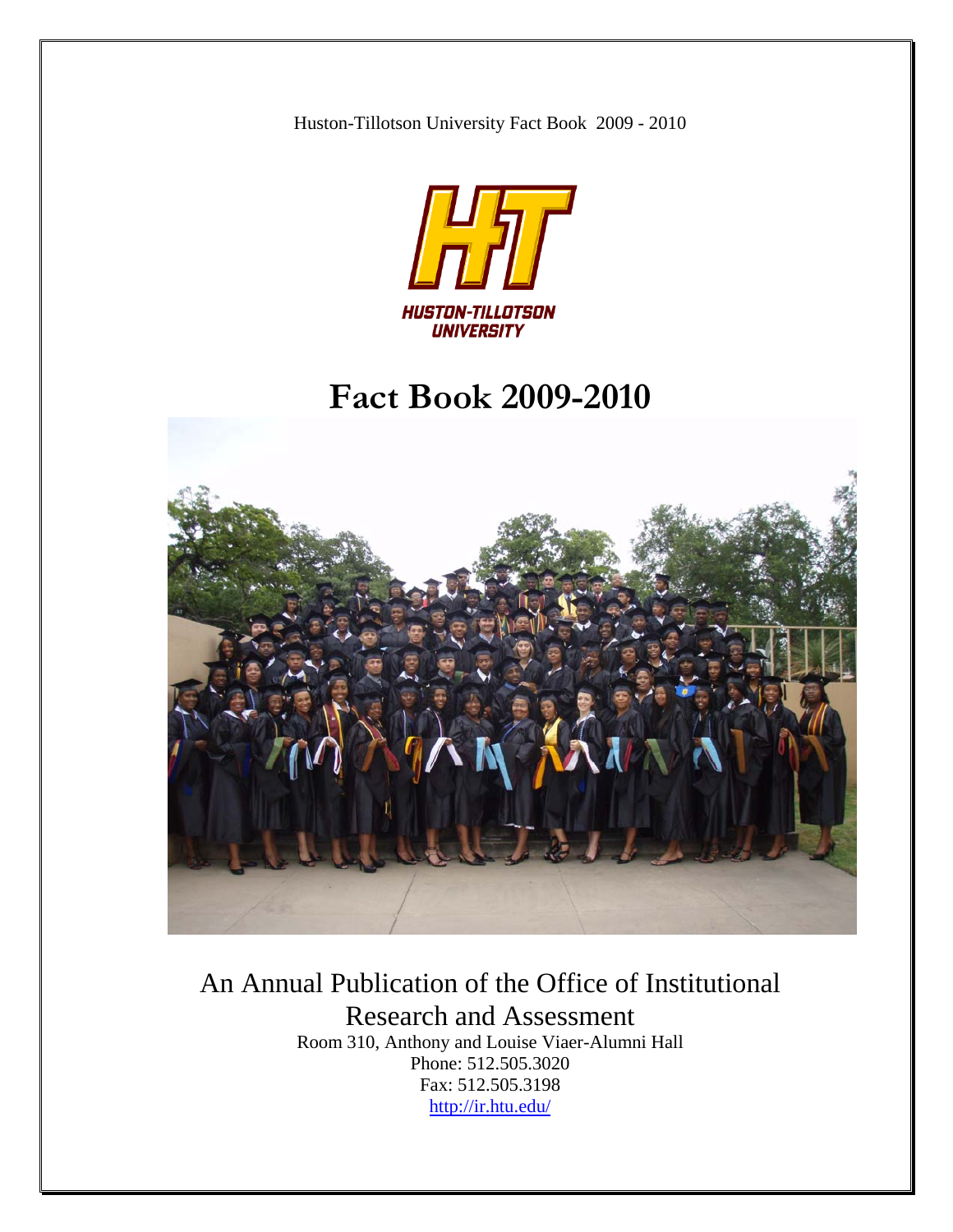### **Preface**

The Huston-Tillotson University (HT) Fact Book is an annual publication of information about the institution that is frequently requested by board members, faculty, staff, alumni, and others. The Fact Book contains a wide spectrum of data about the past and present operations of the University. The Office of Institutional Research and Assessment (OIRA) collects, analyzes, disseminates, and presents information designed to aid in the planning, decision making, and policy formulation at Huston-Tillotson University. Some of the information presented in text is obtained from administrative reports produced by various University offices. It is important to note that the final enrollment numbers are based on the official  $12<sup>th</sup>$  class day for the fall 2009 semester, which is the basis for all state and federal reporting. Please note that this edition of the fact book also includes student enrollment data from the spring 2010 semester. The staff of the Office of Institutional Research and Assessment would like to express our gratitude to those offices for their valuable contributions. In our continuing effort to provide timely and accurate information, OIRA will continue to refine this document each year, and we welcome your suggestions and/or comments.

### **Office of Institutional Research and Assessment Staff**

Director Thereisa Coleman, Ed.D. [thcoleman@htu.edu](mailto:thcoleman@htu.edu)

Survey Coordinator/Administrative Assistant Elvarina Hatcher [emhatcher@htu.edu](mailto:emhatcher@htu.edu)

Fact Book information is available on the World Wide Web at<http://ir.htu.edu/>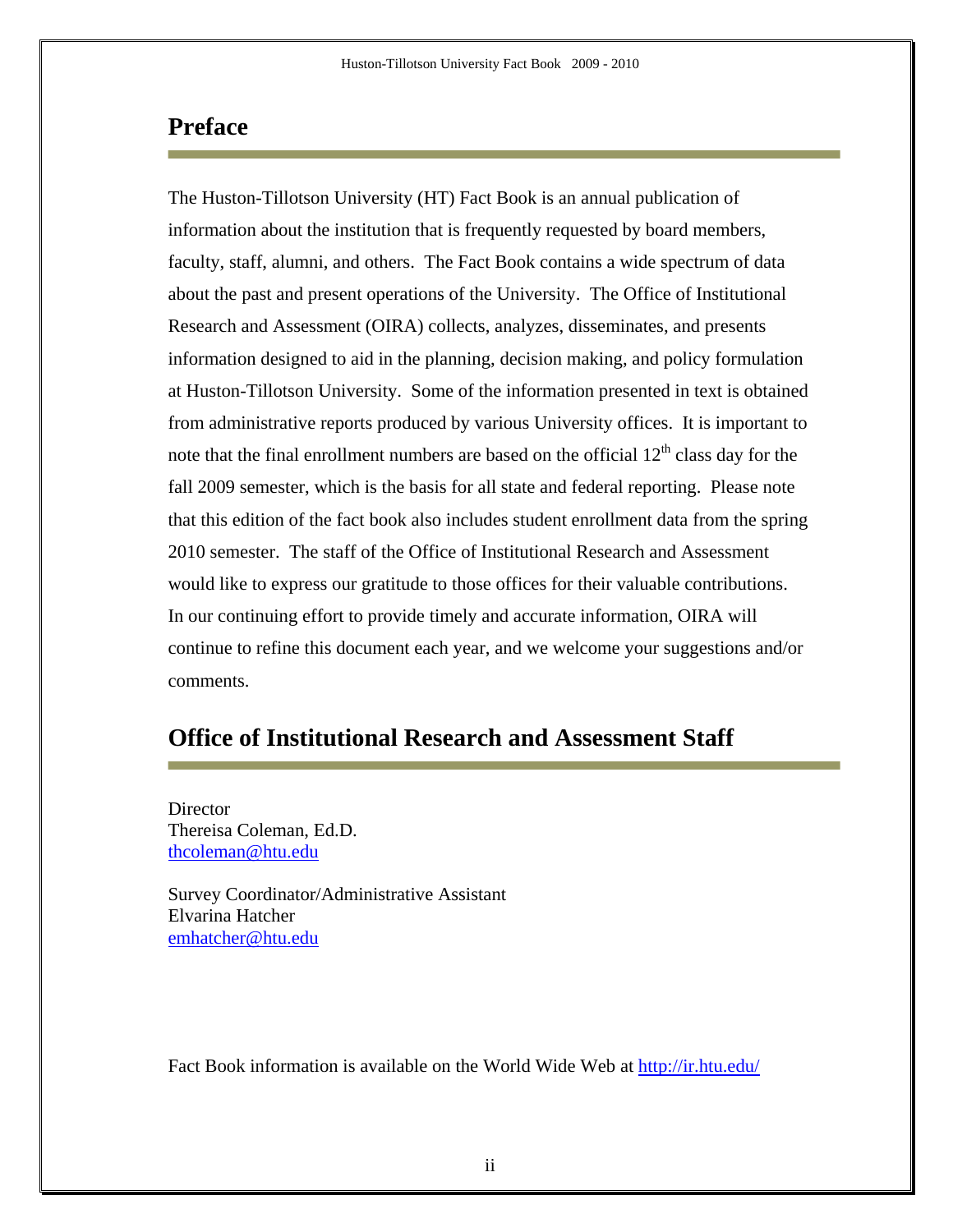### **Table of Contents**

r.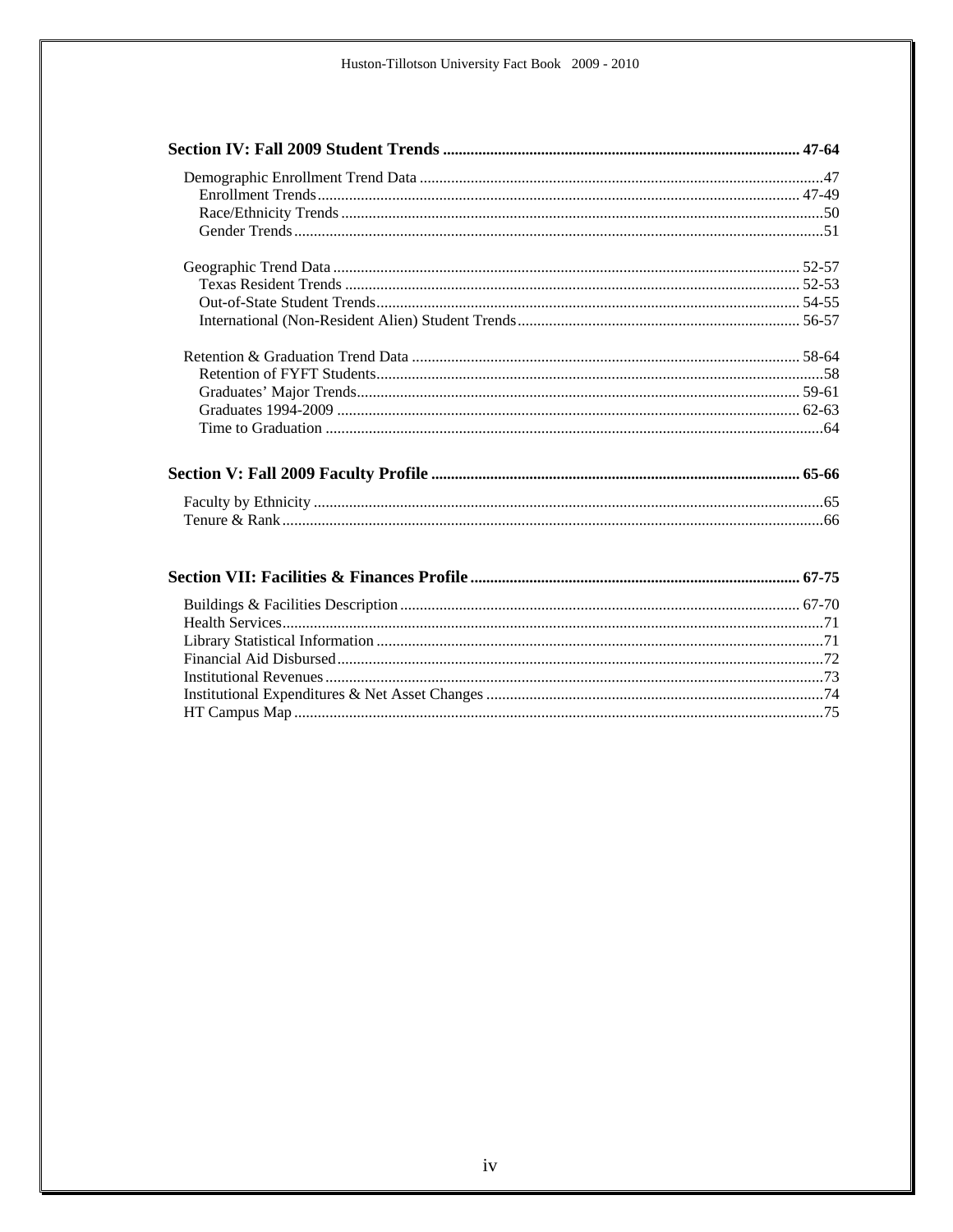# **Section I: University Profile**

## **HT at a Glance**

**Location**<br> **HT President and CEO**<br> **Larry L. Earvin. Ph.D.** Austin, Texas 78702-2795

**Chartered Founded**  October 24, 1952 1875

**Web Address School Type** [www.htu.edu](http://www.htu.edu/) Independent,

**Office of Admission Degrees Offered** 

#### **Special Learning Opportunities Affiliations**

Distance Learning, Air Force ROTC, The United Methodist Church, Army ROTC, Navy ROTC, teacher The United Church of Christ, and certification (below postsecondary level), charter member of the United PASS Program, W.E.B. DuBois Negro College Fund Honors Program, STEM Academy

Academic/career counseling service, 882 students, representing over disability servicers, employment services 10 countries for students, placement services for graduates.

#### **2009-2010 Estimated Yearly Expenses Student-Faculty Ratio**

| \$11,434                | 16:1 |
|-------------------------|------|
| Books & Supplies: \$800 |      |
| \$6,744                 | Aver |
| \$2,252                 | 2.83 |
|                         |      |

Larry L. Earvin, Ph.D.

Interdenominational, Co-ed

512.505.3028 Baccalaureate Degree

**Mascot Certificates Offered** Ram Post-baccalaureate Certificate

#### **Student Services Fall 2009 Enrollment**

Average H.S. GPA- freshmen

**Total (On-Campus) \$21,230 Average ACT Composite Score** 16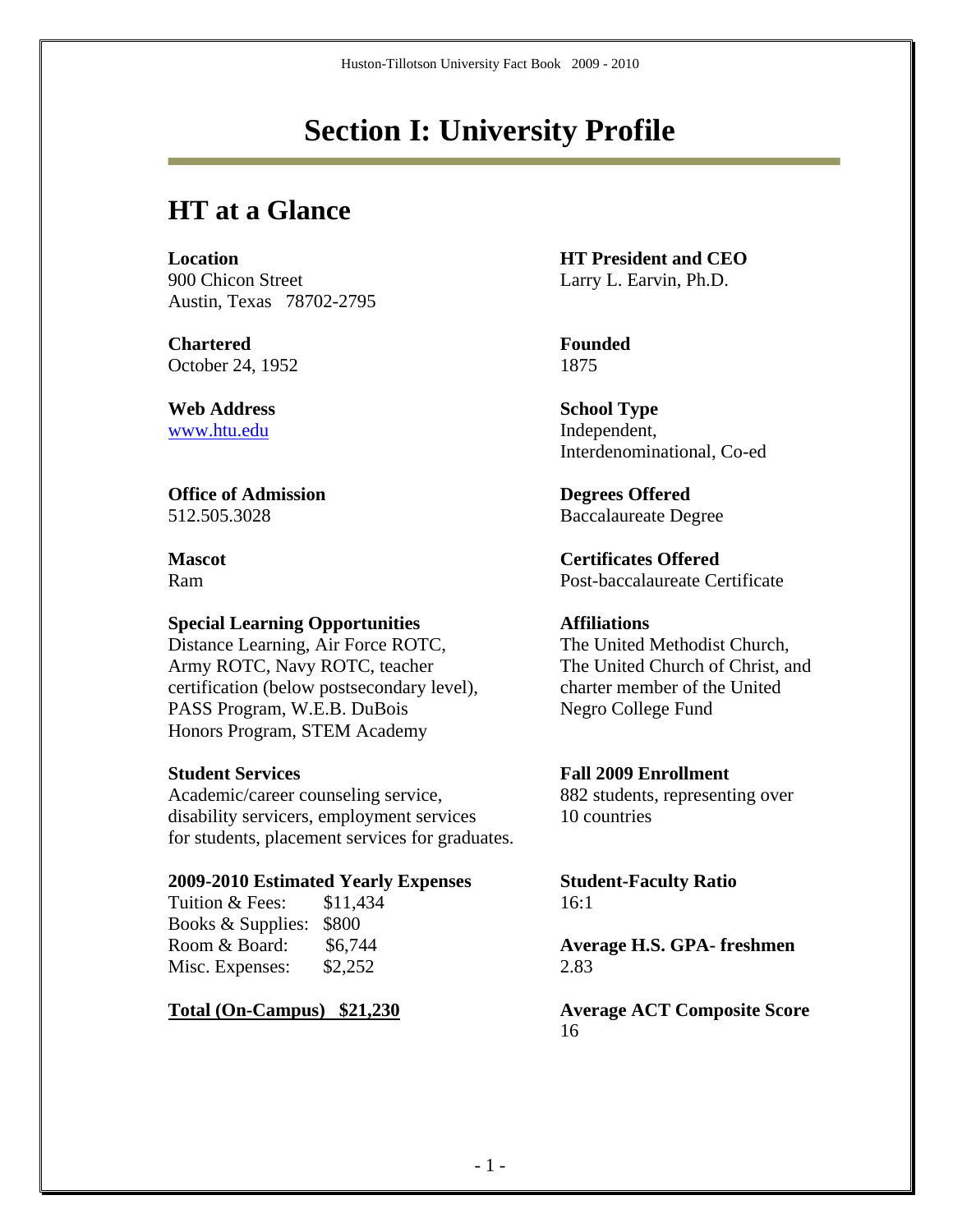### **HT Data Dashboard**

### **Students- Fall 2009**

### **1. Student Enrollment**



**Excerpt from pg. 48** 

#### **3. 6-Yr Cohort Grad Rate**



**Excerpt from pg. 64**

#### **2. FR to SO Retention Rate**



**Excerpt from pg. 58**

#### **4. First-Year Freshmen Enrolled**



**Excerpt from pg. 49**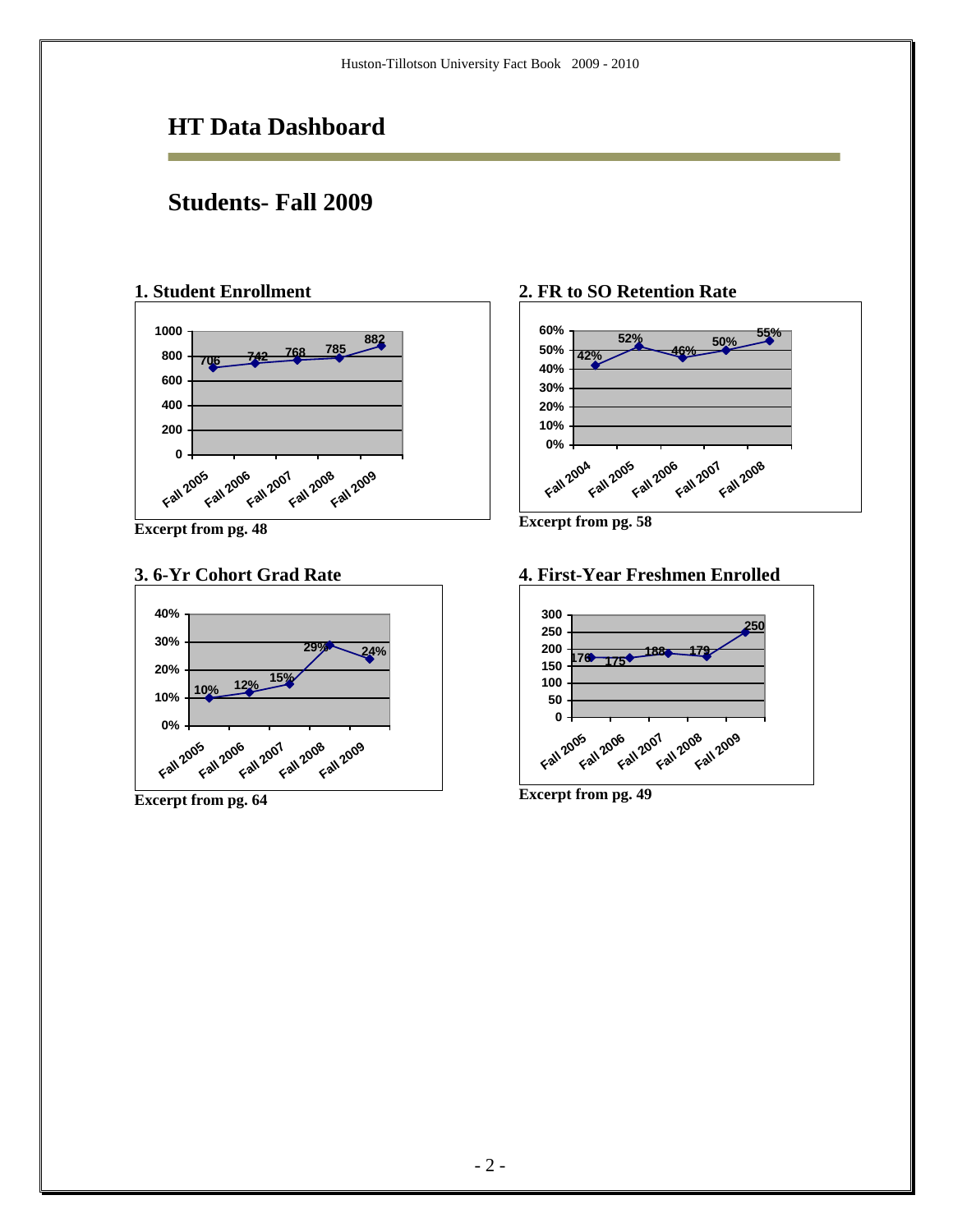### **Accreditation**

Huston-Tillotson University is accredited by the Commission on Colleges of the Southern Association of Colleges and Schools to award baccalaureate degrees. Contact the Commission on Colleges at 1866 Southern Lane, Decatur, Georgia 30033-4097 or call 404-679-4500 for questions about the accreditation of Huston-Tillotson University

To gain or maintain accreditation with the Commission on Colleges, an institution must comply with the standards contained in the Principles of Accreditation: Foundations for Quality Enhancement and with the policies and procedures of the Commission on Colleges. *The Commission on Colleges* applies the requirements of its Principles to all applicant, candidate, and member institutions, regardless of type of institution (public, private-for-profit, private not-for-profit).

Huston-Tillotson University is listed with and recognized by the Texas Education Agency and The Commission on Black Colleges of the University Senate of the Board of Higher Education and Ministry of The United Methodist Church.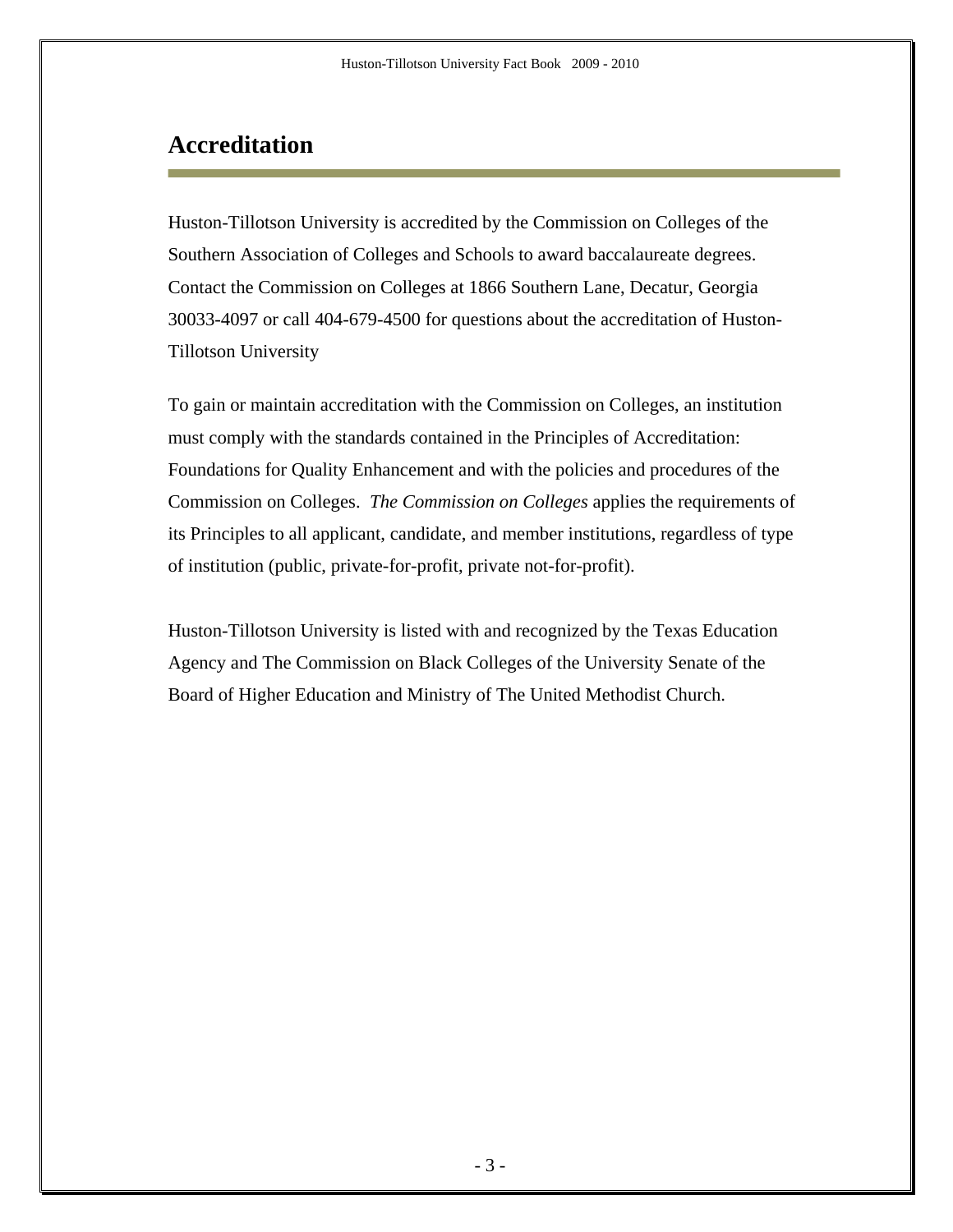## **Institutional Memberships**

HT holds memberships in numerous professional organizations and societies, including the following:

- American College Personnel Association
- American Council on Education
- Council for Advancement and Support of Education
- Council for Higher Education of the United Church of Christ
- Council of Independent Colleges
- Hispanic Association of Colleges and Universities
- Independent Colleges and Universities of Texas
- National Association for Equal Opportunity in Higher Education
- National Association for Collegiate Registrars and Admissions Officers
- National Association of Independent Colleges and Universities
- National Association of Intercollegiate Athletics
- National Association of Schools and Colleges of The United Methodist Church
- National Association of Student Personnel Administrators
- Texas Association of Developing Colleges
- Texas United Methodist College Association
- United Negro College Fund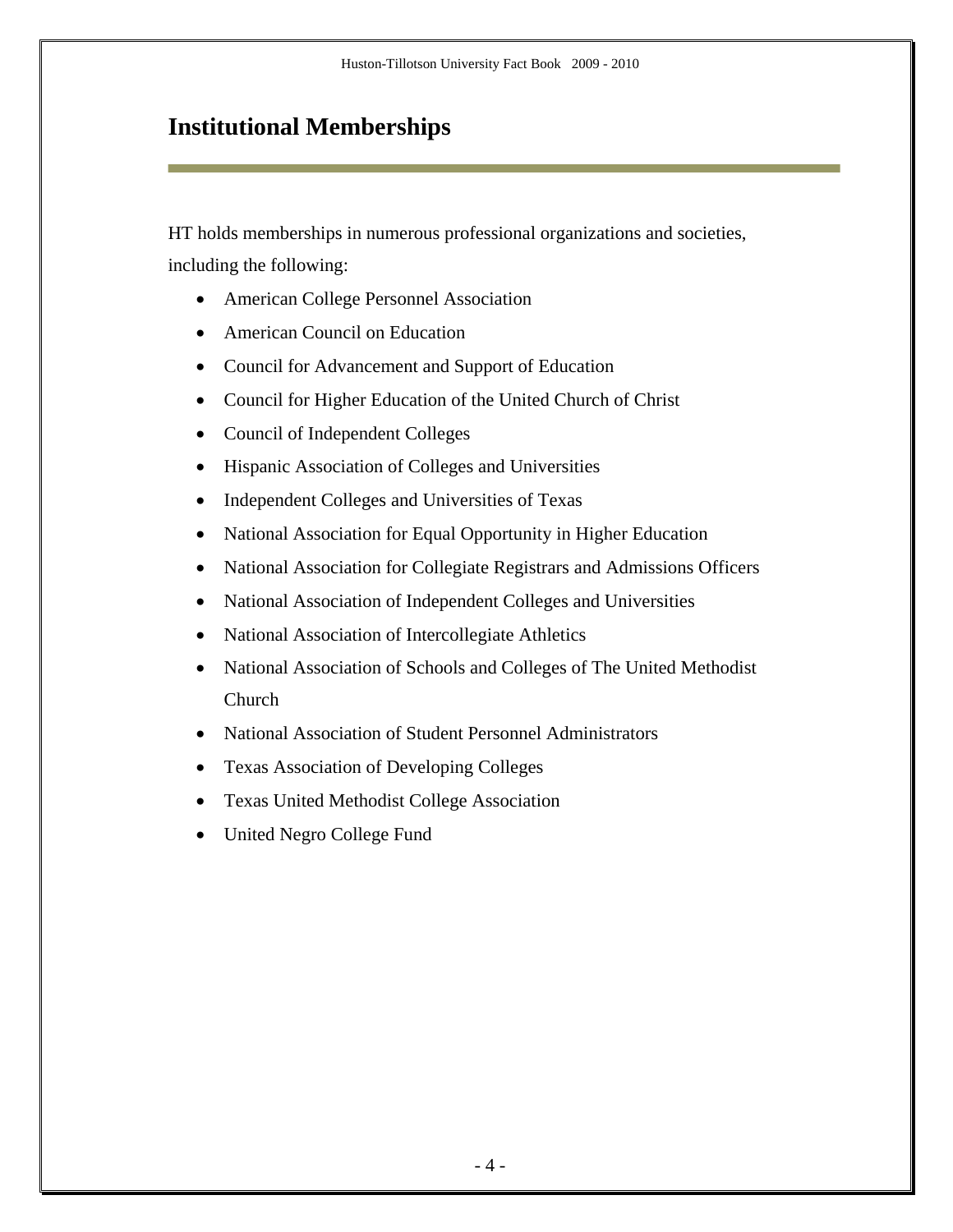### **Mission Statement**

Huston-Tillotson University is a historically black college affiliated with The United Methodist Church, the United Church of Christ, and the United Negro College Fund (UNCF). The mission of the University is to provide its increasingly diverse student body with an exemplary education that is grounded in the liberal arts and sciences, balanced with professional development, and directed to public service and leadership. The University prepares students with the integrity and civility to thrive in a diverse society, fosters spiritual development, preserves and promotes interest in the accomplishments and experiences of the University's historic constituents and evolving population, and creates and sustains supportive relationships which advance the Huston-Tillotson University community.

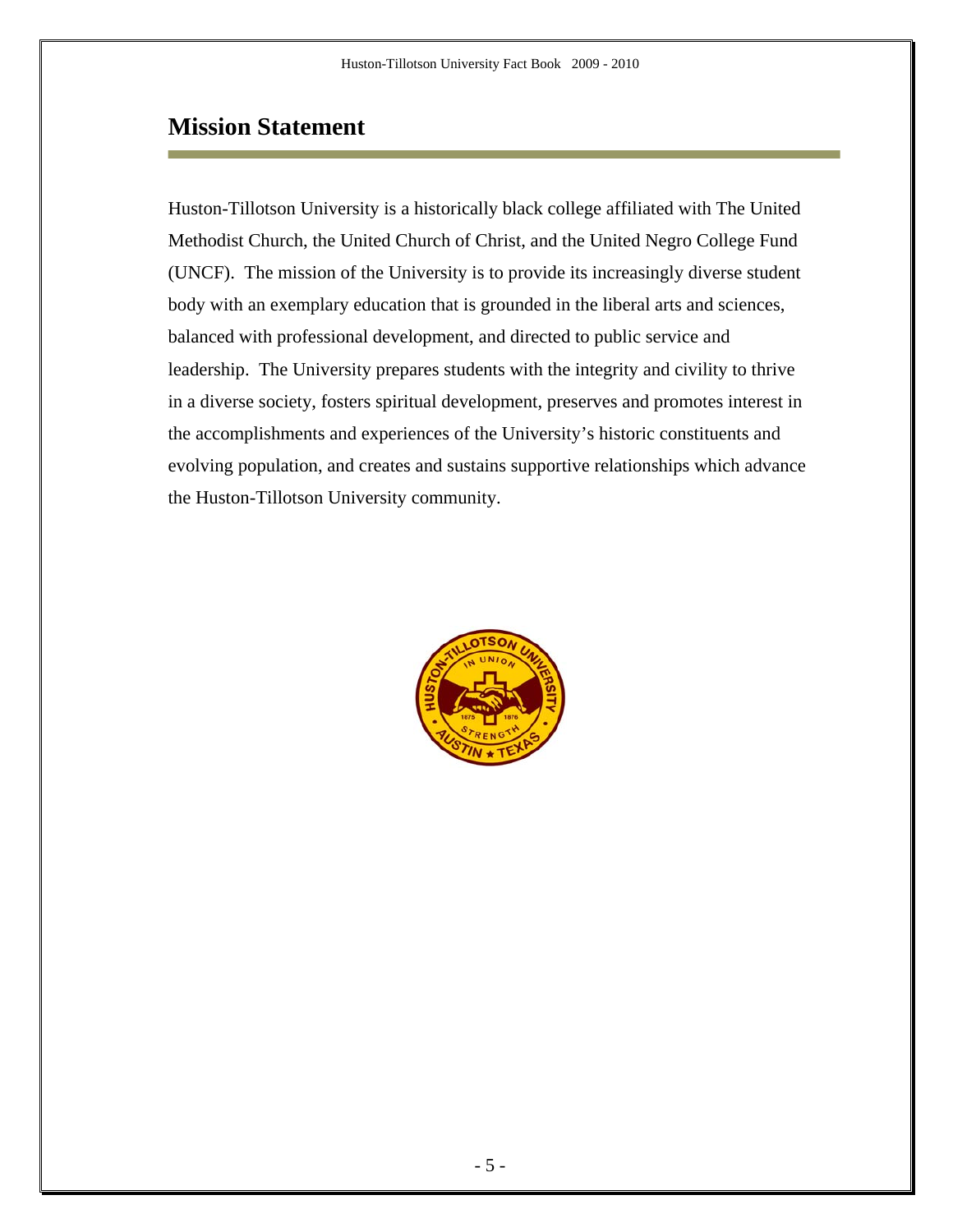# **University Governance**

Ē.

| Huston-Tillotson University is governed by a self-perpetuating Board of Trustees<br>consisting of distinguished local and national alumni, educators, entrepreneurs,<br>church representatives, and community leaders. The Board of Trustees meets two<br>times per year, and is responsible for the vision, mission, and governance of the<br>University and the supervision of the President. Below is the Board of Trustees as of<br>July 2009.<br><b>Officers</b> |  |
|-----------------------------------------------------------------------------------------------------------------------------------------------------------------------------------------------------------------------------------------------------------------------------------------------------------------------------------------------------------------------------------------------------------------------------------------------------------------------|--|
|                                                                                                                                                                                                                                                                                                                                                                                                                                                                       |  |
|                                                                                                                                                                                                                                                                                                                                                                                                                                                                       |  |
|                                                                                                                                                                                                                                                                                                                                                                                                                                                                       |  |
| <b>Members</b>                                                                                                                                                                                                                                                                                                                                                                                                                                                        |  |
|                                                                                                                                                                                                                                                                                                                                                                                                                                                                       |  |
|                                                                                                                                                                                                                                                                                                                                                                                                                                                                       |  |
|                                                                                                                                                                                                                                                                                                                                                                                                                                                                       |  |
|                                                                                                                                                                                                                                                                                                                                                                                                                                                                       |  |
|                                                                                                                                                                                                                                                                                                                                                                                                                                                                       |  |
|                                                                                                                                                                                                                                                                                                                                                                                                                                                                       |  |
|                                                                                                                                                                                                                                                                                                                                                                                                                                                                       |  |
|                                                                                                                                                                                                                                                                                                                                                                                                                                                                       |  |
|                                                                                                                                                                                                                                                                                                                                                                                                                                                                       |  |
|                                                                                                                                                                                                                                                                                                                                                                                                                                                                       |  |
|                                                                                                                                                                                                                                                                                                                                                                                                                                                                       |  |
|                                                                                                                                                                                                                                                                                                                                                                                                                                                                       |  |
|                                                                                                                                                                                                                                                                                                                                                                                                                                                                       |  |
|                                                                                                                                                                                                                                                                                                                                                                                                                                                                       |  |
|                                                                                                                                                                                                                                                                                                                                                                                                                                                                       |  |
|                                                                                                                                                                                                                                                                                                                                                                                                                                                                       |  |
|                                                                                                                                                                                                                                                                                                                                                                                                                                                                       |  |
|                                                                                                                                                                                                                                                                                                                                                                                                                                                                       |  |
|                                                                                                                                                                                                                                                                                                                                                                                                                                                                       |  |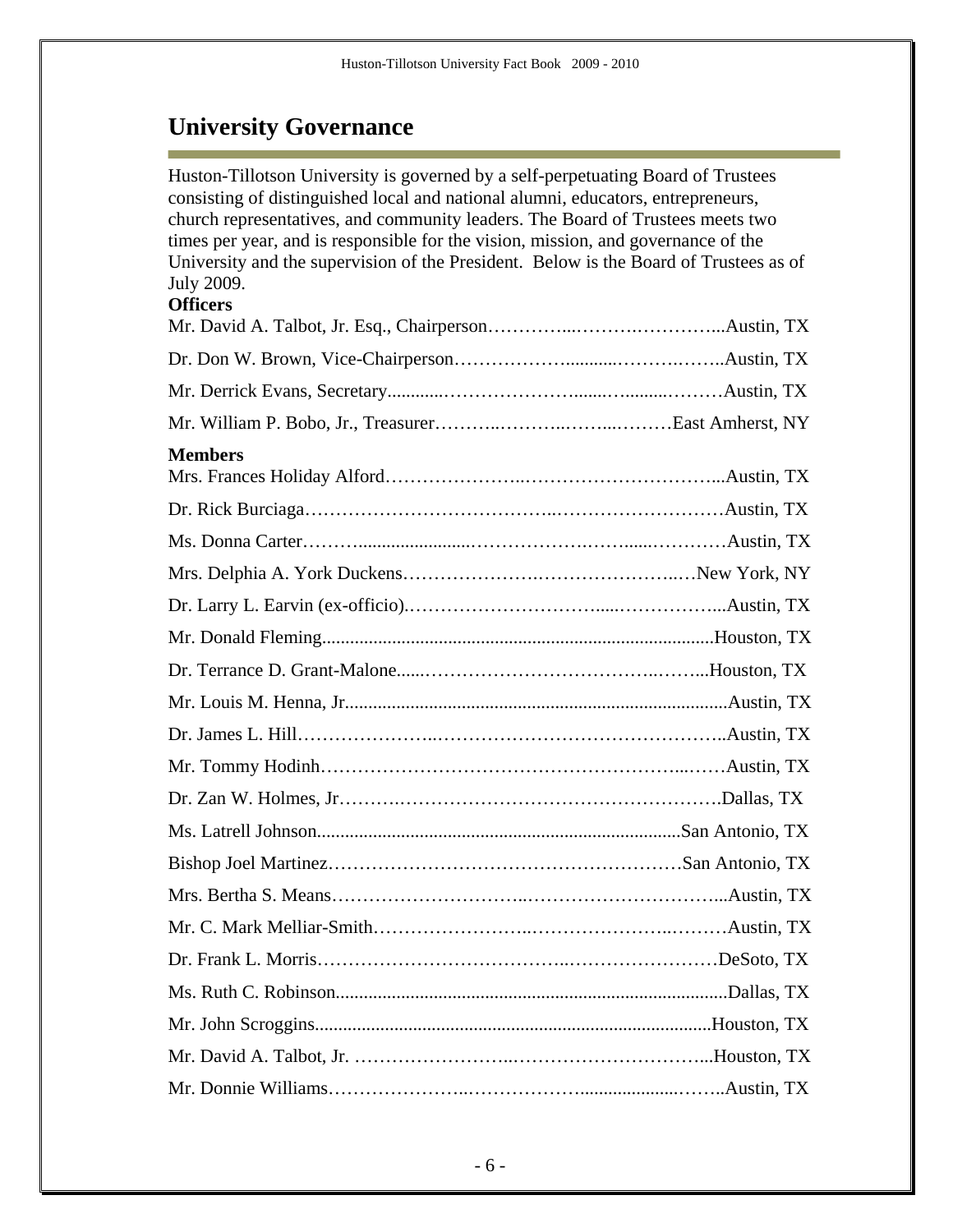### **Institutional Goals**

**Goal I:** The University will position itself as a premier academic institution by strengthening historical and new relationships.

**Goal II:** The University will offer innovative academic programs in a learnercentered environment, which provides a challenging and exemplary educational experience.

**Goal III:** The University will increase enrollment by recruiting a diverse student population and retaining them through graduation.

**Goal IV:** The University will create and maintain innovative student programs to foster development of the whole person to prepare students for positions of leadership in the community, the workplace, and the world.

**Goal V:** The University will operate under a participatory governance structure that involves and educates the entire University community while making use of the skills and talents of the Board of trustees, faculty, staff, administration, and students.

**Goal VI:** The University administration will ensure fiscal stability and growth through annual formative assessment, sound financial management and stewardship, and enhanced external funding.

**Goal VII:** The University will develop and implement a state-of-the-art technology program to enhance the teaching and learning environment, increase administrative productivity, and improve competitive positioning.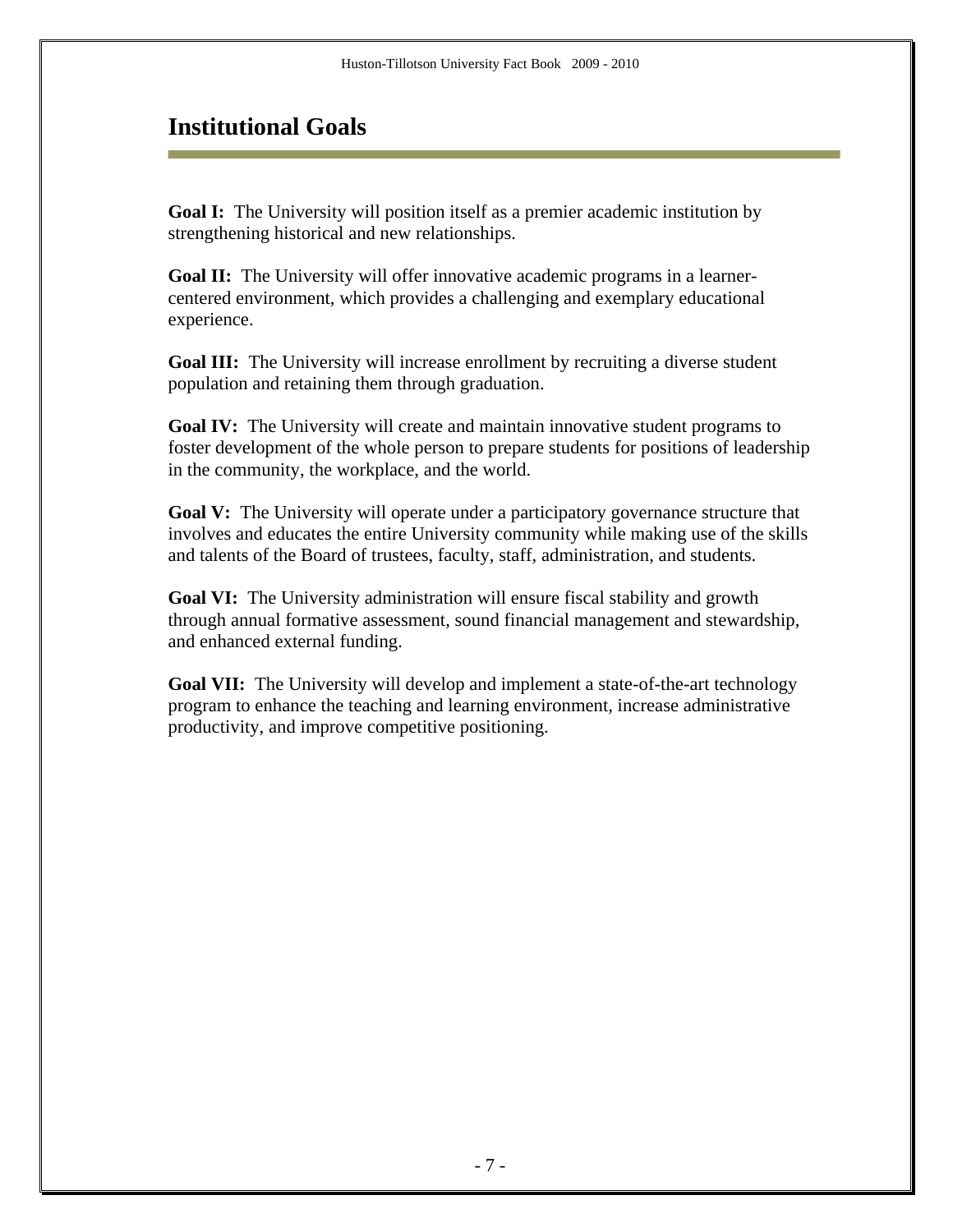### **History of Huston-Tillotson University**

Tillotson College dates back to 1875 when the Congregationalists (now known as the United Church of Christ) worked with the "freedmen," the descendants of slavery, to establish a secondary school. The secondary school eventually became Tillotson College and Normal Institute. Throughout the years, the Institute changed to Andrews Normal School, a junior college, a woman's college, and a senior college.

The roots of Samuel Huston College date back to 1876 when the Reverend George Warren Richardson, a Methodist minister from Minnesota, leased St. Paul Methodist Episcopal Church in Dallas, Texas, as the site for a school for the colored youth of Dallas. A fire destroyed St. Paul and the school was relocated to a temporary site and then to the Colored Methodists Church of America. Eventually the Methodist West Texas Conference agreed to relocate the school to Austin, Texas and Wesley Chapel Methodist Episcopal Church, now known as Wesley United Methodist Church.

Huston-Tillotson College, chartered in 1952 by the State of Texas, represents the merger of Tillotson College and Samuel Huston College. Following the merger, Huston-Tillotson College became the sole provider of higher education for African-Americans in Central Texas until the landmark case of Brown v. Board of Education (1954), which launched the period of desegregation. Today HT continues to both honor and foster its relationship with its founding denominations as well as its ethnic heritage.

Huston-Tillotson College officially changed its name to Huston-Tillotson University, effective February 28, 2005. The newly created tag line, LEARN MORE, which stands alone as a sentence, invites others to ask questions, seek information, or view the new website www.htu.edu to find out more about the oldest institute of higher learning in Austin.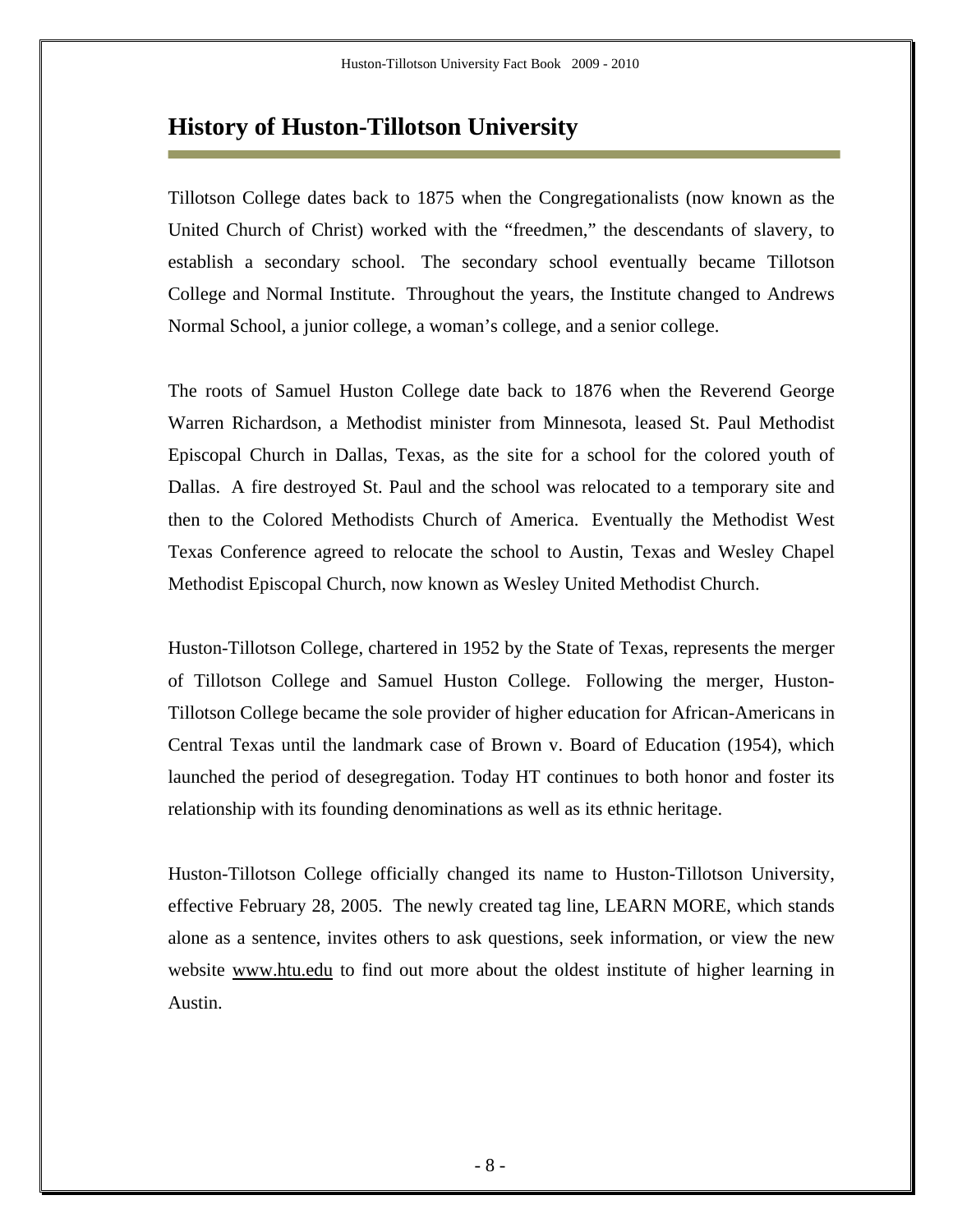### **University President**

### **Larry L. Earvin, Ph.D. President and Chief Executive Officer Huston-Tillotson University**

Dr. Earvin's service to HT as President began July 1, 2000. Dr. Earvin earned his bachelor's degree in Business Administration at Clark College (now Clark Atlanta University), a master's Degree in Urban Planning from Georgia State University, and a doctorate in American Studies from Emory University. Before accepting the presidency at Huston-Tillotson, Dr. Earvin was Dean of the College of Arts and Sciences at Clark Atlanta University. Previously he had been a faculty member and had held a series of deanships at Clark and Clark Atlanta. A native of Chattanooga, Tennessee, Dr. Earvin and his late wife Valerie became the parents of a son, William Jarrett, in 1977, and a daughter, Allyson, in 1980.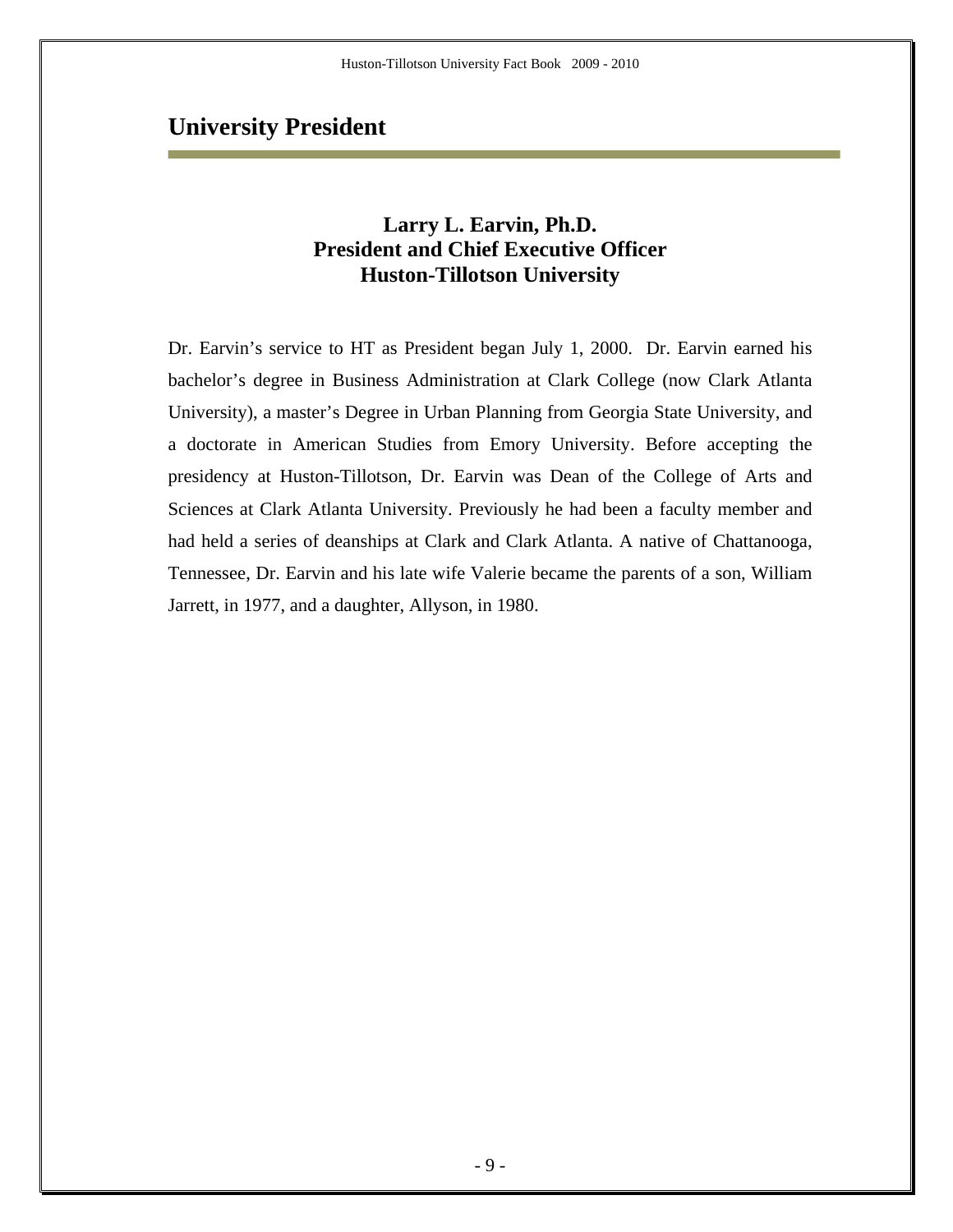### **Former Presidents-Samuel Huston College**

**1876-1882**  Dr. George O. Richardson

> **1885-1888**  Dr. Thomas M. Dart

**1900-1916**  Dr. Reuben Shannon Lovinggood

**1916-1917**  Dr. J.W. Frazier, Interim President

**1917-1920**  Dr. Mathew Simpson Davage

**1920-1923**  Dr. Joseph P. Randolph

**1923-1926**  Bishop Robert N. Brooks

**1926-1930**  Dr. Thomas Russell Davis

**1930-1932**  Bishop Willis J. King

**1932-1943**  Dr. Stanley E. Graunnum

**1943-1948**  Dr. Karl Everett Downs

**1948-1952**  Dr. Robert Harrington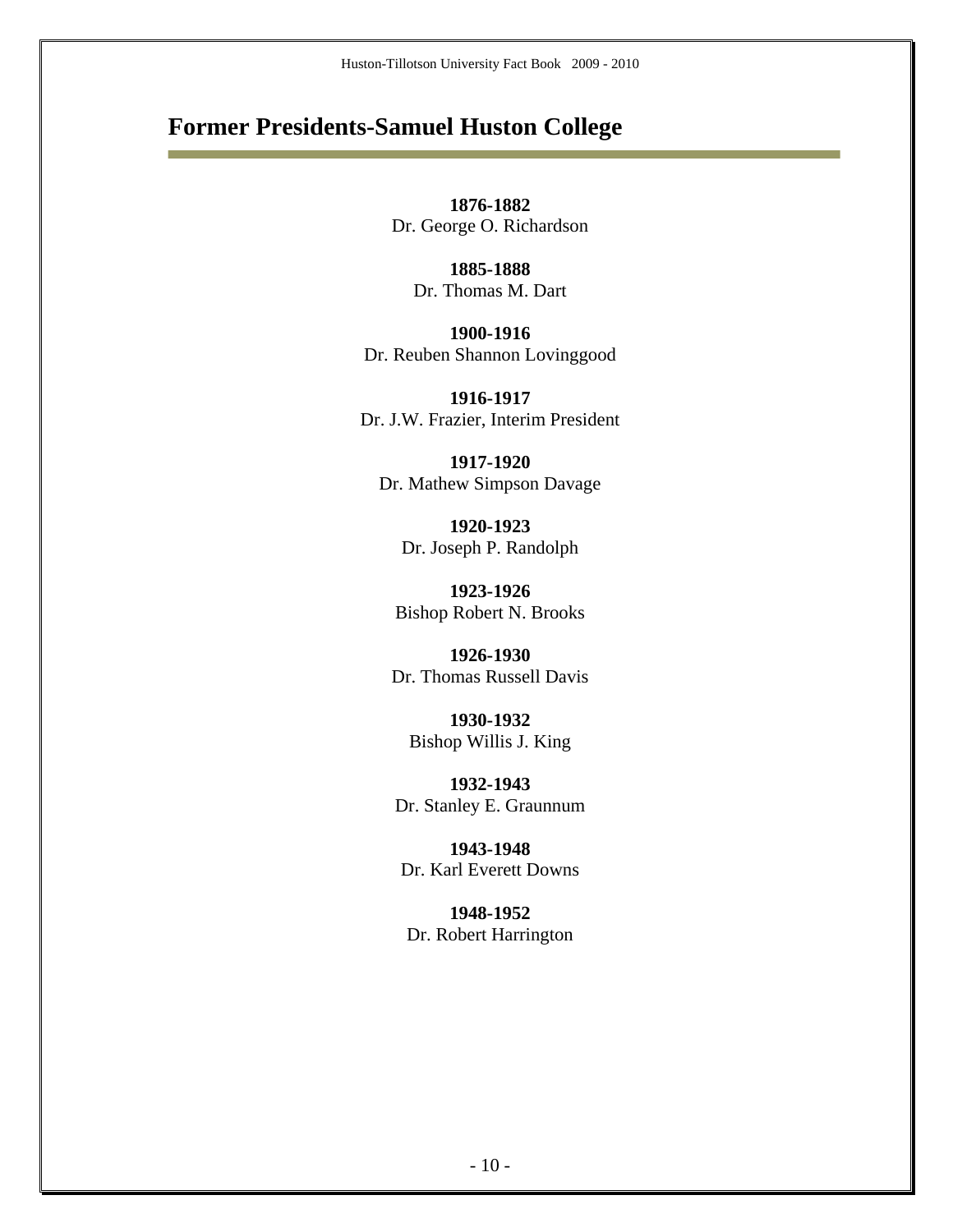### **Former Presidents-Tillotson College**

**1881-1884**  Dr. William E. Brooks

**1884-1886**  Dr. John Kershaw

**1886-1888**  Dr. Henry L. Hubbell

**1888-1894**  Dr. William M. Brown

**1894-1896**  Dr. Winfield S. Goss

**1896-1902**  Dr. Marshall R. Gaines

**1902-1905**  Dr. Arthur W. Partch

**1905-1918**  Dr. Isaac Merrit Agard

**1918-1924**  Dr. Francis Wayland Fletcher

> **1924-1930**  Dr. J. T. Hodges

**1930-1944**  Dr. Mary Elizabeth Branch

> **1944-1952**  Dr. William H. Jones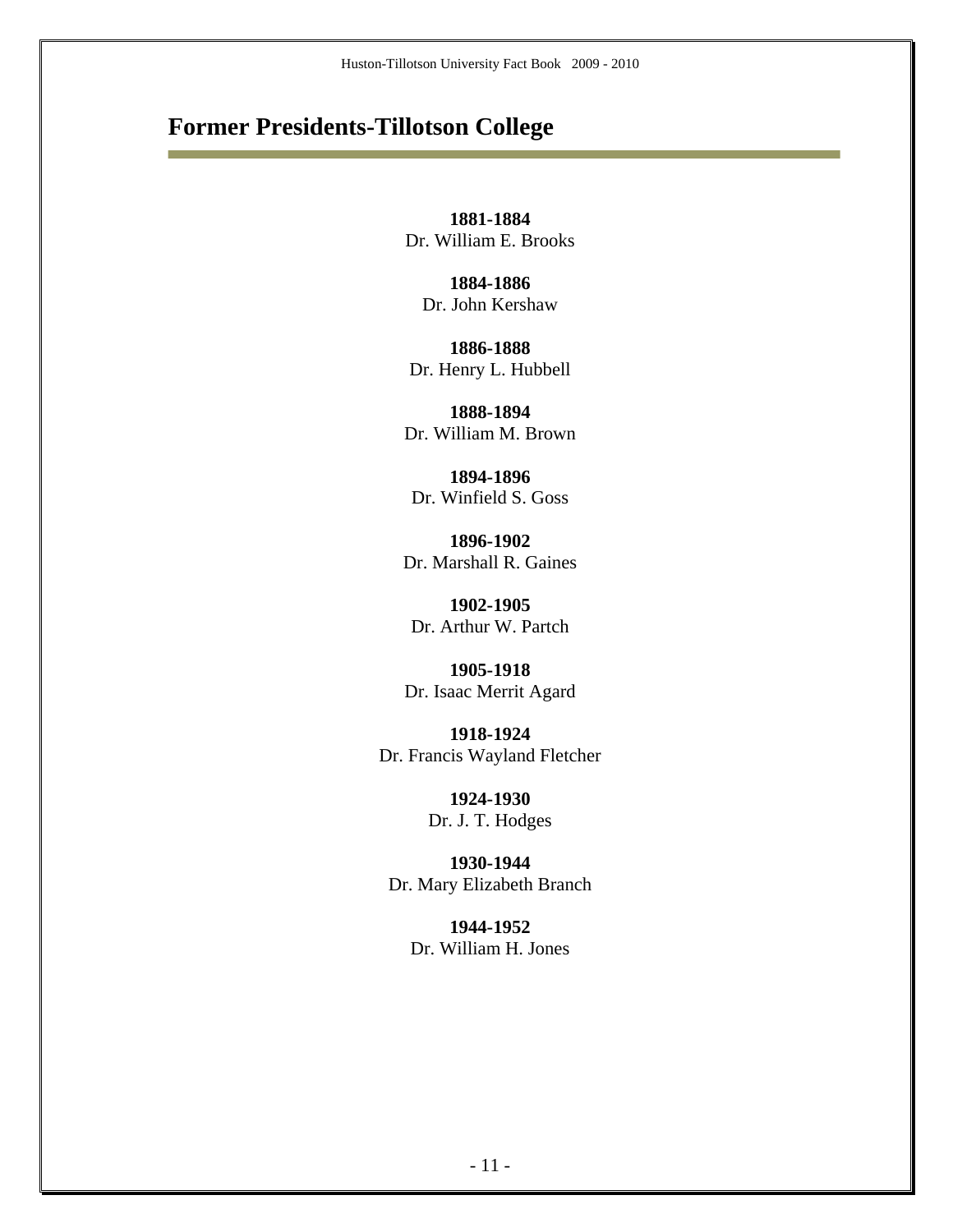## **Former Presidents- Huston-Tillotson College**

Ė

#### **1952-1955**

Dr. Mathew Simpson Davage

#### **1955-1965**

Dr. John Jarvis Seabrook

#### **1965-1988**

Dr. John Quill Taylor King, Sr.

#### **1988-2000**

Dr. Joseph T. McMillan, Jr.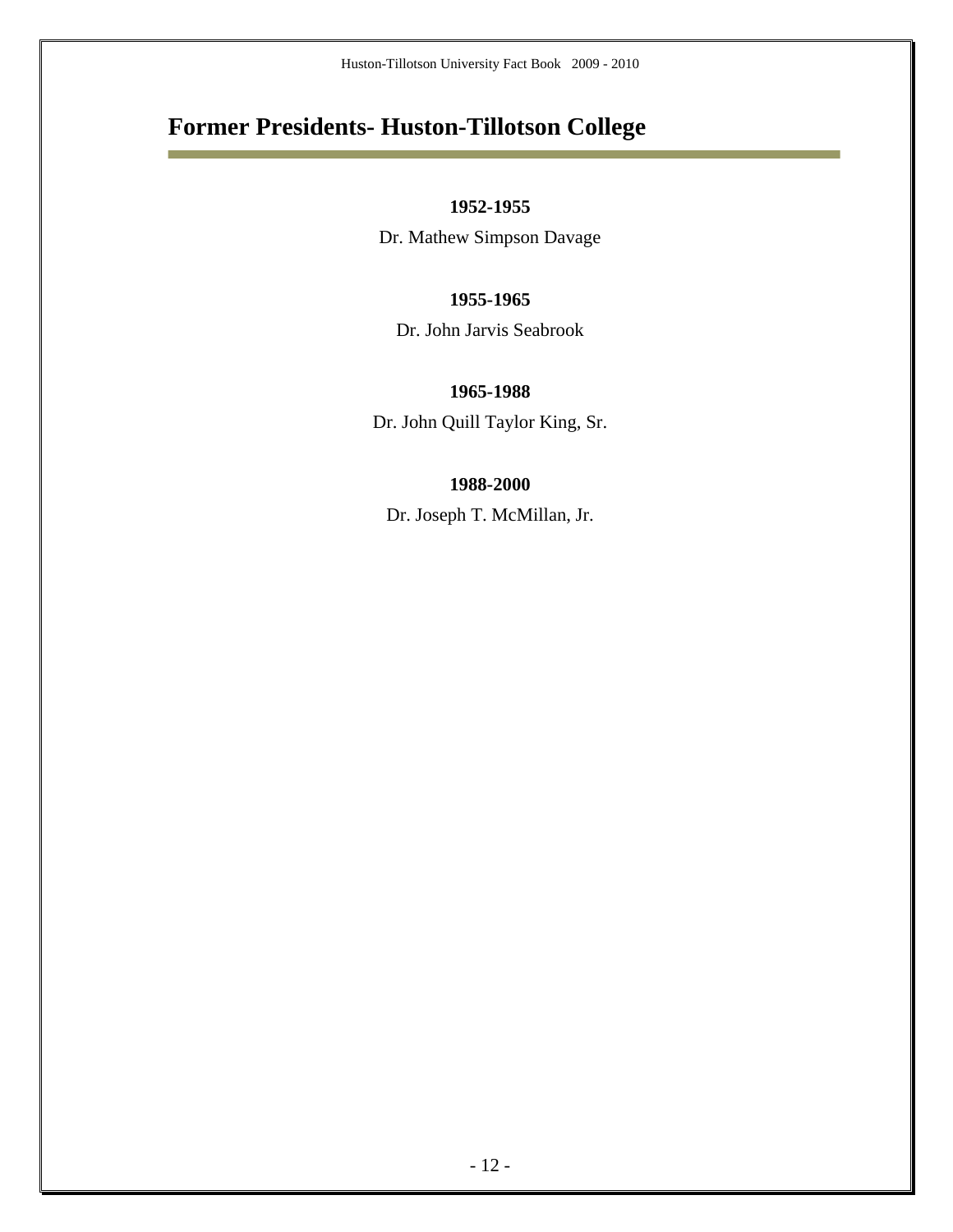### **Executive Administration**

#### **President & CEO**

Dr. Larry L. Earvin, Ph.D.

**Provost & Vice President for Academic and Student Affairs**  Vacant

> **Interim Associate Provost**  Dr. Stephanie Bond-Huie

**Vice President for Administration and Finance**  Ms. Valerie Hill

**Interim Vice President for Institutional Advancement**  Mr. Terry S. Smith

> **Executive Assistant to the President**  Mr. Terry S. Smith

#### **Deans**

**Dean of School of Business and Technology**  Dr. Steven Edmond

**Dean of College of Arts and Sciences**  Dr. Joseph Jones

**Interim Dean of Enrollment Management**  Mr. Robert Shindell

> **Dean of Student Affairs**  Ms. Yvonne Ortiz-Prince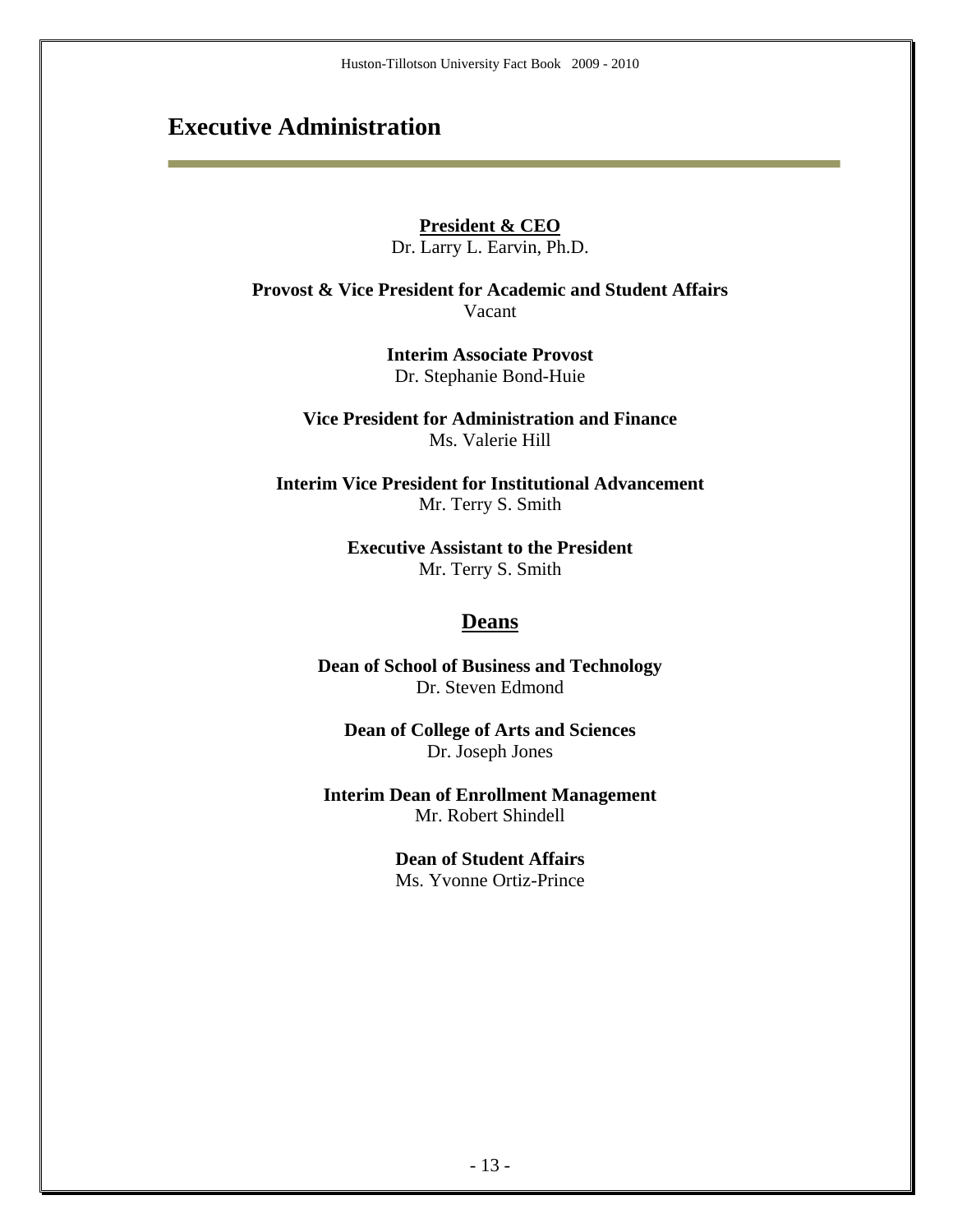### **National Alumni Association**

#### **HT International Alumni Association Officers 2009-2011**

**President Treasurer Treasurer** Mary E. Kearse Ashford Mary H. Frazier Austin, TX Kyle, TX

**President Elect** Chaplain John D. Mays Voleta Denmon Duncanville, TX Austin, TX

Missouri City, TX San Antonio, TX

**Vice-President Sergeant-At-Arms**  Donica V. Arnold Paul A. Marshall Houston, TX Austin, TX

**Secretary Board of Trustees Representative**  Cheryl Bibbs-Terry Donald Fleming Austin, TX Houston, TX

**Assistant Secretary Immediate Past President**  Jennifer Jones Latrell Johnson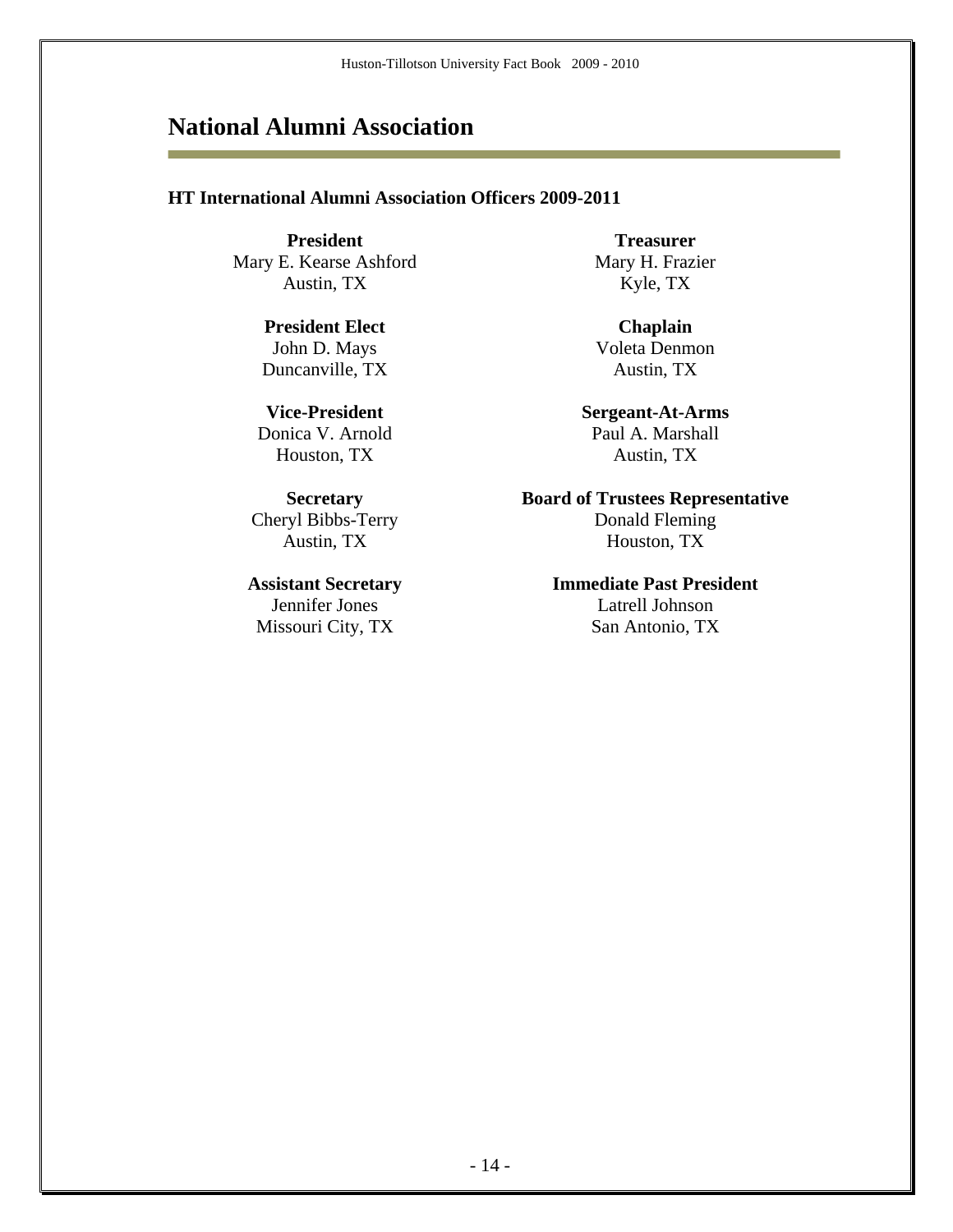### **Alumni Chapter Presidents**

#### **Alumni Chapter Presidents 2009-2011**

Jeffery D. Archer Class of 1954

Helen Harris Class of 1953

# Bobbie Granger Class of 1961

Homer Norville Class of 1950

**Austin Baltimore-D.C. Metro Bastrop**  Gloria Mitchell Class of 1961 Austin, TX Washington, D.C. Smithville, TX

**Bay Area Dallas Fort Worth** April Shaw Class of 2003

**Golden Triangle Houston Los Angeles**  Stephanie Edwards-Hunt Class of 1993 Beaumont, TX Humble, TX Norwalk, CA

**Lubbock San Antonio Seguin**  Irene Davis-Thompson Class of 1954 Lubbock, TX San Antonio, TX Seguin, TX

Gene Sampson Class of 1962

Beverlia Curley Class of 1963 Pinole, CA Dallas, TX Fort Worth, TX

> James Ellis Class of 1953

Clarence Little Class of 1953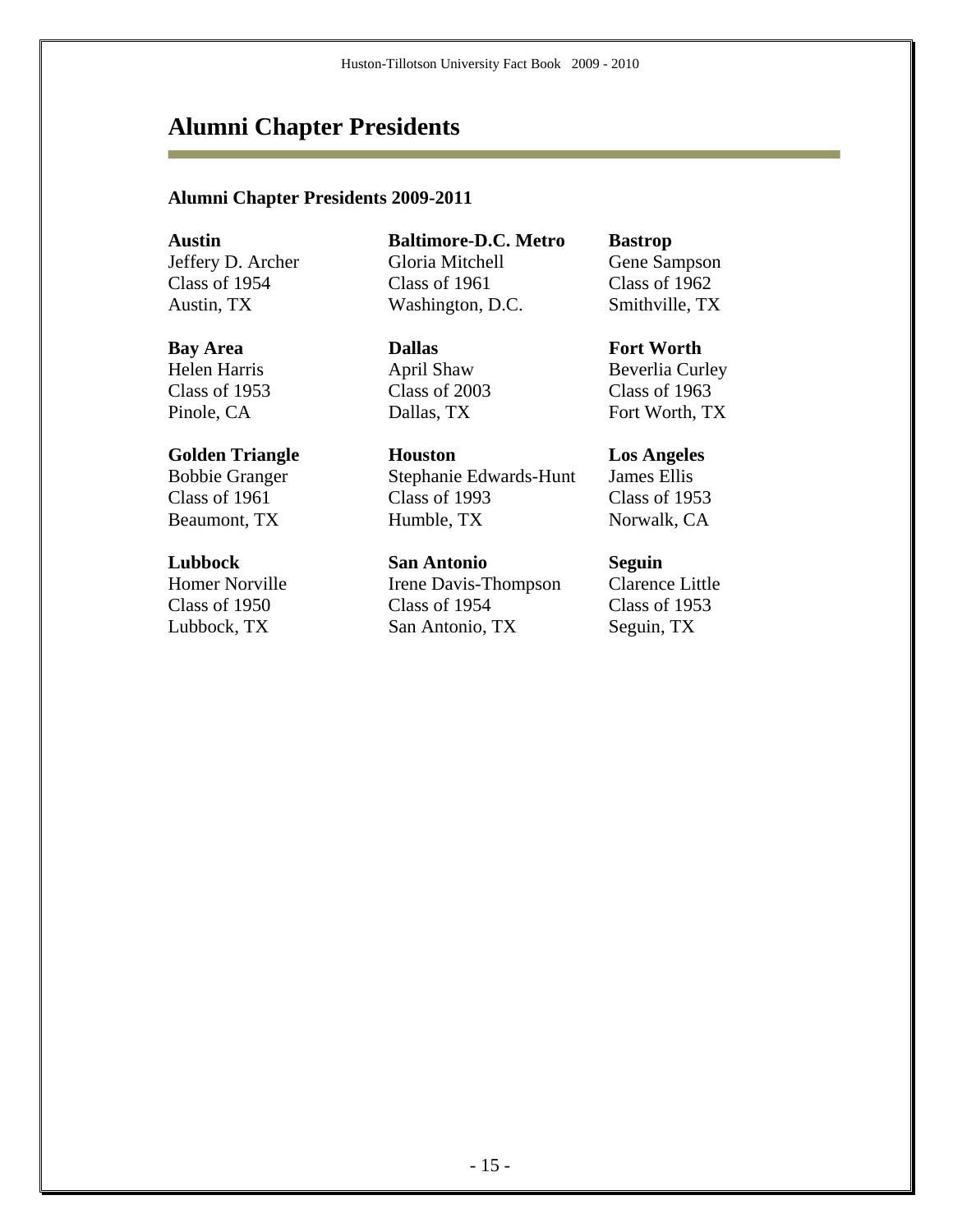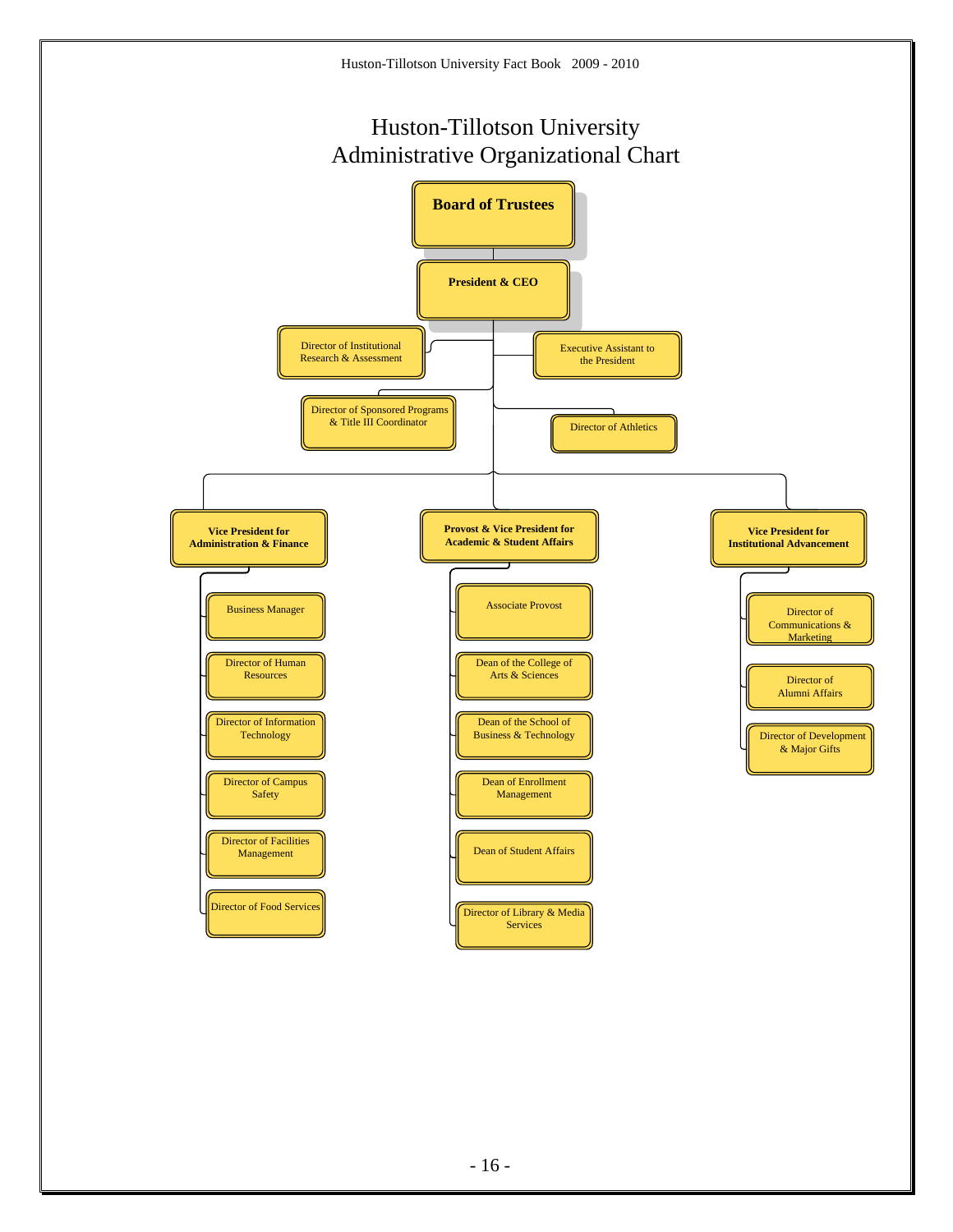### **Degree Programs**

Huston-Tillotson University offers Bachelor of Arts (BA) and Bachelor of Science (BS) degrees through the College of Arts and Sciences and the School of Business and Technology.

### **COLLEGE OF ARTS AND SCIENCES**

| Department of                                                                                                                                                                            | <b>Department of Social</b>                                                                                                                                                                | <b>Department of</b>                                                                                       | <b>Department of</b>                                                                                                   |
|------------------------------------------------------------------------------------------------------------------------------------------------------------------------------------------|--------------------------------------------------------------------------------------------------------------------------------------------------------------------------------------------|------------------------------------------------------------------------------------------------------------|------------------------------------------------------------------------------------------------------------------------|
| <b>Humanities</b>                                                                                                                                                                        | and Behavioral                                                                                                                                                                             | <b>Teacher Education</b>                                                                                   | <b>Natural Sciences and</b>                                                                                            |
| and Fine Arts                                                                                                                                                                            | <b>Sciences</b>                                                                                                                                                                            | and Kinesiology                                                                                            | <b>Mathematics</b>                                                                                                     |
| English (BA)<br>$\bullet$<br>Music $(BA)$<br>$\bullet$<br>History (BA)<br>$\bullet$<br>Minors offered in<br>African and African<br><b>American Studies</b><br>and<br>Religion/Philosophy | Criminal<br>$\bullet$<br>Justice (BA)<br><b>Political</b><br>$\bullet$<br>Science (BA)<br>Psychology<br>$\bullet$<br>(BA)<br>Sociology<br>$\bullet$<br>(BA)<br>Minor offered in<br>Pre-Law | Interdisciplinary<br>$\bullet$<br>Studies/Teacher<br>Education (BA)<br>Kinesiology<br>$\bullet$<br>(BA/BS) | <b>Biology</b><br>$\bullet$<br>(BA/BS)<br>Chemistry<br>$\bullet$<br>(BS)<br><b>Mathematics</b><br>$\bullet$<br>(BA/BS) |

### **SCHOOL OF BUSINESS AND TECHNOLOGY**

#### **Department of Business Administration**

Business Administration (BA)

#### **Department of Computer Science**

- Computer Science (BS)
- Computer Information Systems (BS)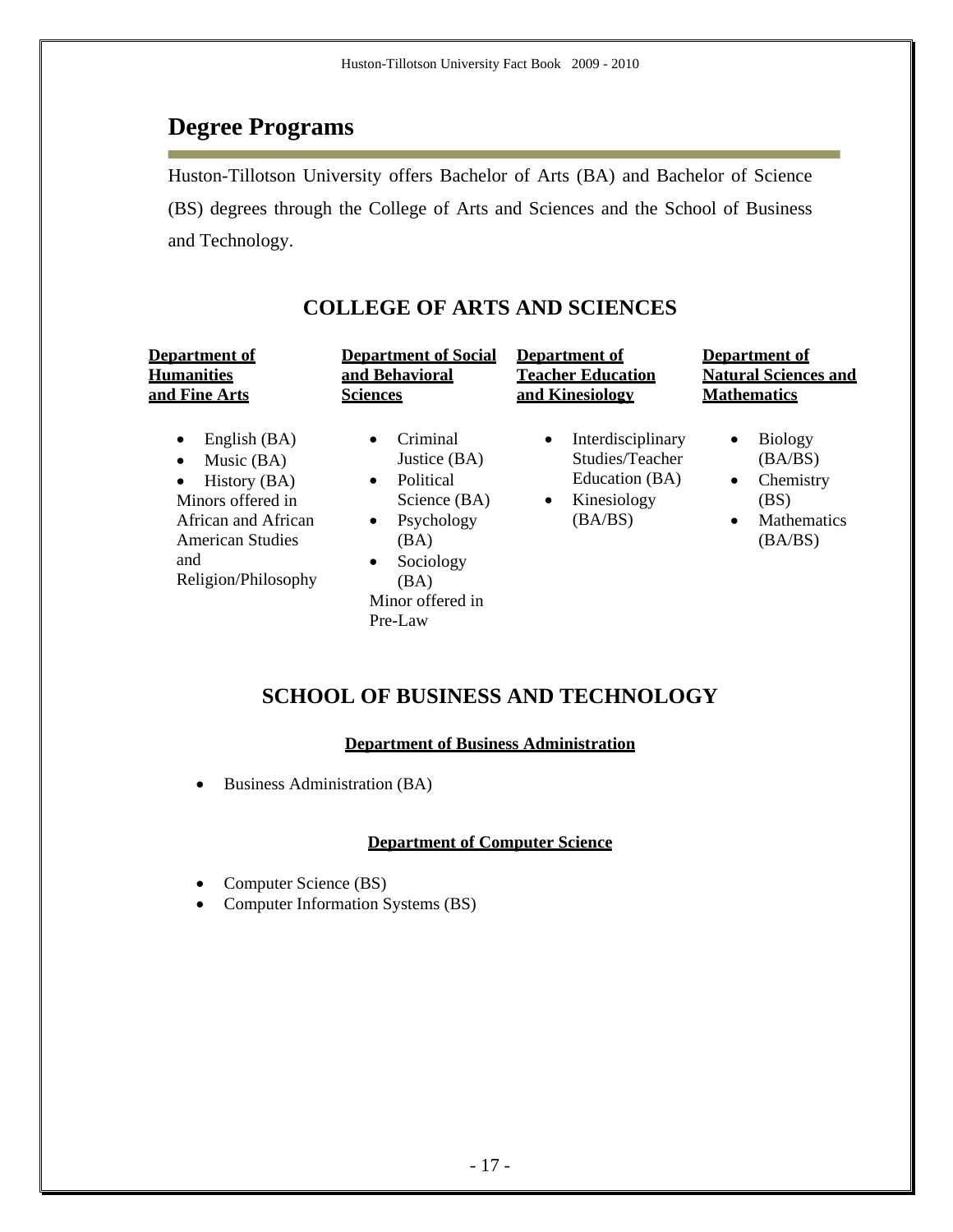### **Post-Baccalaureate Certificate Program**

Through the College of Arts and Sciences, Huston-Tillotson University's Teacher Education program offers coursework and alternative routes to certification through the Alternative Teacher Certification Program (ATCP). In its 29th cycle, 13th year, the ATCP Program offers the following routes toward certification:

#### **Elementary Level Certificate**

• Generalist EC-4

#### **Middle Level Certificate**

• Generalist 4-8

#### **Single Subject Certificates**

- Computer Science 8-12
- English Language Arts & Reading 8-12
- $\bullet$  History 8-12
- Life Sciences 8-12
- Mathematics  $4-8$ ,  $8-12$
- Mathematics/Science 4-8
- $\bullet$  Music EC-12
- Physical Education EC-12
- Physical Sciences 8-12
- Science  $4-8$ ,  $8-12$
- Social Studies 4-8, 8-12
- Special Education EC-12\*
- Technology Applications 8-12

#### **All Level Certificates\***

- Bilingual Education Supplemental
- ESL Supplemental
- Special Education Supplemental

\*Must also earn EC-6 Generalist, 4-8 Generalist, or a single subject certification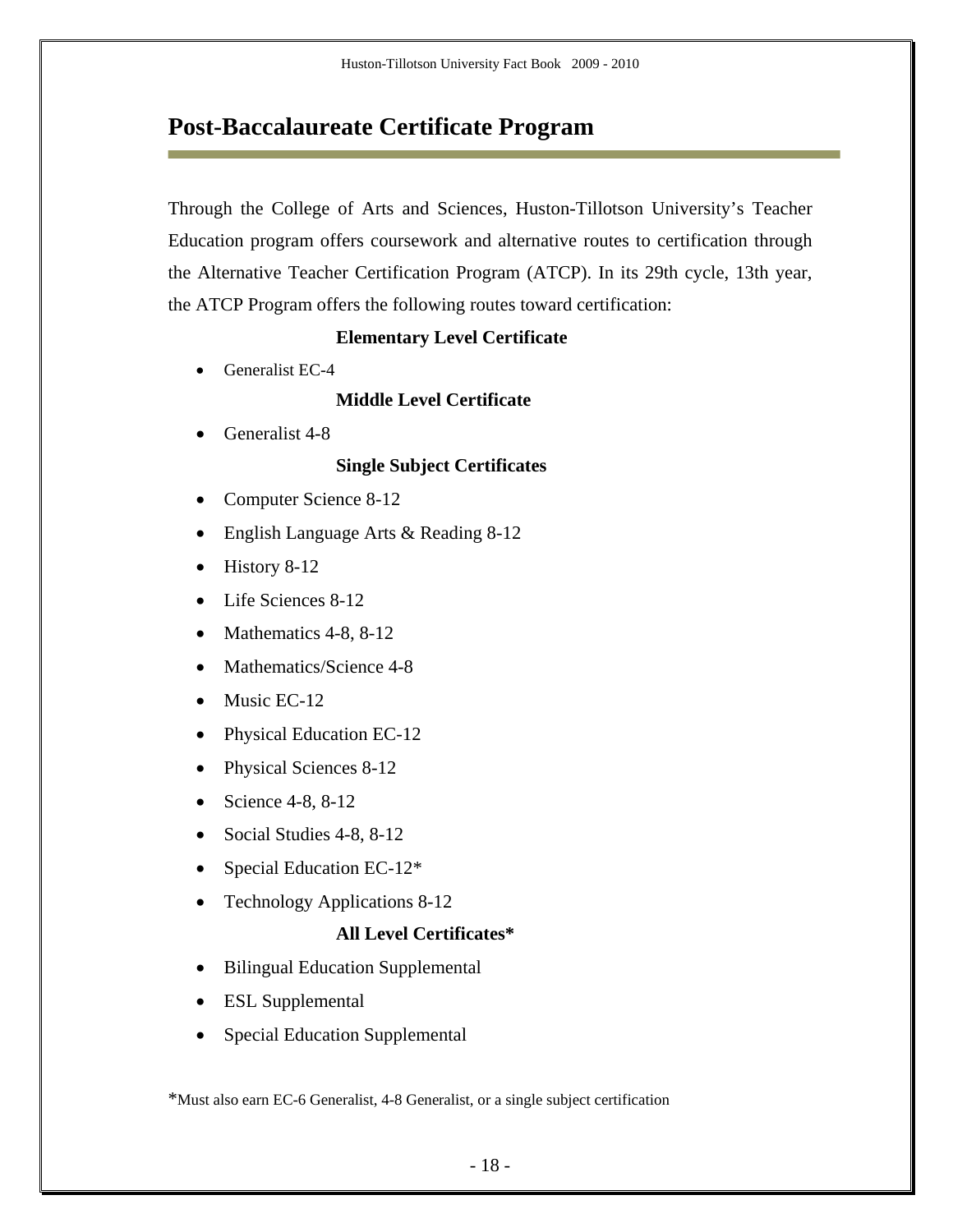### **Intercollegiate Athletics**

This mission of Huston-Tillotson University Athletics is to provide opportunities for competition in intercollegiate sports, while ensuring an atmosphere that emphasizes academic and athletic excellence. HT is a member of the National Association of Intercollegiate Athletics (NAIA) and the Red River Athletic Conference (RRAC). HT Athletes were well represented for academic achievement during the 2009-2010 Academic Year.

#### **HT Athletic Teams 2009-2010 GPA**

| <b>Women's Teams</b>                  | <b>Grade Point Average</b> |
|---------------------------------------|----------------------------|
| Volleyball                            | 2.56                       |
| Soccer                                | 2.48                       |
| Outdoor Track & Field                 | 3.12                       |
| Indoor Track & Field                  | 2.74                       |
| <b>Basketball</b>                     | 2.73                       |
| Softball                              | 2.88                       |
| Men's Teams                           | <b>Grade Point Average</b> |
| Baseball                              | 3.01                       |
| <b>Cross Country</b>                  | 2.64                       |
| Outdoor Track & Field                 | 3.26                       |
| Soccer                                | 2.96                       |
| Indoor Track & Field                  | 2.76                       |
| <b>Basketball</b>                     | 2.60                       |
|                                       |                            |
| <b>Athletic Teams' Cumulative GPA</b> | 2.81                       |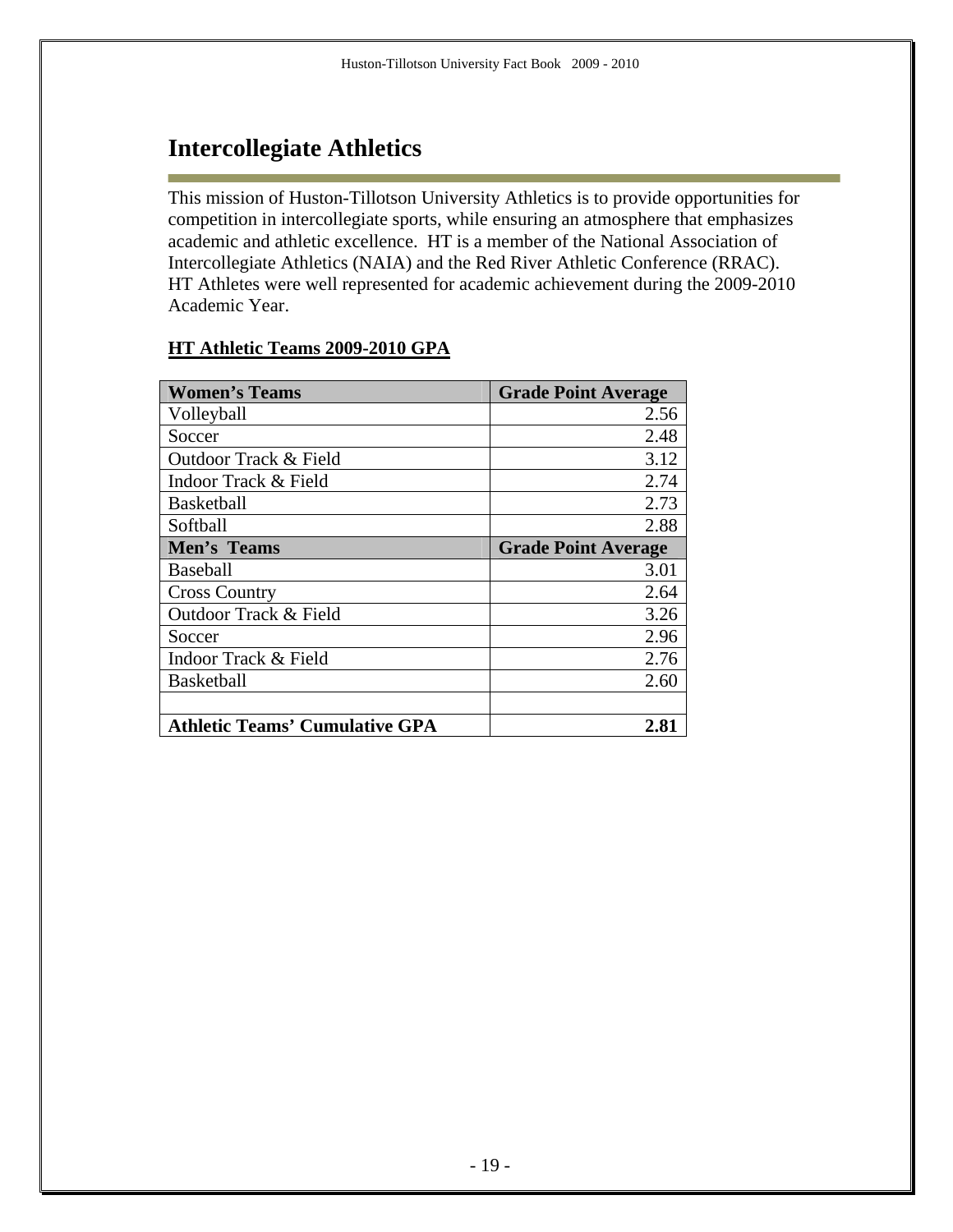### **Intercollegiate Athletics**  Ē.

### **HT Athletics Staff fall 2009-spring 2010**

| <b>First Name</b> | <b>Last Name</b>           | <b>Position</b>                                 | <b>Phone</b> | <b>Email</b>       |
|-------------------|----------------------------|-------------------------------------------------|--------------|--------------------|
| Rebecca           | Devine                     | Women's Soccer                                  | 512.505.3057 | rkdevine@htu.edu   |
| Charles           | Dubra                      | <b>Assistant Athletic Director</b>              | 512.505.3050 | chdubra@htu.edu    |
| Samantha          | Gonzalez                   | Women's Softball                                | 512.505.3056 | sdgonzalez@htu.edu |
| Curtis            | Jones                      | Men's Basketball                                | 512.505.3053 | cuajones@htu.edu   |
| Ronnie            | Kaase                      | Volleyball                                      | 512.505.3048 | rckaase@htu.edu    |
| Sam               | Lacroix                    | <b>Head Athletic Trainer</b>                    | 512.505.3199 | srlacroix@htu.edu  |
| Arick             | Lassiter                   | Men's Soccer                                    | 512.505.3051 | adlassiter@htu.edu |
| Alvin             | Moore                      | Director of Athletics,<br>Baseball              | 512.505.3151 | almoore@htu.edu    |
| Kerrie            | Patterson-<br><b>Brown</b> | <b>Women's Basketball</b>                       | 512.505.3052 | kpbrown@htu.edu    |
| Howard            | Ware                       | Men's and Women's Track,<br>Men's Cross Country | 512.505.3049 | hhware@htu.edu     |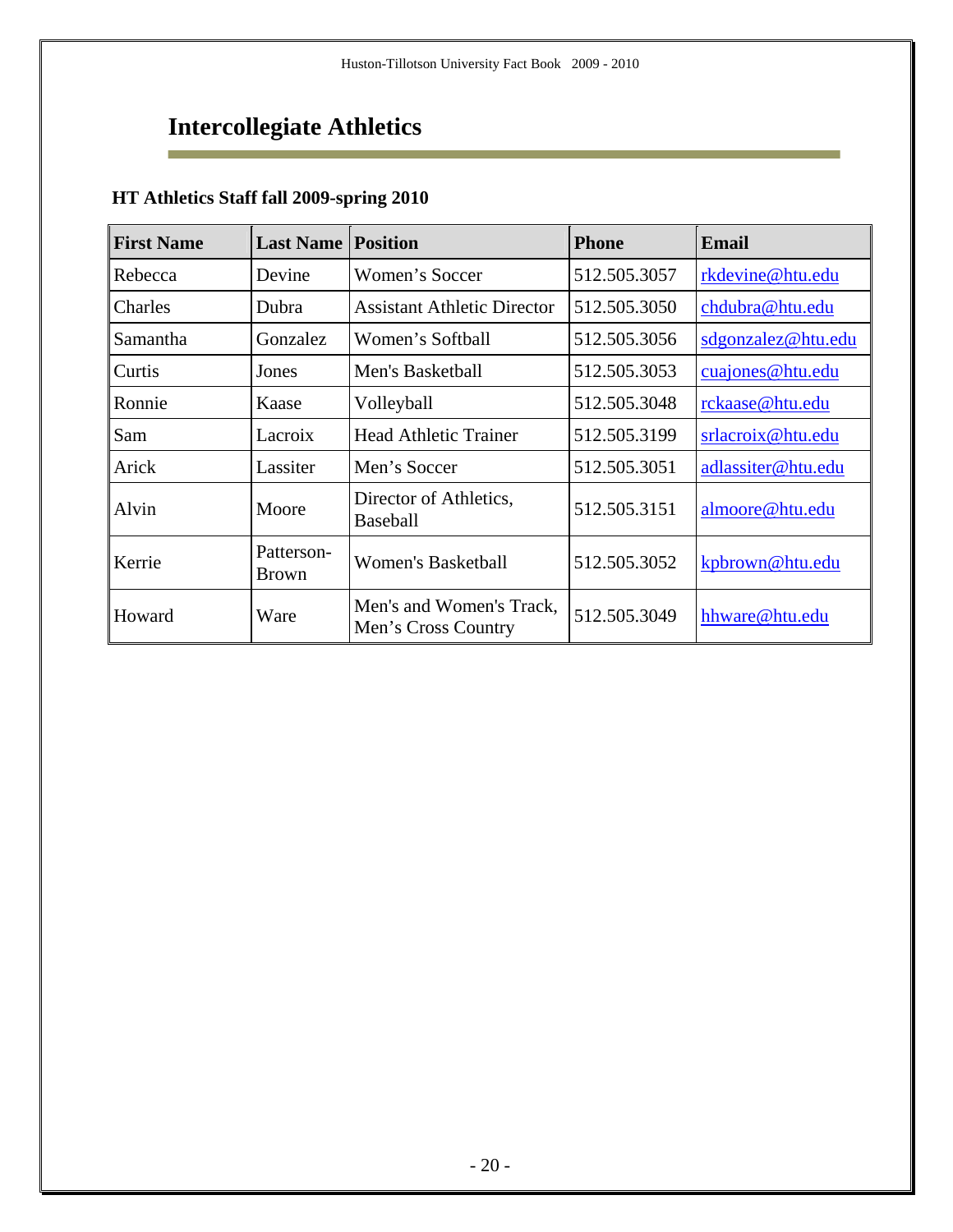# **Section II: Fall 2009 Student Profile**

### **Demographic Enrollment Statistics**

| <b>Classification</b>                  | Female | <b>Male</b> | <b>Total</b> | <b>Percentage</b> |
|----------------------------------------|--------|-------------|--------------|-------------------|
| <b>First-Year, First Time Freshmen</b> |        |             |              |                   |
| (FYFT)                                 | 132    | 118         | <b>250</b>   | 29%               |
| Freshmen (continuing & transfer)       | 103    | 105         | 208          | 24%               |
| Sophomore                              | 74     | 71          | 145          | 16%               |
| Junior                                 | 68     | 68          | 136          | 15%               |
| Senior                                 | 63     | 41          | 104          | 12%               |
| Post Baccalaureate-Teacher             |        |             |              |                   |
| Certification                          | 23     | 15          | 38           | 4%                |
| Non-Degree Seeking                     |        |             |              | $<$ 1%            |
| <b>Total</b>                           | 464    | 418         | 882          | 100%              |

#### **Fall 2009 Student Enrollment by Classification & Gender**

**Highlights:** During the fall 2009 semester, almost 50% of the HT student population was composed of freshmen, either first-year, first-time (FYFT) or other freshmen (continuing and transfer). Also, the number of male first-year freshmen (98) surpassed the number of female first-year freshmen (81).



#### **Distribution- Enrollment by Classification**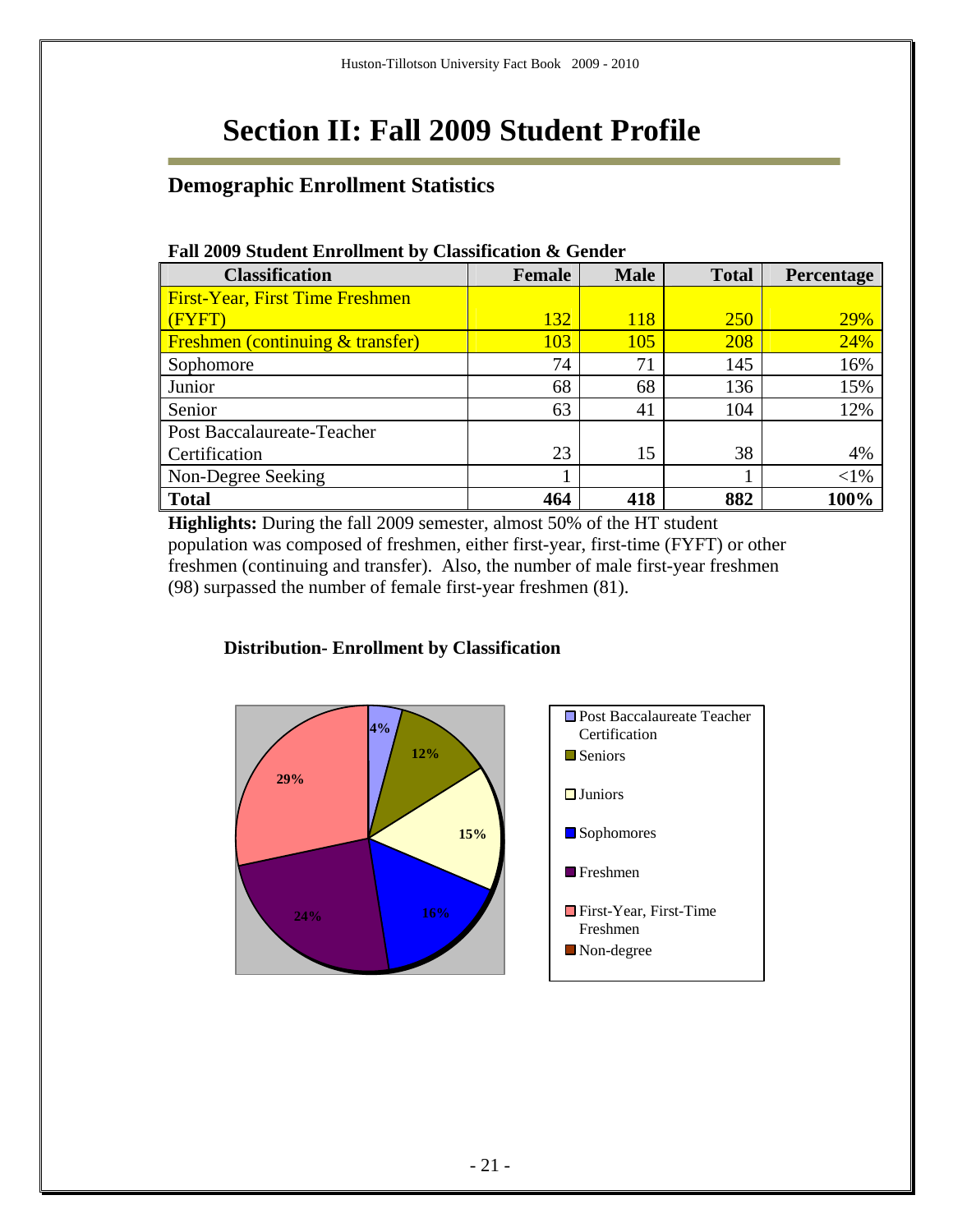r.

| <b>Status</b>             | <b>Female</b> | <b>Male</b> | <b>Total</b> | <b>Percentage</b> |
|---------------------------|---------------|-------------|--------------|-------------------|
| Undergraduate             |               |             |              |                   |
| Full-Time                 | 417           | 391         | 808          | 92%               |
| Part-Time                 | 24            | 12          | 36           | 8%                |
| <b>Total</b>              | 441           | 403         | 844          | 100%              |
| <b>Post-Baccalaureate</b> |               |             |              |                   |
| Part-Time                 | 23            | 15          | 38           | 100%              |

#### **Fall 2009 Enrollment of Full-Time & Part-Time Status**

**Highlights**: The majority of HT students are full-time undergraduate students.

#### **Fall 2009 Enrollment Transfer Student Status & Gender**

| <b>Transfer Status</b>       | Female | <b>Male</b> | <b>Total</b> | <b>Percentage</b> |
|------------------------------|--------|-------------|--------------|-------------------|
| <b>Transfer Students</b>     | 44     |             | 89           | $10\%$            |
| <b>Non-Transfer Students</b> | 420    | 373         | 793          | 90%               |
|                              |        |             |              |                   |
| <b>Total</b>                 | 464    | 418         | 882          | 100%              |

**Highlights:** Transfer students comprised 10% of the HT student population for the fall 2009 semester.

#### **Distribution- Transfer Student Enrollment**

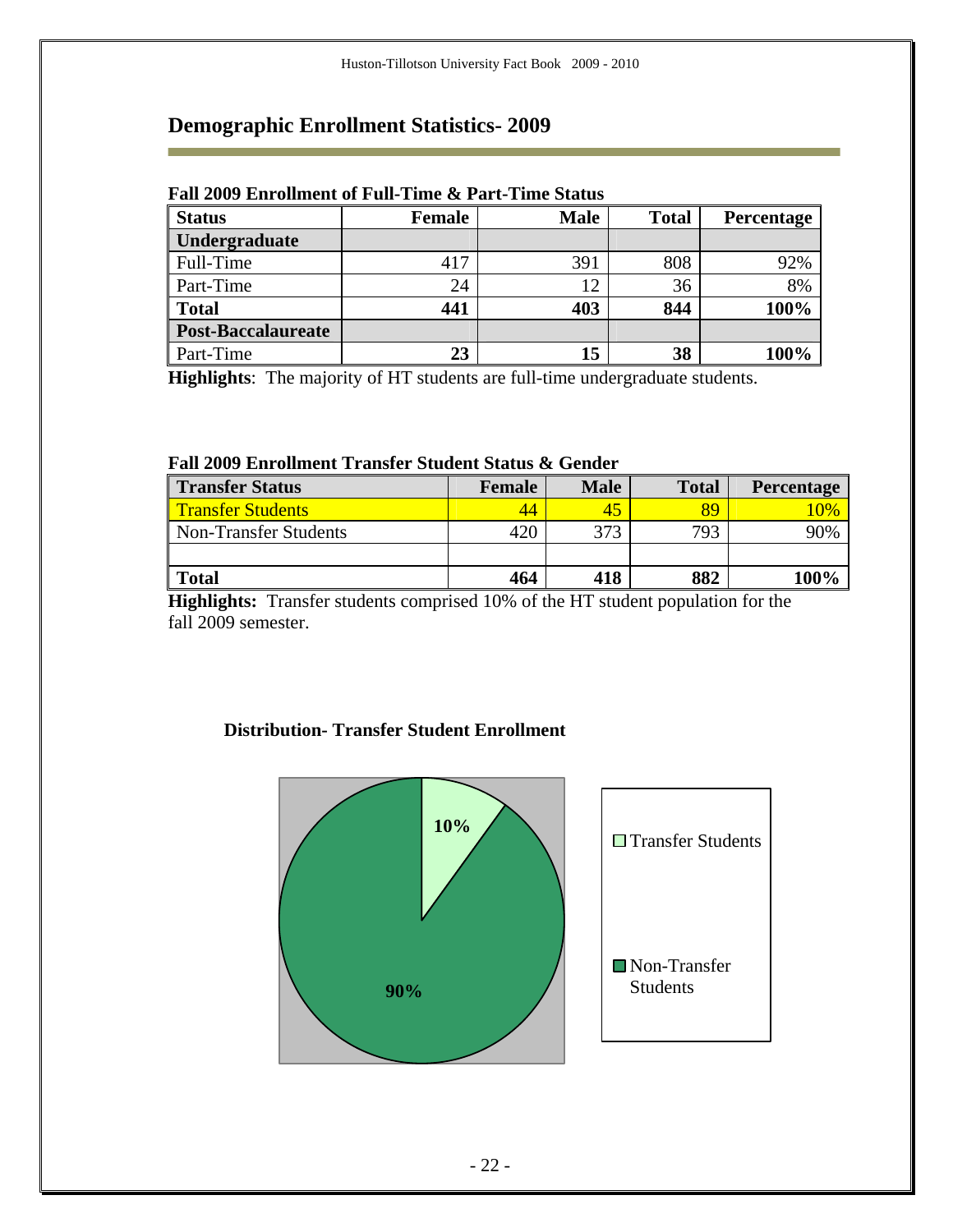| <b>Ethnicity</b>        | Female | <b>Male</b> | <b>Total</b>   | Percentage |
|-------------------------|--------|-------------|----------------|------------|
| <b>African American</b> | 393    | 275         | 668            | 76%        |
| American Indian         | 0      |             |                | $<$ 1%     |
| Asian/Pacific Islander  | 0      | ⌒           | $\overline{2}$ | ${<}1\%$   |
| <b>Hispanic</b>         | 40     | 76          | 116            | 13%        |
| Non-resident Alien      | ⇁      | 21          | 28             | 3%         |
| Unknown, not reported   | 5      | ⇁           | 12             | 2%         |
| White                   | 19     | 36          | 55             | 6%         |
|                         |        |             |                |            |
| <b>Total</b>            | 464    | 418         | 882            | 100%       |

#### **Fall 2009 Enrollment by Race/Ethnicity & Gender**

**Highlights:** Three-fourths of HT's student population is African American (76%). The remaining students are from other racial/ethnic backgrounds, with Hispanic students representing 13% of the overall student population.



#### **Distribution- Enrollment by Race/Ethnicity**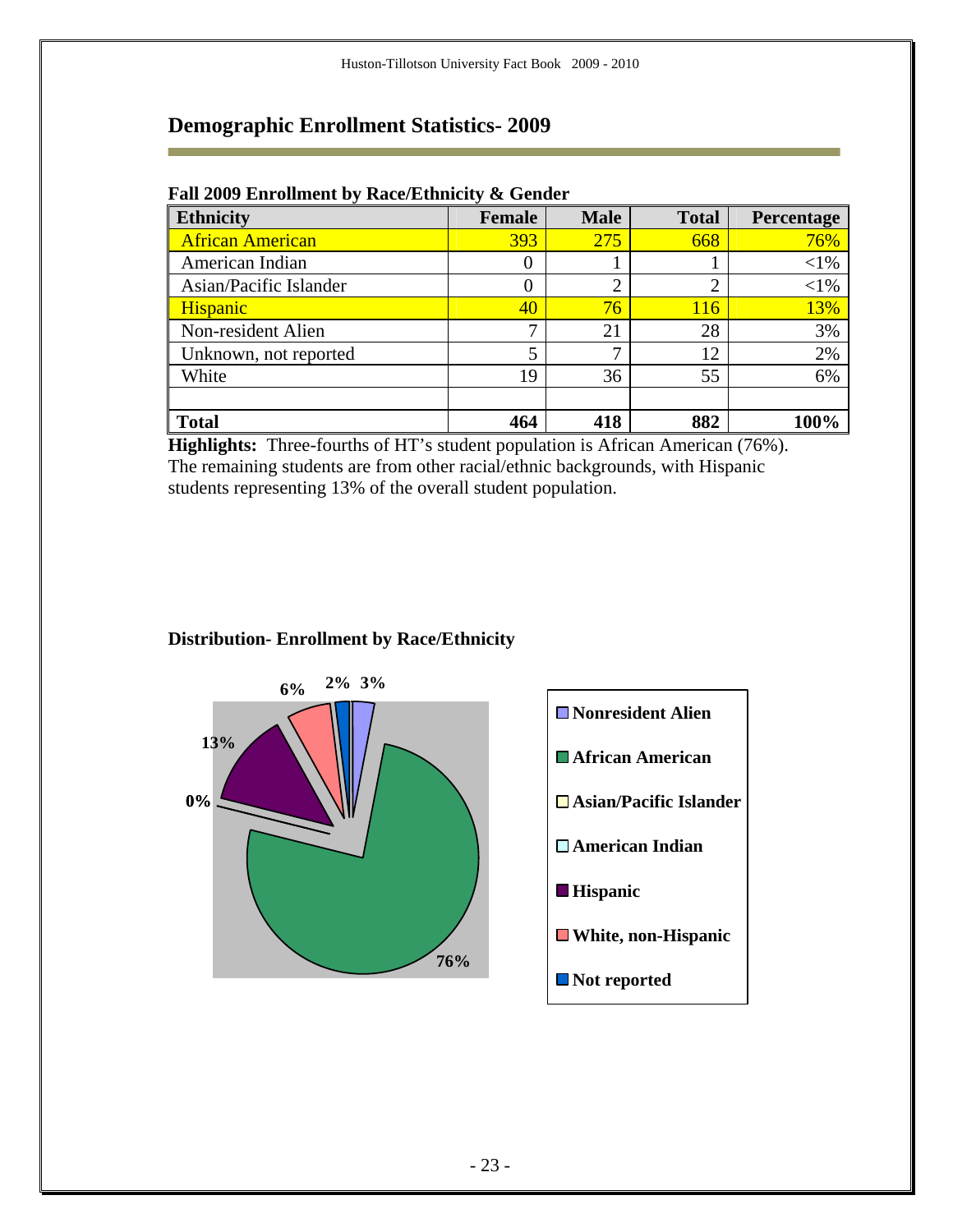| Fall 2009 FYFT Enrollment by Ethnicity & Gender |                |             |              |            |
|-------------------------------------------------|----------------|-------------|--------------|------------|
| <b>Ethnicity</b>                                | Female         | <b>Male</b> | <b>Total</b> | Percentage |
| <b>African American</b>                         | 120            | 77          | 197          | 79%        |
| Asian/Pacific Islander                          | U              |             |              | 1%         |
| <b>Hispanic</b>                                 | 8              | <b>20</b>   | 28           | 11%        |
| Non-resident alien                              |                | 11          | 12           | 5%         |
| Unknown, not reported                           | $\overline{2}$ |             | 6            | 2%         |
| White <sub>33</sub>                             |                |             | 6            | 2%         |
|                                                 |                |             |              |            |
| <b>Total</b>                                    | 132            | 118         | 250          | 100%       |

r.

**Highlights:** The racial/ethnic group diversity of first-year, first-time freshmen at HT almost mirrors that of overall university enrollment. The majority of FYFT students at HT are African American (79%), followed by Hispanic student enrollment (11%).

#### **Distribution- FYFT Freshmen Enrollment**

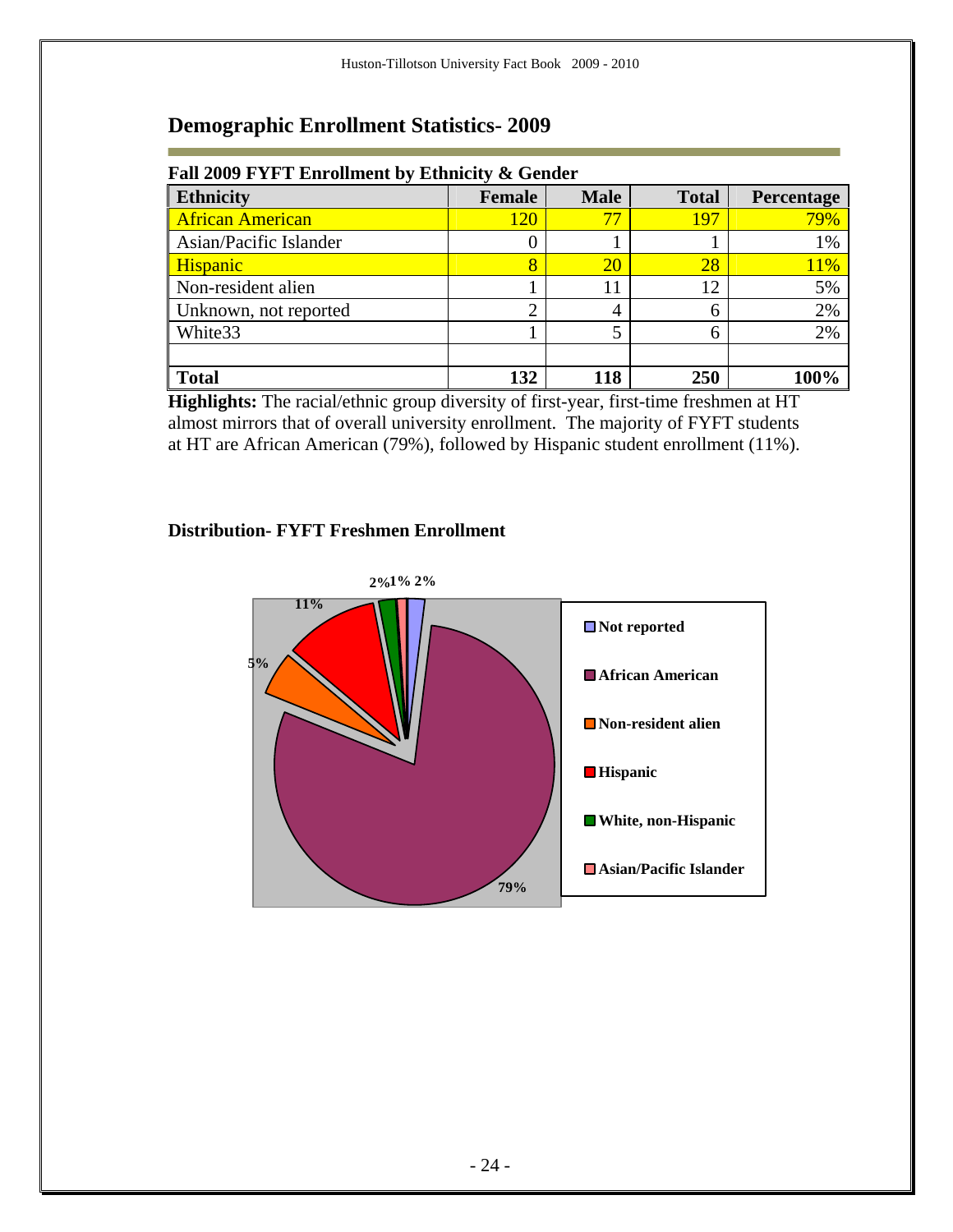| <b>Age of Students</b> | <b>Female</b>  | <b>Male</b> | <b>Total</b> | Percentage |
|------------------------|----------------|-------------|--------------|------------|
| 18 and under           | 112            | 73          | 185          | 21%        |
| $19 - 20$              | 125            | 140         | 265          | 30%        |
| $21 - 22$              | 80             | 90          | 170          | 19%        |
| $23 - 25$              | 53             | 43          | 96           | 11%        |
| $26 - 30$              | 38             | 41          | 79           | 9%         |
| $31 - 35$              | 16             | 9           | 25           | 3%         |
| $36 - 40$              | 12             | 10          | 22           | 2%         |
| $41 - 45$              | 12             | 5           | 17           | 2%         |
| $46 - 50$              | 6              |             | 7            | 1%         |
| 51-55                  | $\overline{4}$ | 3           | 7            | 1%         |
| Over 55                | 6              | 3           | 9            | 1%         |
|                        |                |             |              |            |
| <b>Total</b>           | 464            | 418         | 882          | 100%       |

#### **Fall 2009 Enrollment by Age & Gender**

r.

**Highlights**: Of enrolled students at HT during fall 2009, 51% were between 18 and 20. Almost half (49%) of HT students are in the nontraditional age category of 21 and over.



#### **Age Distribution of HT Students**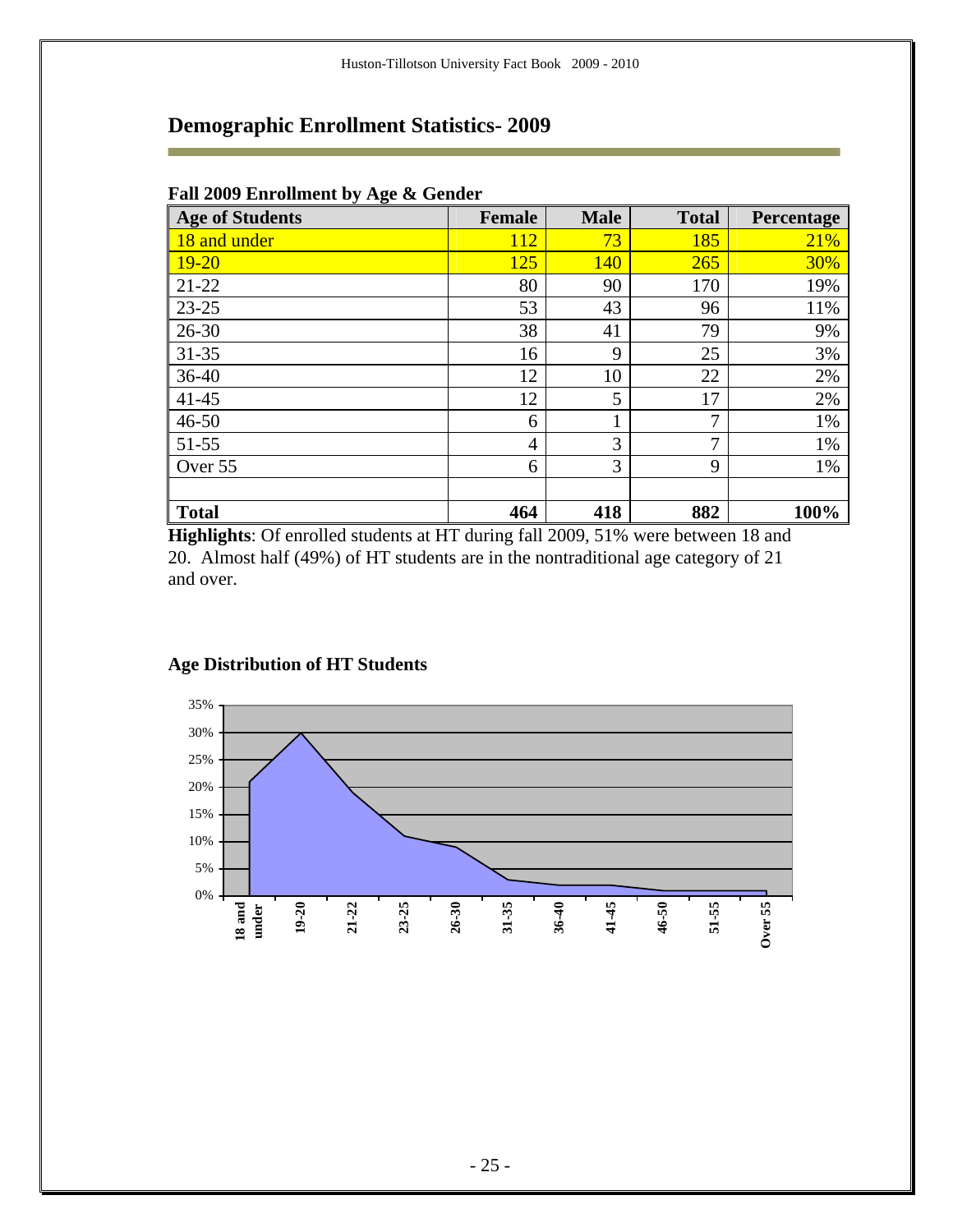#### **Fall 2009 FYFT Enrollment by Age & Gender**

| <b>Age of Students</b> | <b>Female</b> | <b>Male</b> | <b>Total</b> | Percentage |
|------------------------|---------------|-------------|--------------|------------|
| 18 and under           | 96            | 67          | 163          | 65%        |
| $19 - 20$              | 28            | 38          | 66           | 26%        |
| $21-25$                | 5             |             | 16           | 6%         |
| $26 - 35$              | 0             |             | ⌒            | 1%         |
| $36-45$                | 3             |             | э            | 1%         |
|                        |               |             |              |            |
| <b>Total</b>           | 132           | 118         | 250          | 100%       |

**Highlights:** In keeping with national trends, the majority (65%) of first-year, firsttime freshmen enrolled at HT for the fall 2009 semester were 18 years of age and under. 26% of enrolled first-year, first-time freshmen were between the ages of 19 and 20.

#### **Age Distribution-FYFT Freshmen**

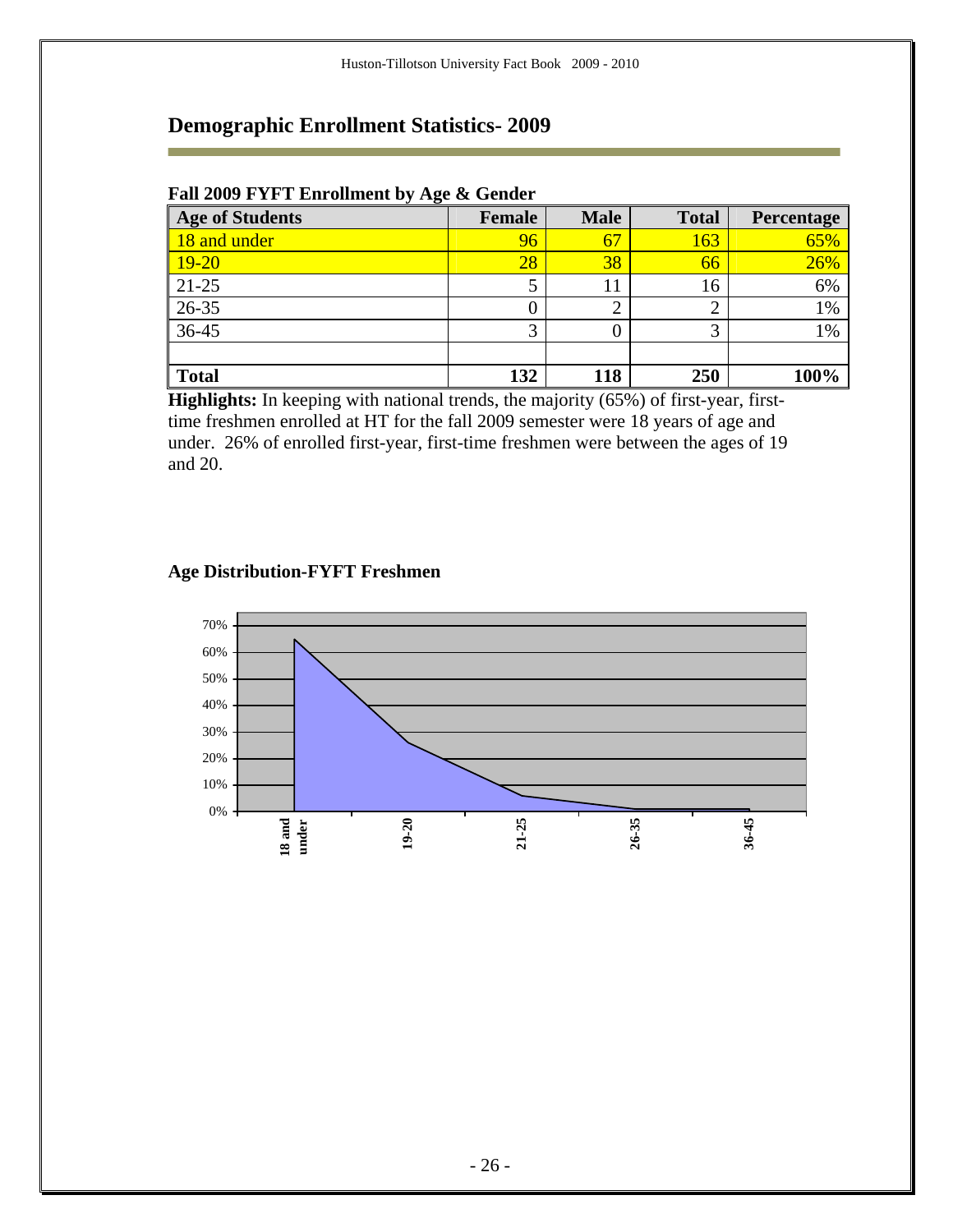r.

#### **Fall 2009 Enrollment- Out-of -State & International Students**

| <b>Residency</b> | <b>Number</b> | <b>Percentage</b> |
|------------------|---------------|-------------------|
| In-State         | 803           | 91%               |
| Out of State     |               | 6%                |
| International    | 28            | 3%                |
|                  |               |                   |
| <b>Total</b>     | 882           | 100%              |

**Highlights:** In keeping with previous years, the majority of students enrolled at HT during the fall 2009 were Texas residents.

| <b>State/Location</b> | <b>Number</b>  | Percentage |
|-----------------------|----------------|------------|
| Alabama               | $\overline{2}$ | 4%         |
| Arizona               | $\mathbf{1}$   | 2%         |
| California            | 10             | 20%        |
| Connecticut           | 1              | 2%         |
| Delaware              | 1              | 2%         |
| Georgia               | $\overline{2}$ | 4%         |
| Illinois              | $\mathbf{1}$   | 2%         |
| Louisiana             | $\overline{2}$ | 4%         |
| Maryland              | $\overline{4}$ | 8%         |
| Michigan              | $\overline{7}$ | 14%        |
| Montana               | $\overline{c}$ | 4%         |
| Missouri              | 3              | 6%         |
| Nebraska              | $\mathbf{1}$   | 2%         |
| New Jersey            | 1              | 2%         |
| New Mexico            | 1              | 2%         |
| New York              | $\overline{2}$ | 4%         |
| Ohio                  | $\mathbf 1$    | 2%         |
| Oklahoma              | $\mathbf{1}$   | 2%         |
| Oregon                | 1              | 2%         |
| Puerto Rico           | $\mathbf{1}$   | 2%         |
| Rhode Island          | 3              | 6%         |
| Tennessee             | $\overline{2}$ | 4%         |
| Wisconsin             | $\mathbf{1}$   | 2%         |
|                       |                |            |
| <b>Total</b>          | 51             | 100%       |

### **Fall 2009 Enrollment- Out-of-State Students**

**Highlights:** During the fall 2009 semester, most out of state students came to HT from California, Michigan, and Maryland.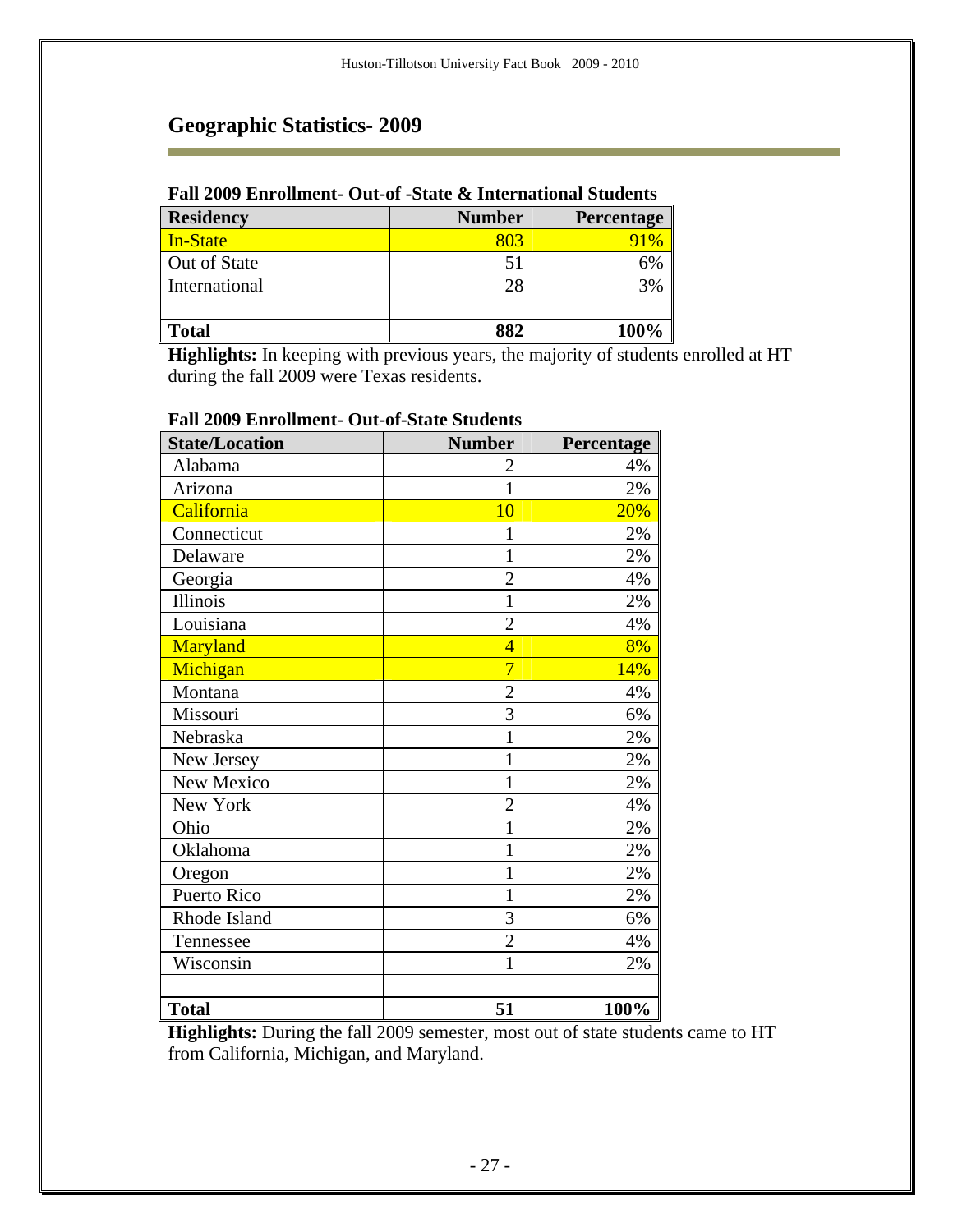i.



#### **Fall 2009 Distribution- Out-of- State Students**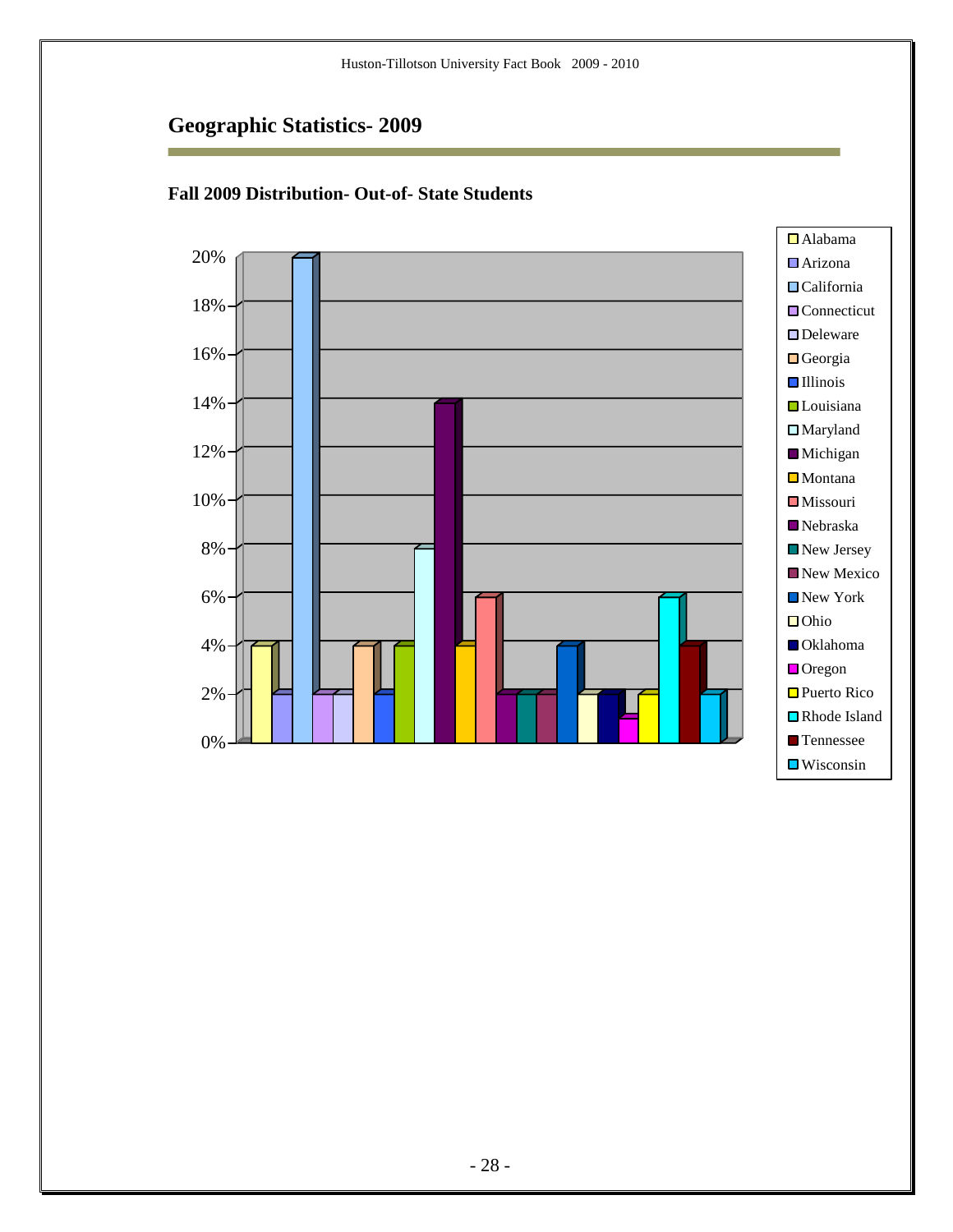r.

| т ан 2007 гля оншене<br>T TTC SHINGH OUT OF DUANC |                |            |  |
|---------------------------------------------------|----------------|------------|--|
| <b>State/Location</b>                             | <b>Number</b>  | Percentage |  |
| California                                        | 3              | 25%        |  |
| Connecticut                                       |                | 8%         |  |
| Louisiana                                         |                | 8%         |  |
| Maryland                                          |                | 8%         |  |
| Michigan                                          | 1              | 8%         |  |
| Missouri                                          | $\overline{2}$ | 17%        |  |
| Ohio                                              | 1              | 8%         |  |
| Oklahoma                                          | 1              | 8%         |  |
| Rhode Island                                      | 1              | 8%         |  |
|                                                   |                |            |  |
| <b>Total</b>                                      | 12             | 100%       |  |

#### **Fall 2009 Enrollment- FYFT Freshmen Out-of-State**

**Highlights:** During the fall 2009 semester, three first-year, first-time, out-of-state freshmen came from California.

#### **Fall 2009 Distribution- FYFT Freshmen- Out-of- State**

.

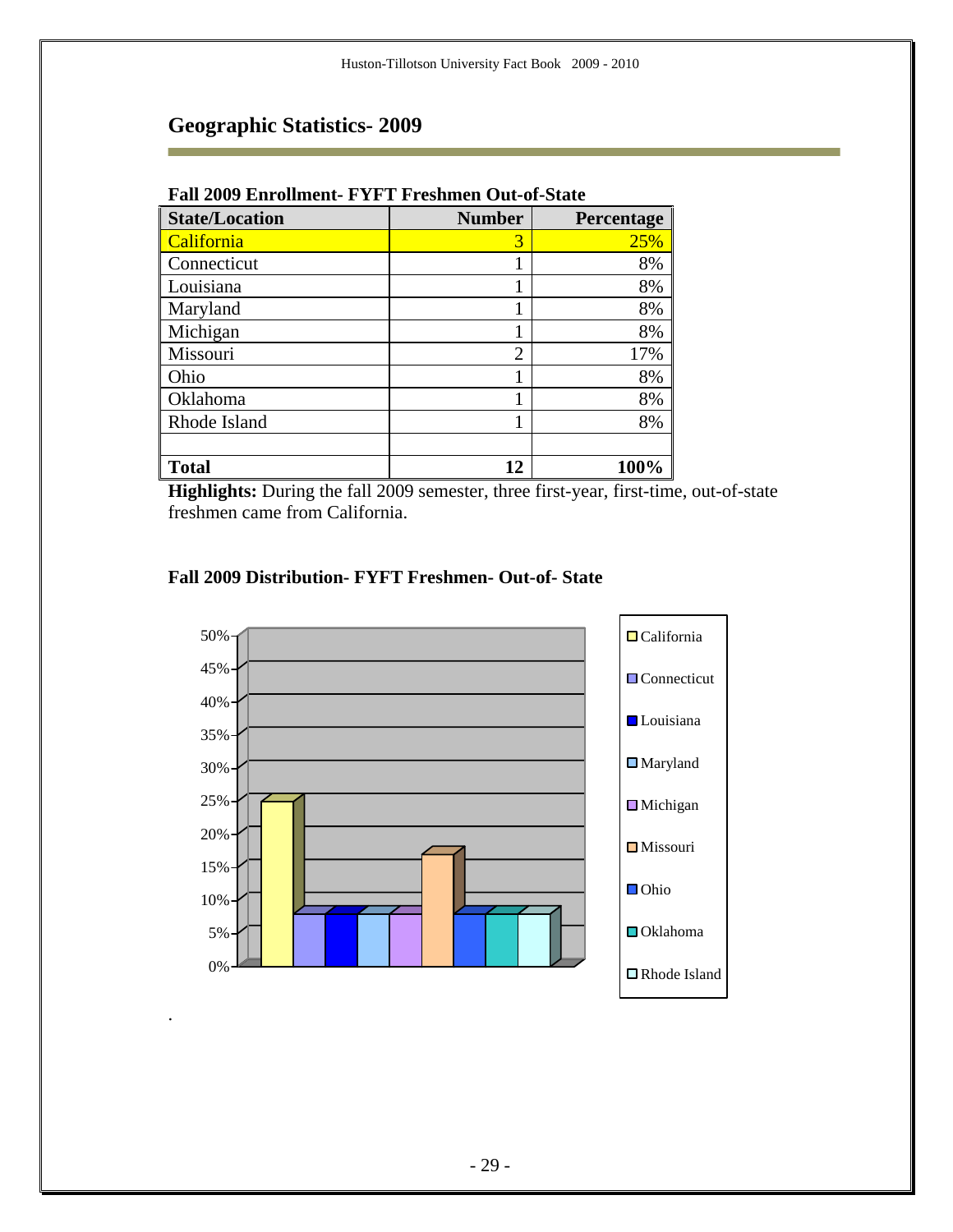| r an 2007 Ein omnem - Country or Origin |                |  |  |
|-----------------------------------------|----------------|--|--|
| Country                                 | <b>Number</b>  |  |  |
| <b>Bahamas</b>                          | 2              |  |  |
| China                                   | $\overline{2}$ |  |  |
| Israel                                  |                |  |  |
| Jamaica                                 |                |  |  |
| Kenya                                   |                |  |  |
| Mexico                                  |                |  |  |
| Nigeria                                 | 13             |  |  |
| Senegal                                 |                |  |  |
| Trinidad & Tobago                       | 4              |  |  |
| <b>United States</b>                    | 854            |  |  |
| Zimbabwe                                | 2              |  |  |
|                                         |                |  |  |
| <b>International Total</b>              | 28             |  |  |
| <b>Total</b>                            | 882            |  |  |

#### **Fall 2009 Enrollment- Country of Origin**

**Highlights:** During the fall 2009 semester, the majority of enrolled HT students were residents of the United States. Of international students, the largest number of enrolled students came from Nigeria.

| <b>Country</b>             | <b>Number</b> |
|----------------------------|---------------|
| Nigeria                    |               |
| <b>United States</b>       |               |
|                            |               |
| <b>International Total</b> |               |
| <b>Total</b>               | 250           |

#### **Fall 2009 Enrollment- FYFT Freshmen Country of Origin**

**Highlights:** During the fall 2009 semester, the majority of enrolled first-year, firsttime HT freshmen were residents of the United States. Of international students, all of the first-year, first time freshmen came from Nigeria.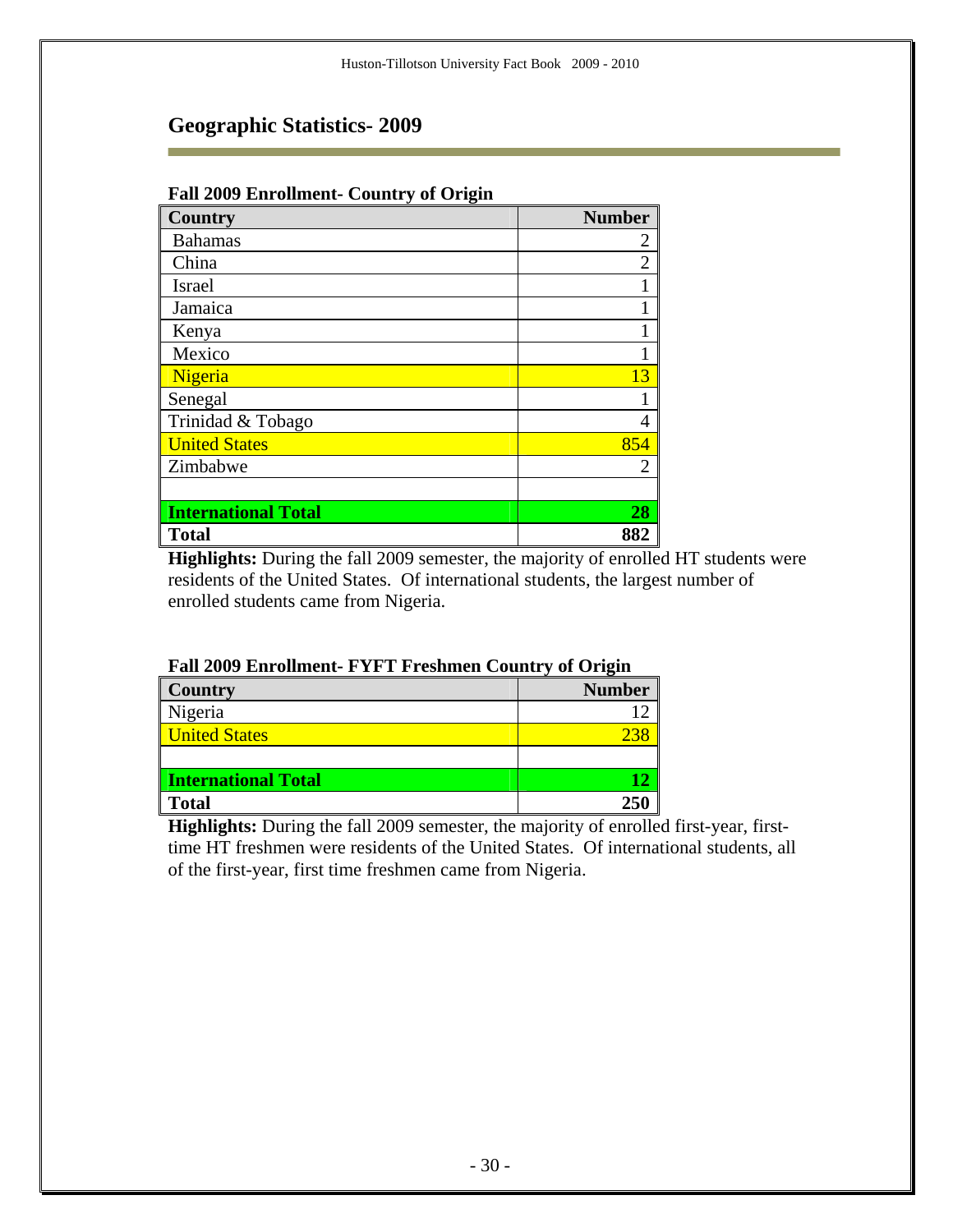| $\mathbf{v}$ $\mathbf{v}$ $\mathbf{v}$ $\mathbf{v}$ |               |            |
|-----------------------------------------------------|---------------|------------|
| County                                              | <b>Number</b> | Percentage |
| <b>Bastrop</b>                                      | 53            | 6%         |
| Bexar                                               | 41            | 5%         |
| <b>Dallas</b>                                       | 48            | 6%         |
| Fort Bend                                           | 23            | 3%         |
| <b>Harris</b>                                       | 86            | 11%        |
| Jefferson                                           | 26            | 3%         |
| McLennan                                            | 24            | 3%         |
| Tarrant                                             | 30            | 4%         |
| <b>Travis</b>                                       | 313           | 39%        |
| Williamson                                          | 48            | 6%         |
| All other TX counties                               | 111           | 14%        |
|                                                     |               |            |
| <b>Total</b>                                        | 803           | 100%       |

#### **Fall 2009 Enrollment by County of Origin- Texas Residents**

**Highlights:** During the fall 2009 semester, most HT students were from Texas, specifically Travis County. Students from Harris, Bastrop, Dallas, and Williamson counties are also well represented among the HT student population.



#### **Distribution- Students from Texas Counties**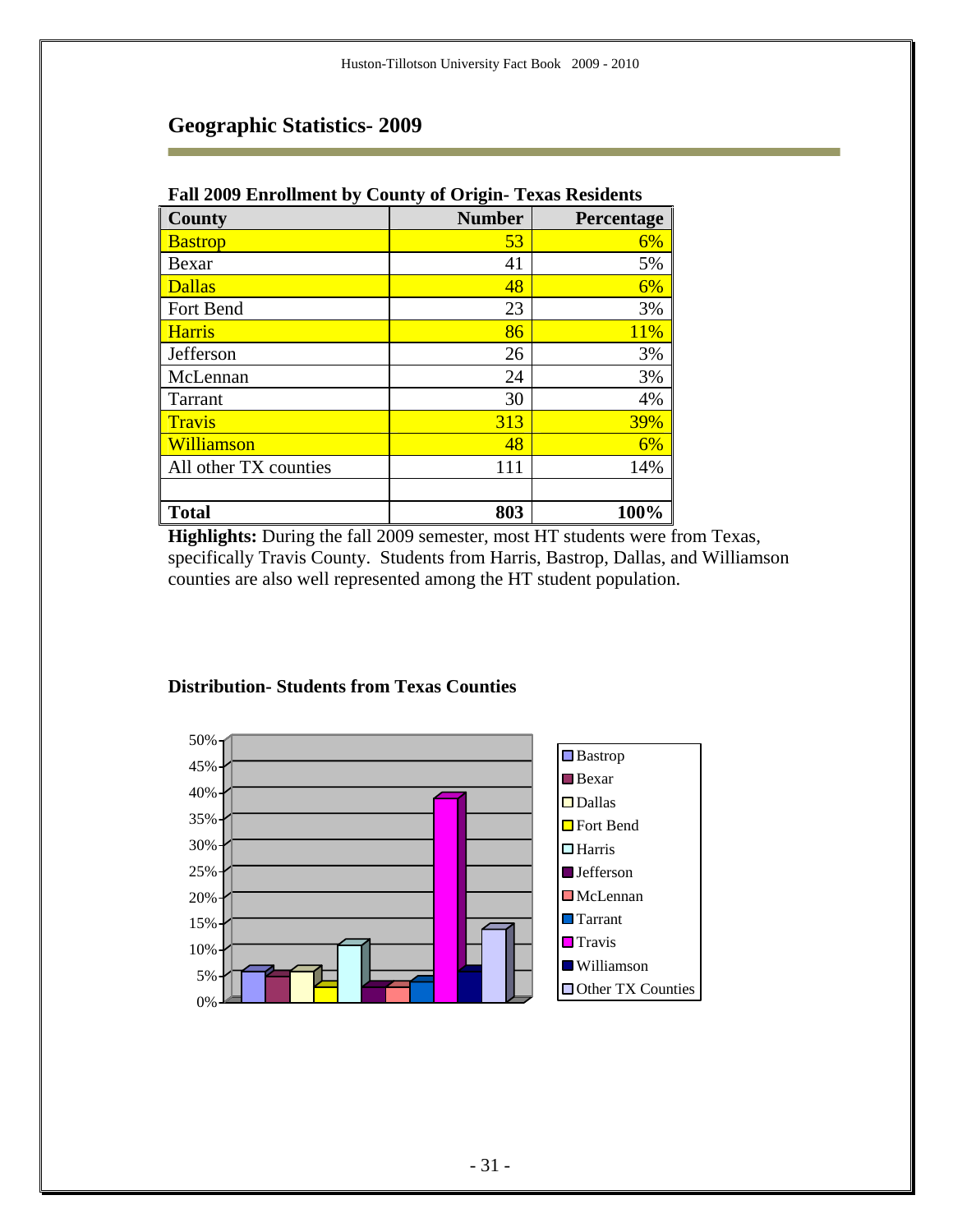| <b>Enrollment of FYFT Freshmen by County of Origin</b> |               |            |  |
|--------------------------------------------------------|---------------|------------|--|
| County                                                 | <b>Number</b> | Percentage |  |
| <b>Bastrop</b>                                         | 16            | 7%         |  |
| <b>Bell</b>                                            | 9             | 4%         |  |
| Bexar                                                  | 11            | 5%         |  |
| <b>Dallas</b>                                          | 18            | 8%         |  |
| <b>Harris</b>                                          | 40            | 18%        |  |
| Jefferson                                              | 10            | 4%         |  |
| McLennan                                               | 8             | 4%         |  |
| <b>Tarrant</b>                                         | 15            | 7%         |  |

Travis  $\overline{57}$   $\overline{25\%}$ All Other TX Counties  $42 \mid 18\%$ 

**Total 226 100%**

### **Geographic Statistics-2009**

**Highlights:** During the fall 2009, most first-year, first-time freshmen were from Travis County. Harris and Dallas county were also well represented among the firstyear, first time freshmen at HT.

#### **Distribution of FYFT Freshmen- Texas Counties**

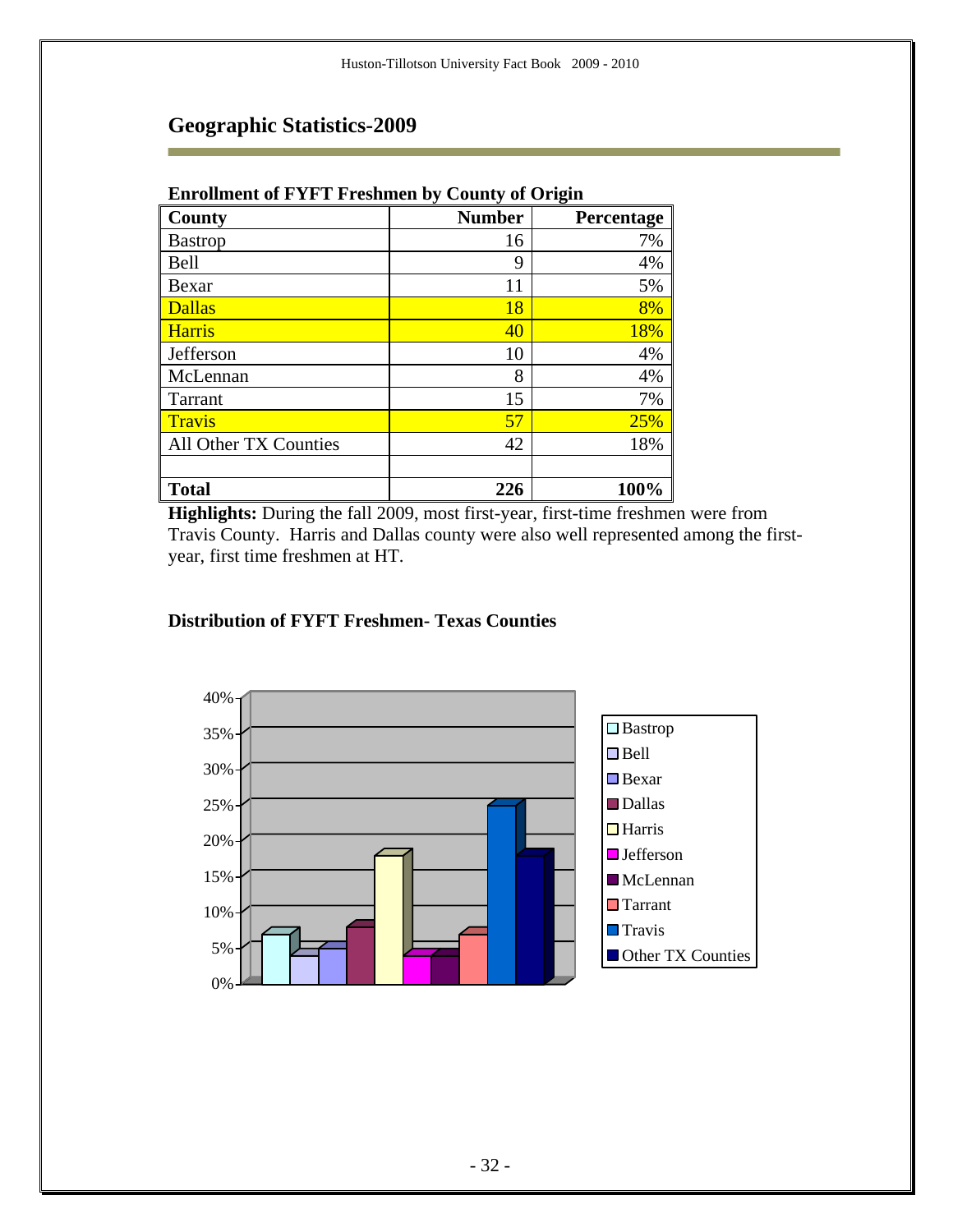÷

| <b>Major</b>                             | <b>Female</b>  | <b>Male</b> | <b>Total</b> | Percentage |
|------------------------------------------|----------------|-------------|--------------|------------|
| <b>Alternative Teacher Certification</b> | 23             | 15          | 38           | 4%         |
| <b>Biology</b>                           | 36             | 16          | 52           | 6%         |
| <b>Business Administration</b>           | 83             | 105         | 188          | 21%        |
| Chemistry                                | 7              | 2           | 9            | 1%         |
| <b>Computer Information Systems</b>      | $\overline{0}$ | 5           | 5            | 1%         |
| <b>Computer Science</b>                  | 10             | 37          | 47           | 5%         |
| <b>Criminal Justice</b>                  | 58             | 39          | 97           | 11%        |
| English                                  | 26             | 8           | 34           | 4%         |
| History                                  | 4              | 10          | 14           | 2%         |
| <b>Interdisciplinary Studies</b>         | 61             | 20          | 81           | 9%         |
| <b>Kinesiology</b>                       | 50             | 82          | 132          | 15%        |
| <b>Mathematics</b>                       |                | 12          | 13           | 1%         |
| Music                                    | 15             | 16          | 31           | 4%         |
| <b>Political Science</b>                 | 12             | 11          | 23           | 3%         |
| Psychology                               | 41             | 12          | 53           | 6%         |
| Sociology                                | 15             | 7           | 22           | 2%         |
| Undeclared                               | 21             | 21          | 42           | 5%         |
| Non-degree seeking                       |                | $\theta$    |              | $<$ 1%     |
|                                          |                |             |              |            |
| <b>Total</b>                             | 464            | 418         | 882          | 100%       |

**Highlights:** The most popular majors during fall 2009 were Business Administration (21%), Kinesiology (15%), and Criminal Justice (11%).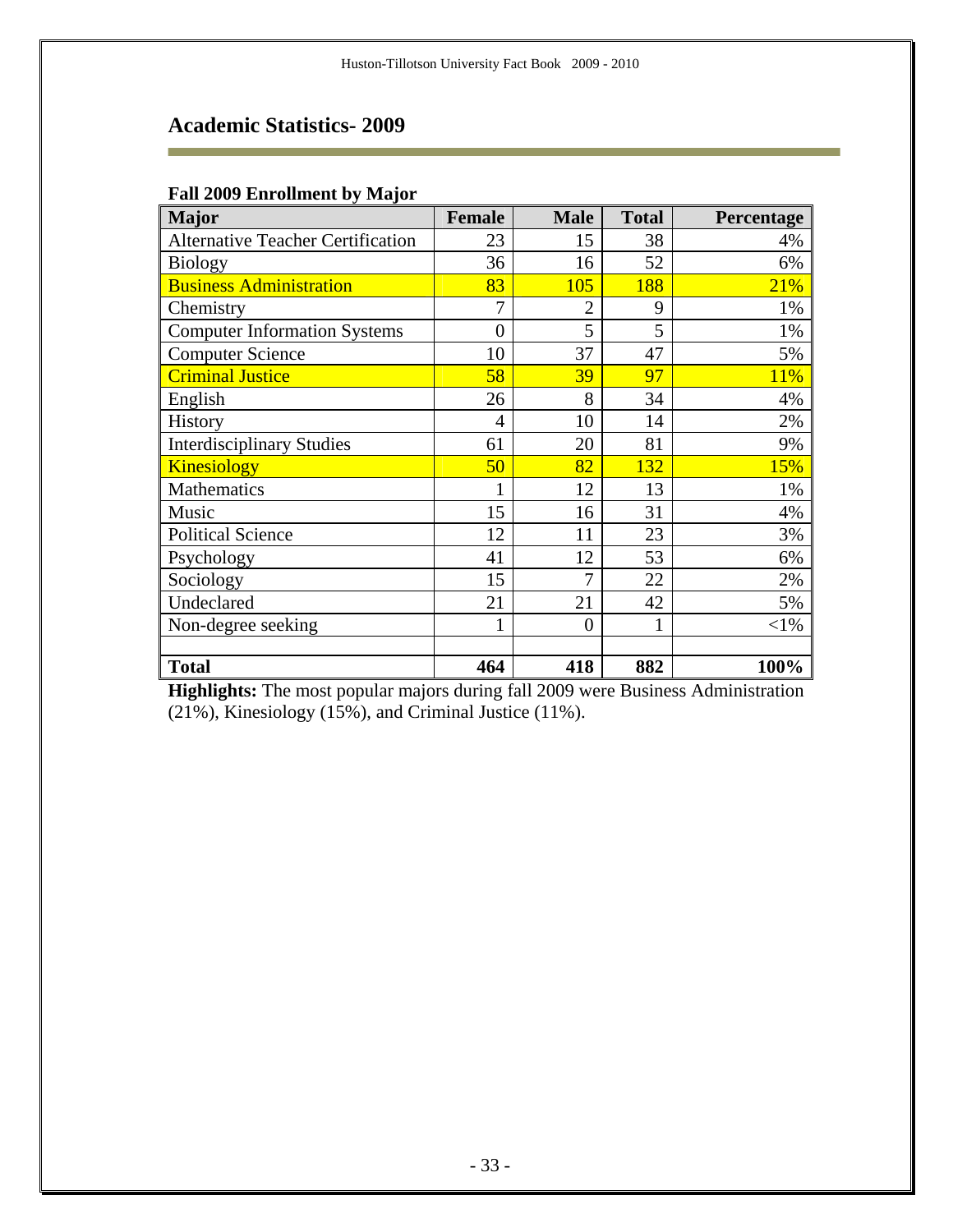Ē.

### **Fall 2009 Distribution- Enrollment by Major**



■ Alternative Teacher **Certification**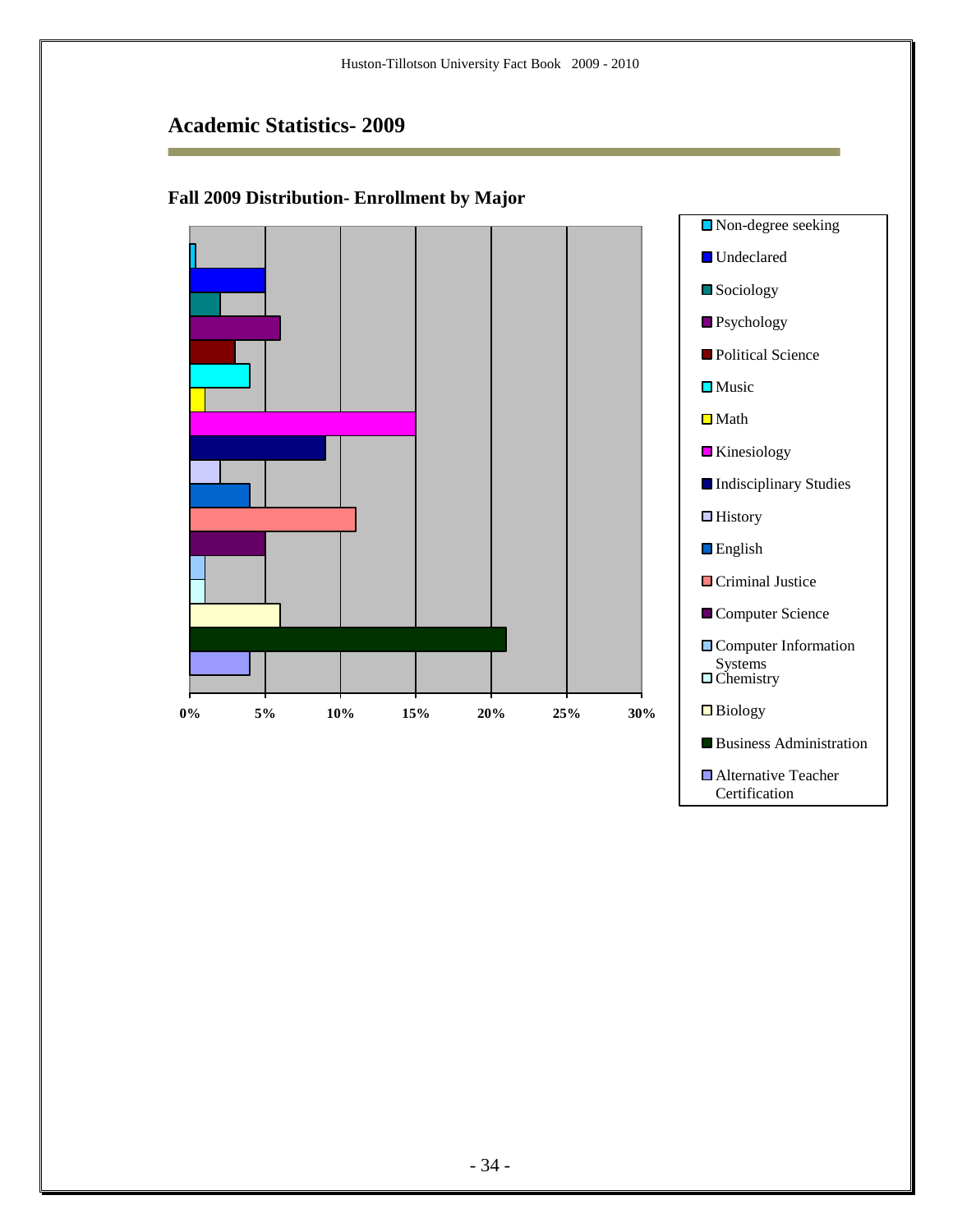÷

| <b>Major</b>                     | <b>Female</b>  | <b>Male</b>    | <b>Total</b>   | Percentage |
|----------------------------------|----------------|----------------|----------------|------------|
| <b>Biology</b>                   | 13             | 6              | 19             | 7%         |
| <b>Business Administration</b>   | 30             | 27             | 57             | 23%        |
| Chemistry                        | $\overline{4}$ |                | 5              | 2%         |
| <b>Computer Information</b>      |                |                |                |            |
| <b>Systems</b>                   | $\overline{0}$ | 3              | 3              | 1%         |
| <b>Computer Science</b>          | 3              | 8              | 11             | 4%         |
| <b>Criminal Justice</b>          | 13             | 15             | 28             | 11%        |
| English                          | 6              |                | 7              | 3%         |
| <b>History</b>                   | $\overline{0}$ | $\overline{2}$ | $\overline{2}$ | 1%         |
| <b>Interdisciplinary Studies</b> | 12             | 8              | 20             | 8%         |
| <b>Kinesiology</b>               | 9              | 21             | 30             | 12%        |
| Mathematics                      | 1              | 3              | 4              | 2%         |
| Music                            | $\overline{7}$ | 3              | 10             | 4%         |
| <b>Political Science</b>         | 3              | 6              | 9              | 4%         |
| Psychology                       | 13             | $\overline{2}$ | 15             | 6%         |
| Sociology                        | $\overline{4}$ |                | 5              | 2%         |
| Undeclared                       | 14             | 11             | 25             | 10%        |
|                                  |                |                |                |            |
| <b>Total</b>                     | 132            | 118            | 250            | 100%       |

#### **Fall 2009 FYFT Freshmen Enrollment by Major**

**Highlights:** During fall 2009, of first-year, first-time freshmen with a declared major, the most popular majors were Business Administration (23%), Kinesiology (12%), and Criminal Justice (11%).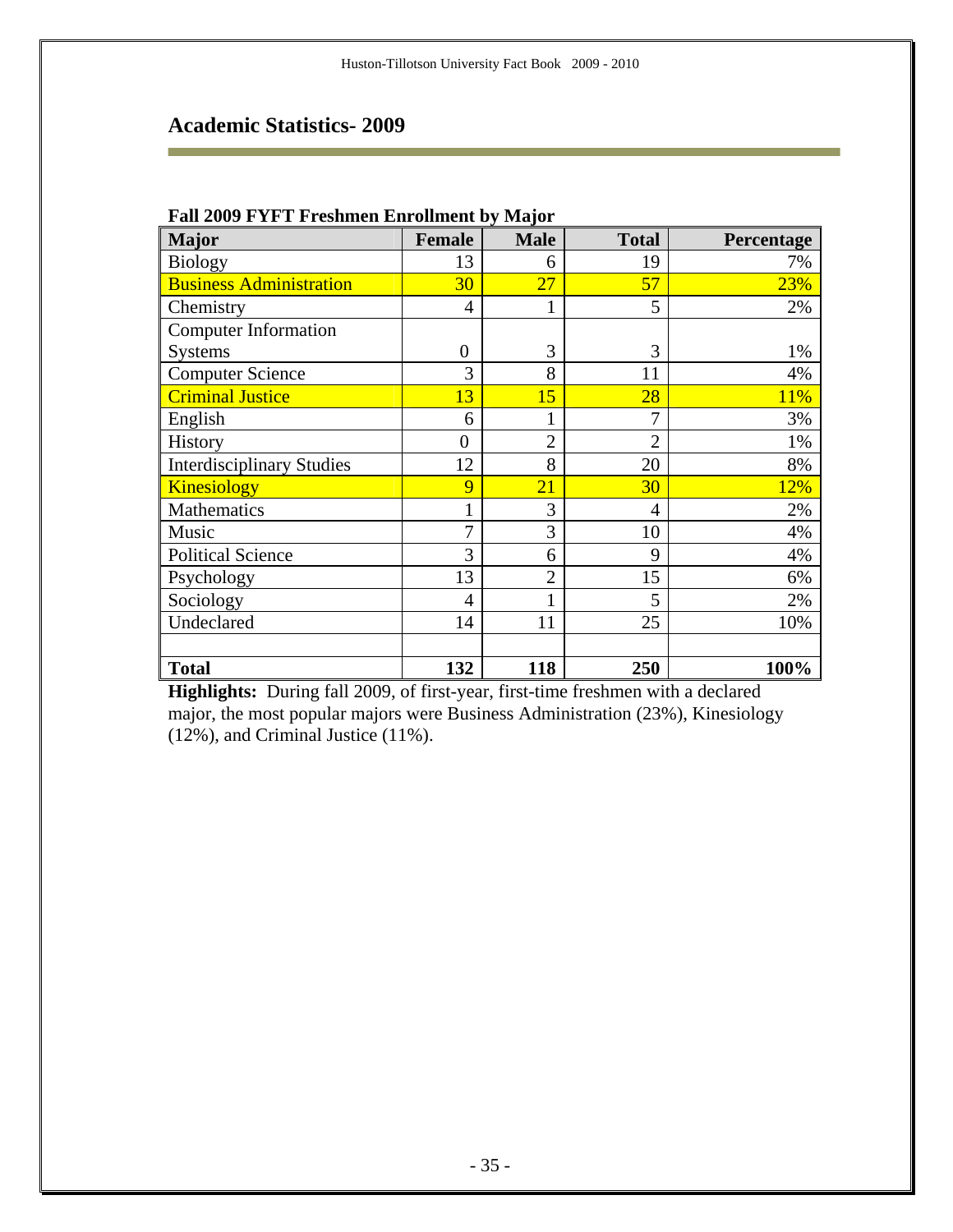Ē.

### **Fall 2009 Distribution- FYFT Freshmen by Major**

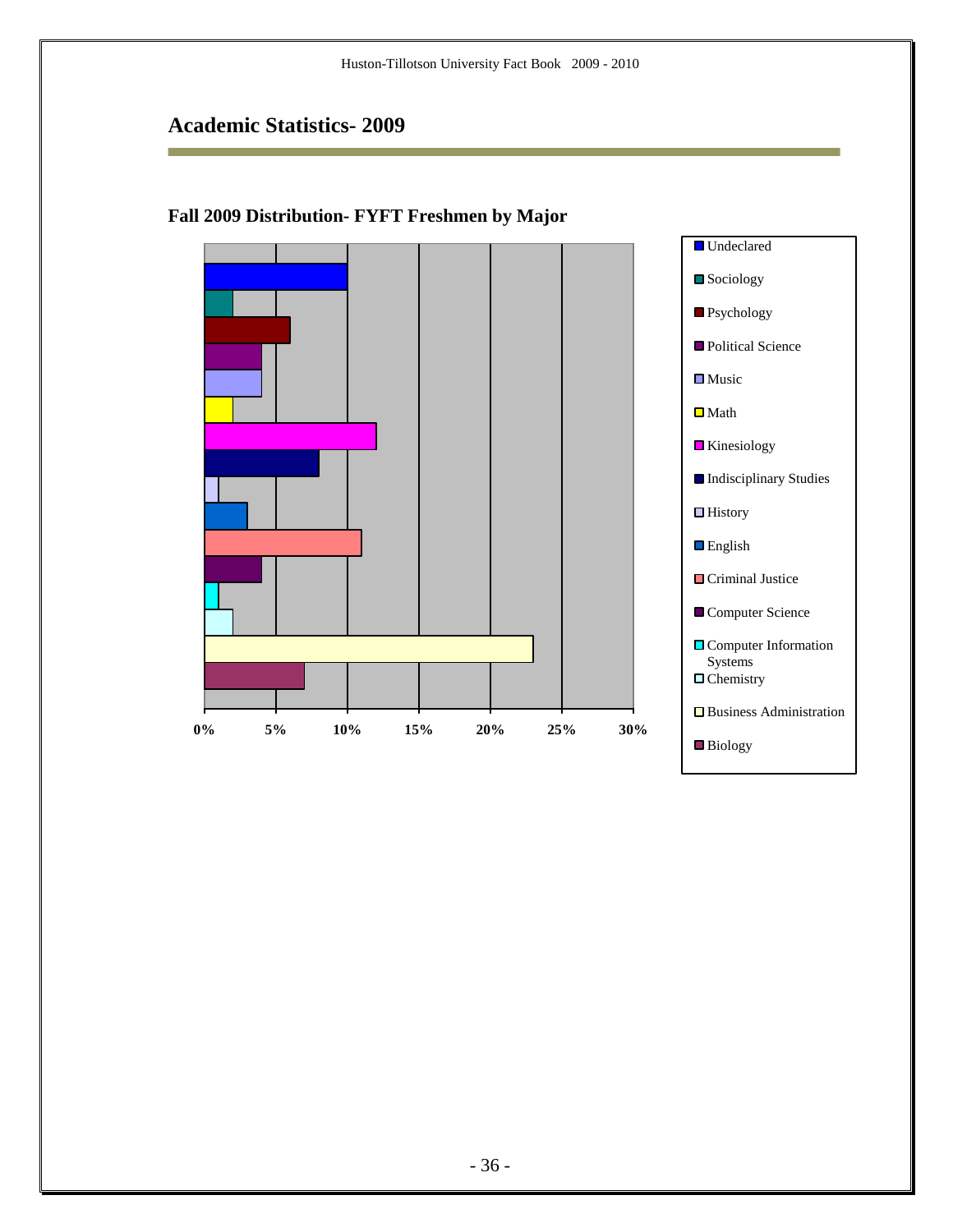# **Section III: Spring 2010 Student Profile**

### **Demographic Enrollment Statistics**

| opring 2010 ottacht Ein omnem by Classification & Ochaci |               |             |              |                   |
|----------------------------------------------------------|---------------|-------------|--------------|-------------------|
| <b>Classification</b>                                    | <b>Female</b> | <b>Male</b> | <b>Total</b> | <b>Percentage</b> |
| <b>First-Year, First Time Freshmen</b>                   |               |             |              |                   |
| (FYFT)                                                   | 13            | 16          | <u>29</u>    | 4%                |
| <b>Freshmen</b> (continuing & transfer)                  | 146           | 137         | 283          | 35%               |
| Sophomore                                                | 91            | 75          | 166          | 20%               |
| Junior                                                   | 69            | 85          | 154          | 19%               |
| Senior                                                   | 93            | 52          | 145          | 18%               |
| Post Baccalaureate-Teacher                               |               |             |              |                   |
| Certification                                            | 24            | 11          | 35           | 4%                |
| Non-degree Seeking                                       |               | 0           |              | $<$ 1%            |
|                                                          |               |             |              |                   |
| <b>Total</b>                                             | 437           | 376         | 813          | 100%              |

#### **Spring 2010 Student Enrollment by Classification & Gender**

**Highlights:** During the spring 2010 semester, 39% of the HT student population was composed of freshmen, either first-year, first-time (FYFT) or other freshmen (continuing and transfer).



### **Distribution- Enrollment by Classification**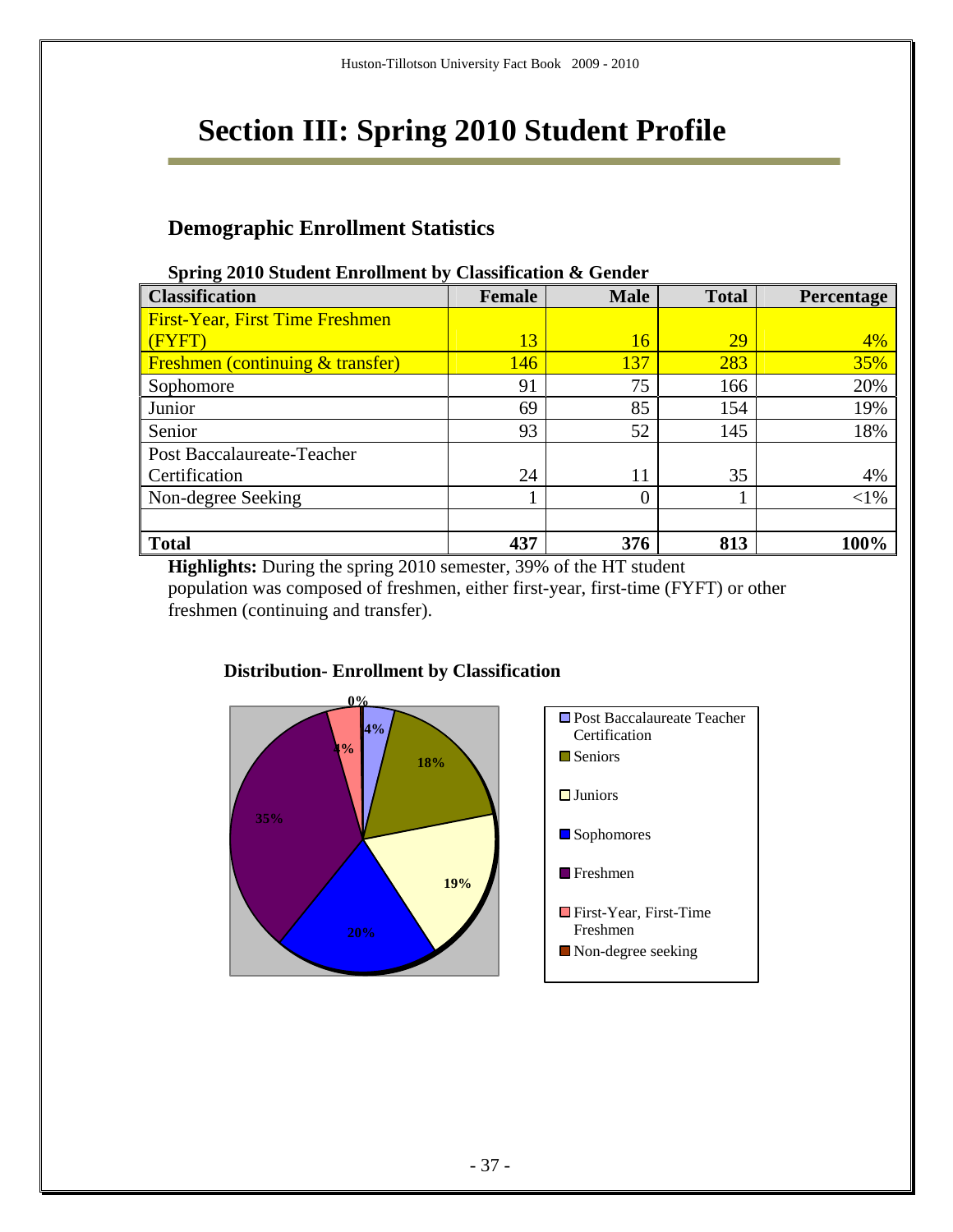# **Demographic Enrollment Statistics- Spring 2010**

m.

| opring solo Embinium of Fun Time withit Time butub |        |             |              |                   |
|----------------------------------------------------|--------|-------------|--------------|-------------------|
| <b>Status</b>                                      | Female | <b>Male</b> | <b>Total</b> | <b>Percentage</b> |
| Undergraduate                                      |        |             |              |                   |
| Full-Time                                          | 379    | 336         | 715          | 92%               |
| Part-Time                                          | 34     | 29          | 63           | 8%                |
| <b>Total</b>                                       | 413    | 365         | 778          | 100%              |
| <b>Post-Baccalaureate</b>                          |        |             |              |                   |
| Part-Time                                          | 24     |             | 35           | 100%              |

#### **Spring 2010 Enrollment of Full-Time & Part-Time Status**

**Highlights**: The majority of HT students are full-time undergraduate students.

#### **Spring 2010 Enrollment Transfer Student Status & Gender**

| <b>Transfer Status</b>   | Female | <b>Male</b> | <b>Total</b> | Percentage   |
|--------------------------|--------|-------------|--------------|--------------|
| <b>Transfer Students</b> |        |             | $\sigma$     | $\sqrt{2\%}$ |
| Non-Transfer Students    | 26     | 370         |              | 18%          |
|                          |        |             |              |              |
| <b>Total</b>             |        | 276         | 813          |              |

**Highlights:** Transfer students comprised 2% of the HT student population for the spring 2010 semester.

#### **Distribution- Transfer Student Enrollment**

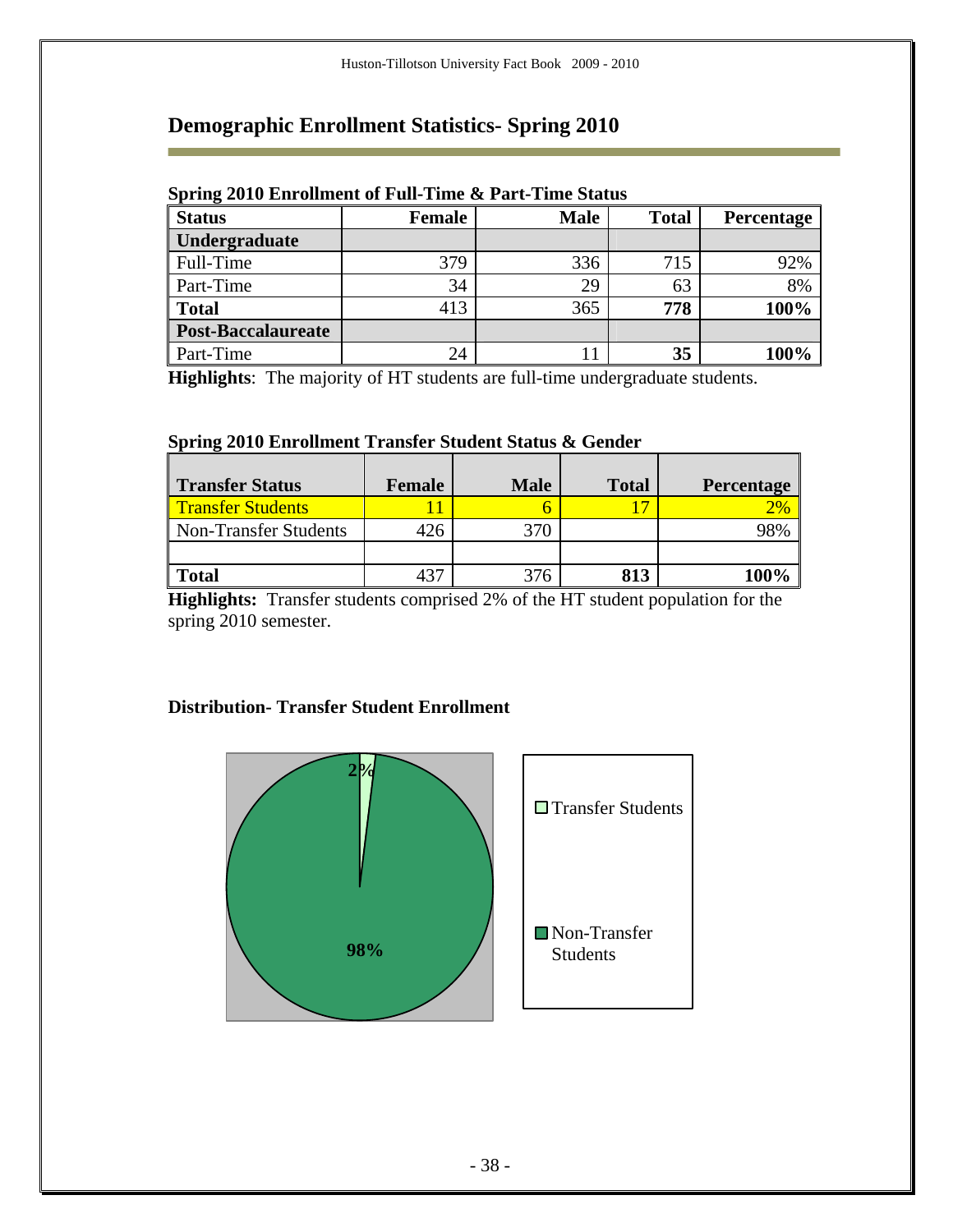### **Demographic Enrollment Statistics- Spring 2010**

| <b>Ethnicity</b>        | <b>Female</b> | <b>Male</b>    | <b>Total</b> | Percentage |
|-------------------------|---------------|----------------|--------------|------------|
| <b>African American</b> | 365           | 251            | 616          | 76%        |
| American Indian         |               |                |              | $<$ 1%     |
| Asian/Pacific Islander  |               | $\overline{2}$ | ◠            | $<$ 1%     |
| Hispanic                | 46            | 66             | 112          | 14%        |
| Nonresident Alien       |               | 22             | 27           | 3%         |
| Unknown, not reported   | ↑             | 6              | 8            | 1%         |
| White, non-Hispanic     | 19            | 28             | 47           | 6%         |
|                         |               |                |              |            |
| <b>Total</b>            | 437           | 376            | 813          | 100%       |

#### **Spring 2010 Enrollment by Race/Ethnicity & Gender**

m.

**Highlights:** Three-fourths of HT's student population is African American (76%). The remaining students are from other racial/ethnic backgrounds, with Hispanic students representing 14% of the overall student population.



### **Distribution- Enrollment by Race/Ethnicity**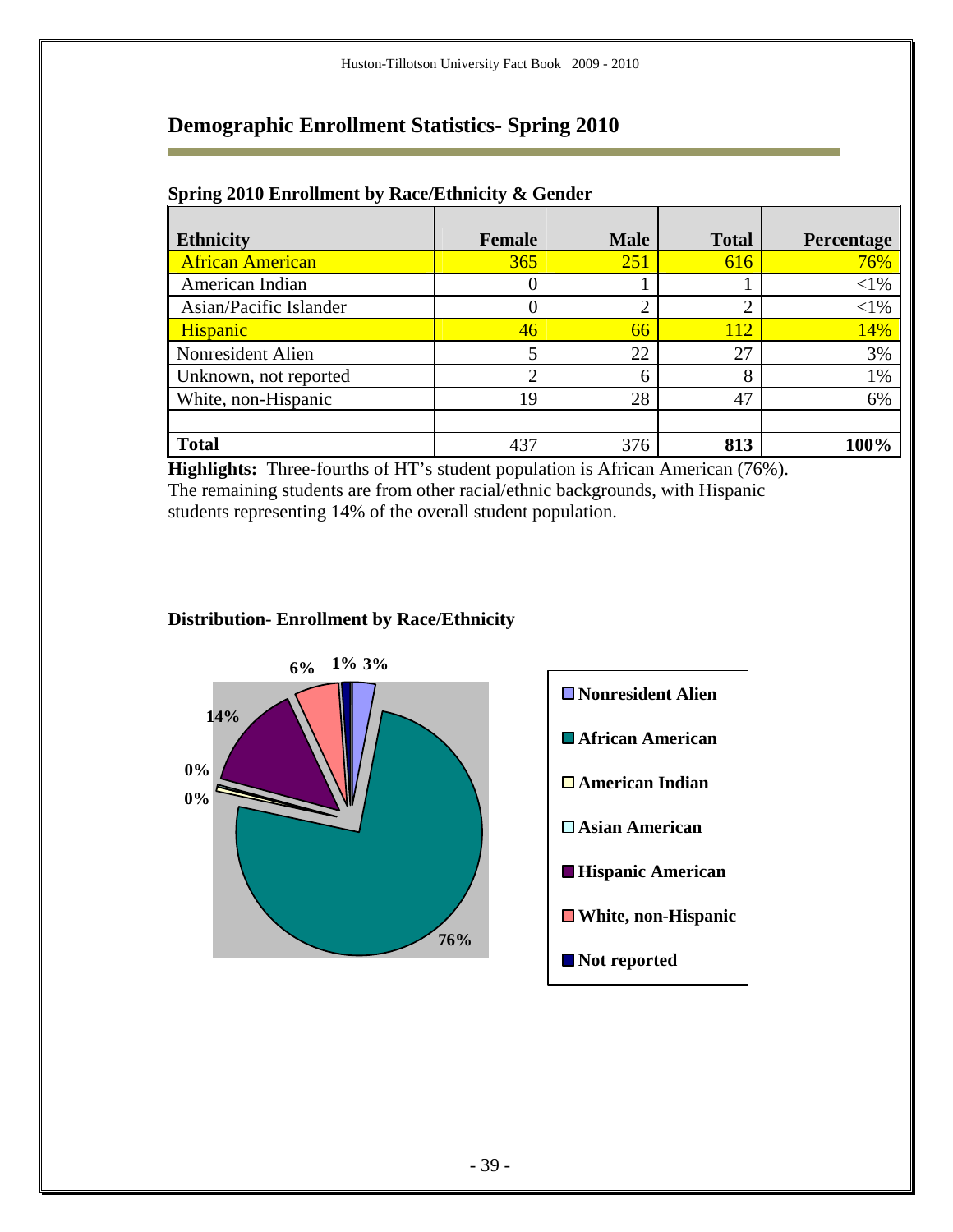# **Demographic Enrollment Statistics- Spring 2010**

| <b>Age of Students</b> | <b>Female</b>  | <b>Male</b>    | <b>Total</b> | Percentage |
|------------------------|----------------|----------------|--------------|------------|
| 18 and under           | 54             | 34             | 88           | <b>11%</b> |
| $19 - 20$              | 149            | 122            | 271          | 33%        |
| $21 - 22$              | 84             | 96             | 180          | 22%        |
| 23-25                  | 62             | 52             | 114          | 14%        |
| $26 - 30$              | 33             | 44             | 77           | 10%        |
| $31 - 35$              | 19             | 8              | 27           | 3%         |
| $36 - 40$              | 10             | 8              | 18           | 2%         |
| $41 - 45$              | 7              | 7              | 14           | 2%         |
| $46 - 50$              | 11             | $\overline{2}$ | 13           | 2%         |
| $51 - 55$              | $\overline{4}$ | 1              | 5            | $<$ 1%     |
| Over 55                | $\overline{4}$ | $\overline{2}$ | 6            | $<$ 1%     |
|                        |                |                |              |            |
| <b>Total</b>           | 437            | 376            | 813          | 100%       |

### **Spring 2010 Enrollment by Age & Gender**

r

Highlights: Of enrolled students at HT during spring 2010, 44% were between 18 and 20. Over half (56%) of HT students are in the nontraditional age category of 21 and over.

### **Age Distribution of HT Students**

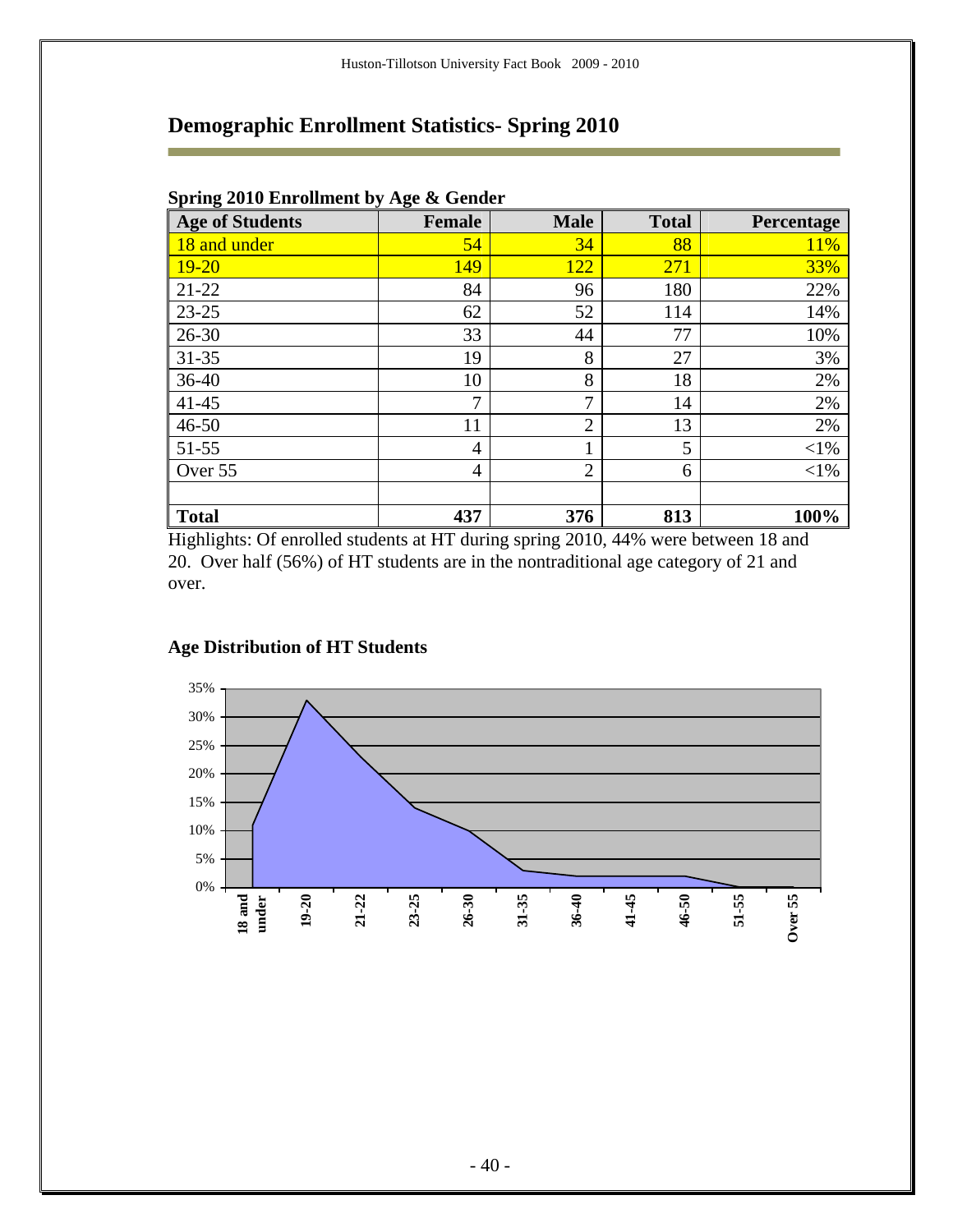### **Spring 2010 Enrollment- Out-of -State & International Students**

| <b>Residency</b> | <b>Number</b> | <b>Percentage</b> |
|------------------|---------------|-------------------|
| In-State         | 742           |                   |
| Out of State     | 44            | 5%                |
| International    | רר            | 3%                |
|                  |               |                   |
| <b>Total</b>     | 813           | 100%              |

**Highlights:** In keeping with previous years, the majority of students enrolled at HT during the spring 2010 were Texas residents.

| <b>State/Location</b> | <b>Number</b>  | Percentage |
|-----------------------|----------------|------------|
| Alabama               | 1              | 2%         |
| Arizona               | $\mathbf{1}$   | 2%         |
| California            | 9              | 21%        |
| Colorado              | $\mathbf{1}$   | 2%         |
| Connecticut           | 1              | 2%         |
| Delaware              | 1              | 2%         |
| Georgia               | $\mathbf 1$    | 2%         |
| Illinois              | 1              | 2%         |
| Louisiana             | 1              | 2%         |
| Maryland              | $\mathbf 1$    | 2%         |
| Michigan              | 7              | 16%        |
| Minnesota             | $\overline{3}$ | 7%         |
| Missouri              | $\overline{3}$ | 7%         |
| New Jersey            | $\mathbf 1$    | 2%         |
| New Mexico            | $\mathbf 1$    | 2%         |
| New York              | $\overline{2}$ | 5%         |
| Oklahoma              | $\mathbf 1$    | 2%         |
| Oregon                | 1              | 2%         |
| Puerto Rico           | $\overline{2}$ | 5%         |
| Rhode Island          | $\overline{2}$ | 5%         |
| Tennessee             | $\overline{2}$ | 5%         |
| Wisconsin             | $\mathbf{1}$   | 2%         |
|                       |                |            |
| <b>Total</b>          | 44             | 100%       |

### **Spring 2010 Enrollment- Out-of-State Students**

**Highlights:** During the spring 2010 semester, most out of state students came to HT from California, Michigan, Minnesota, and Missouri.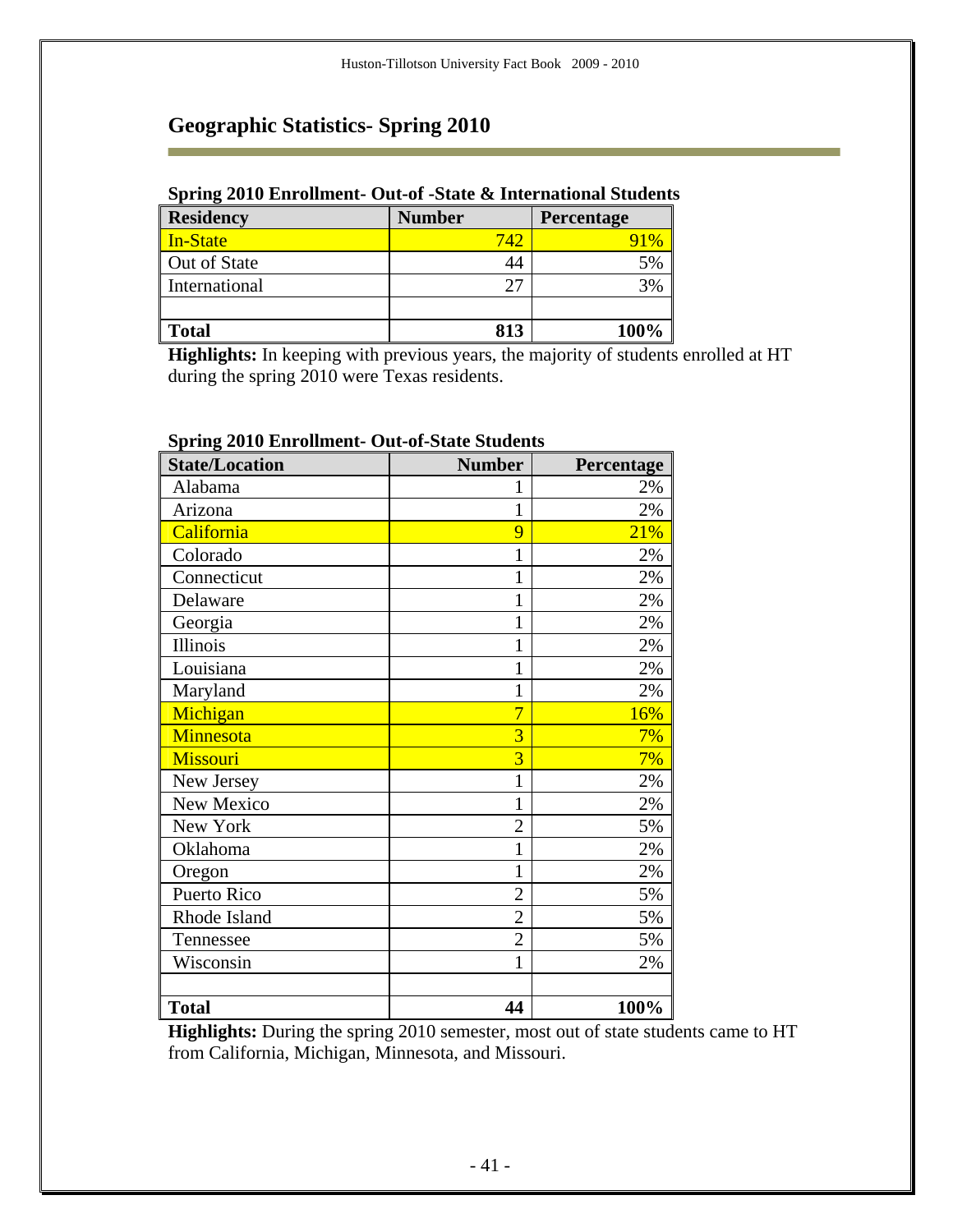Ē.



### **Spring 2010 Distribution- Out-of- State Students**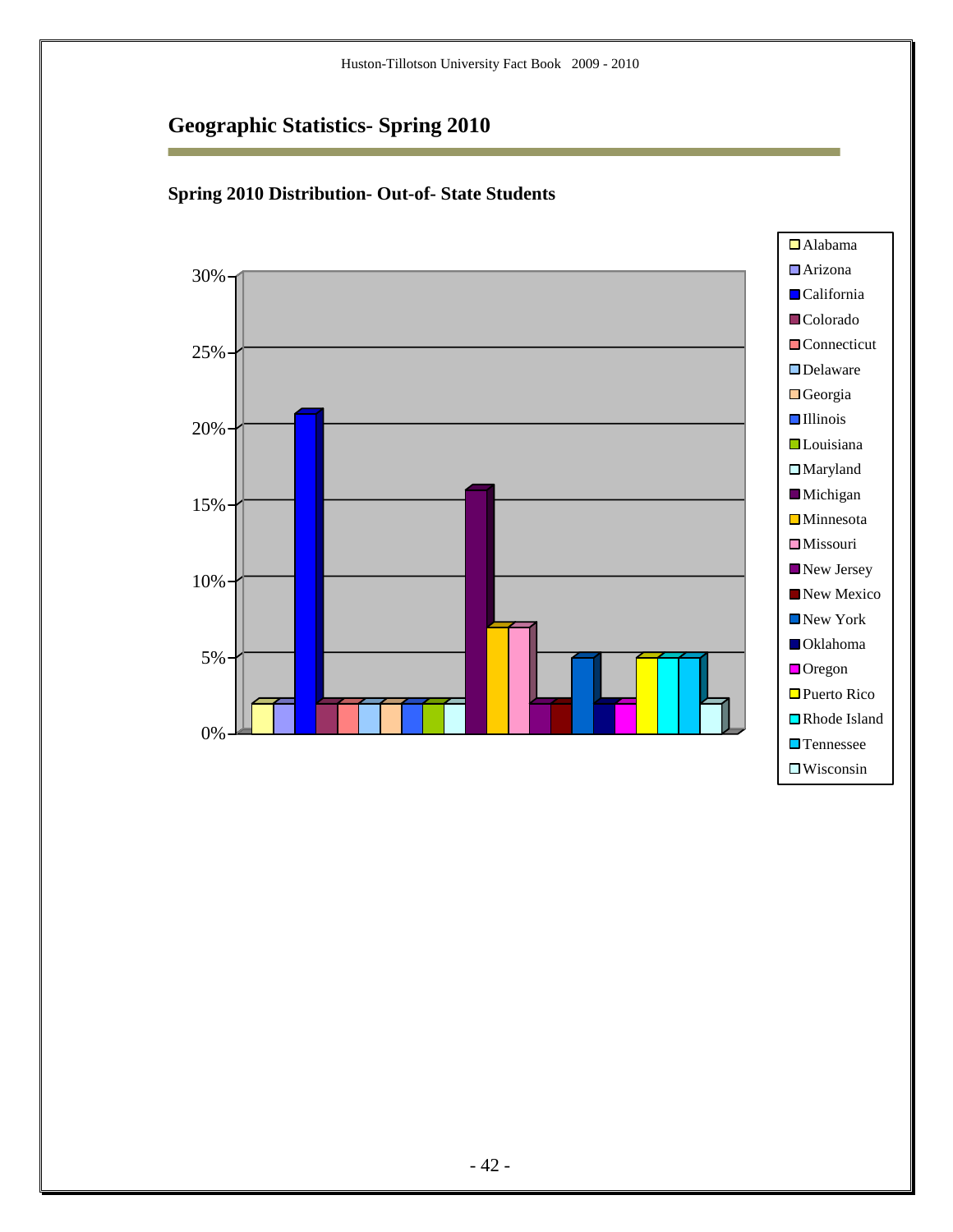Ē.

| <b>Spring 2010 Enrollment- Country of Origin</b> |                |  |  |
|--------------------------------------------------|----------------|--|--|
| <b>Country</b>                                   | <b>Number</b>  |  |  |
| <b>Bahamas</b>                                   |                |  |  |
| Benin                                            |                |  |  |
| China                                            |                |  |  |
| <b>Israel</b>                                    |                |  |  |
| Jamaica                                          |                |  |  |
| Kenya                                            |                |  |  |
| Mexico                                           | $\mathfrak{D}$ |  |  |
| Nigeria                                          | 12             |  |  |
| Senegal                                          | 2              |  |  |
| Trinidad & Tobago                                | 4              |  |  |
| <b>United States</b>                             | 786            |  |  |
| Zimbabwe                                         |                |  |  |
|                                                  |                |  |  |
| <b>International Total</b>                       | 27             |  |  |
| <b>Total</b>                                     | 813            |  |  |

**Highlights:** During the spring 2010 semester, the majority of enrolled HT students were residents of the United States. Of international students, the largest number of enrolled students came from Nigeria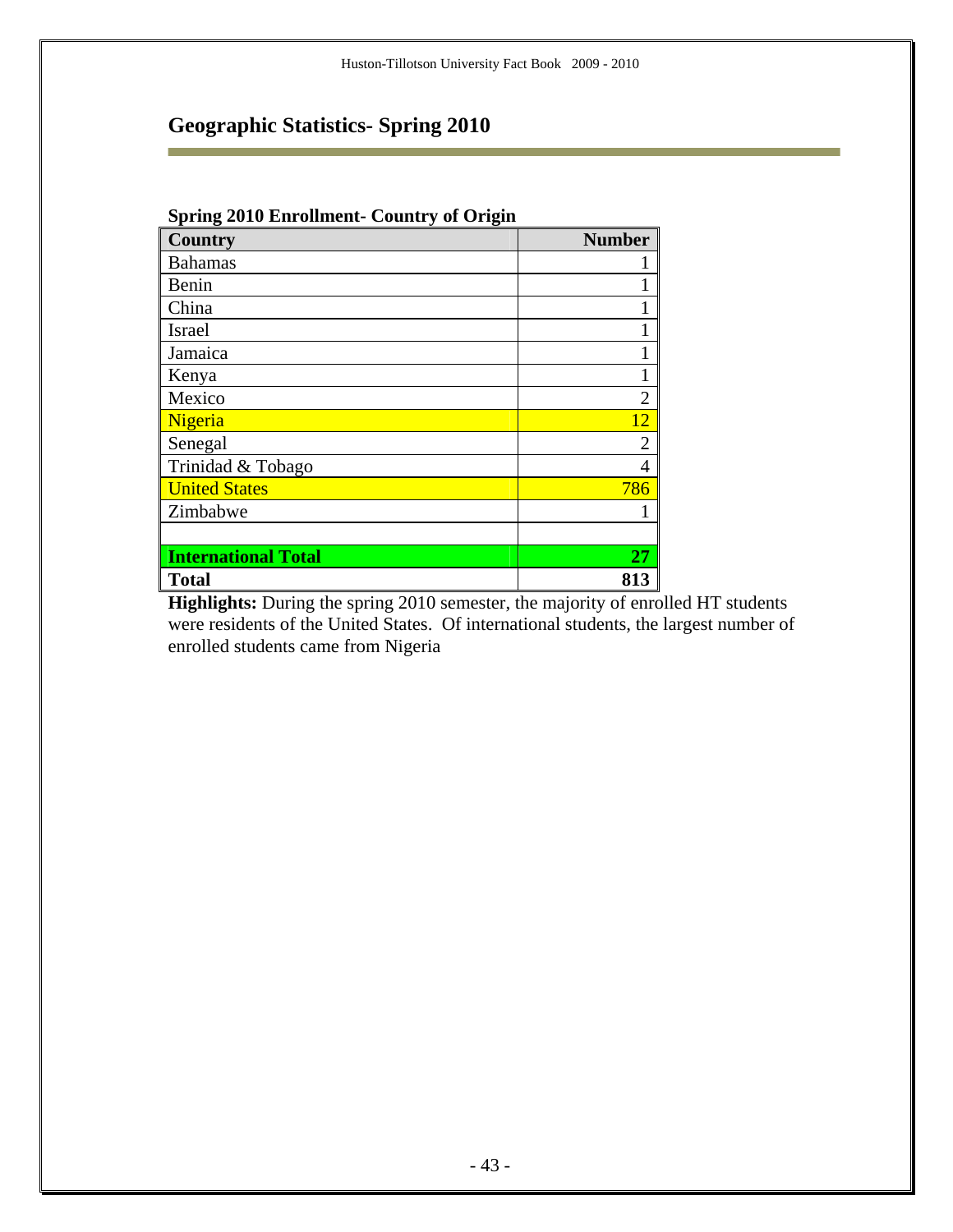| Spring 2010 Enrollment by County of Origin-Texas Residents |               |                   |  |  |
|------------------------------------------------------------|---------------|-------------------|--|--|
| County                                                     | <b>Number</b> | <b>Percentage</b> |  |  |
| <b>Bastrop</b>                                             | 48            | 6%                |  |  |
| Bexar                                                      | 34            | 5%                |  |  |
| <b>Dallas</b>                                              | 42            | 6%                |  |  |
| Fort Bend                                                  | 24            | 3%                |  |  |
| <b>Harris</b>                                              | 76            | 10%               |  |  |
| Jefferson                                                  | 26            | 4%                |  |  |
| McLennan                                                   | 23            | 3%                |  |  |
| Tarrant                                                    | 28            | 4%                |  |  |
| <b>Travis</b>                                              | 296           | 40%               |  |  |
| Williamson                                                 | 47            | 6%                |  |  |
| All other TX counties                                      | 98            | 13%               |  |  |
|                                                            |               |                   |  |  |
| <b>Total</b>                                               | 742           | 100%              |  |  |

### **Spring 2010 Enrollment by County of Origin- Texas Residents**

**Highlights:** During the spring 2010 semester, most HT students were from Texas, specifically Travis County. Students from Harris, Bastrop, Dallas, and Williamson counties are also well represented among the HT student population.



#### **Distribution- Students from Texas Counties**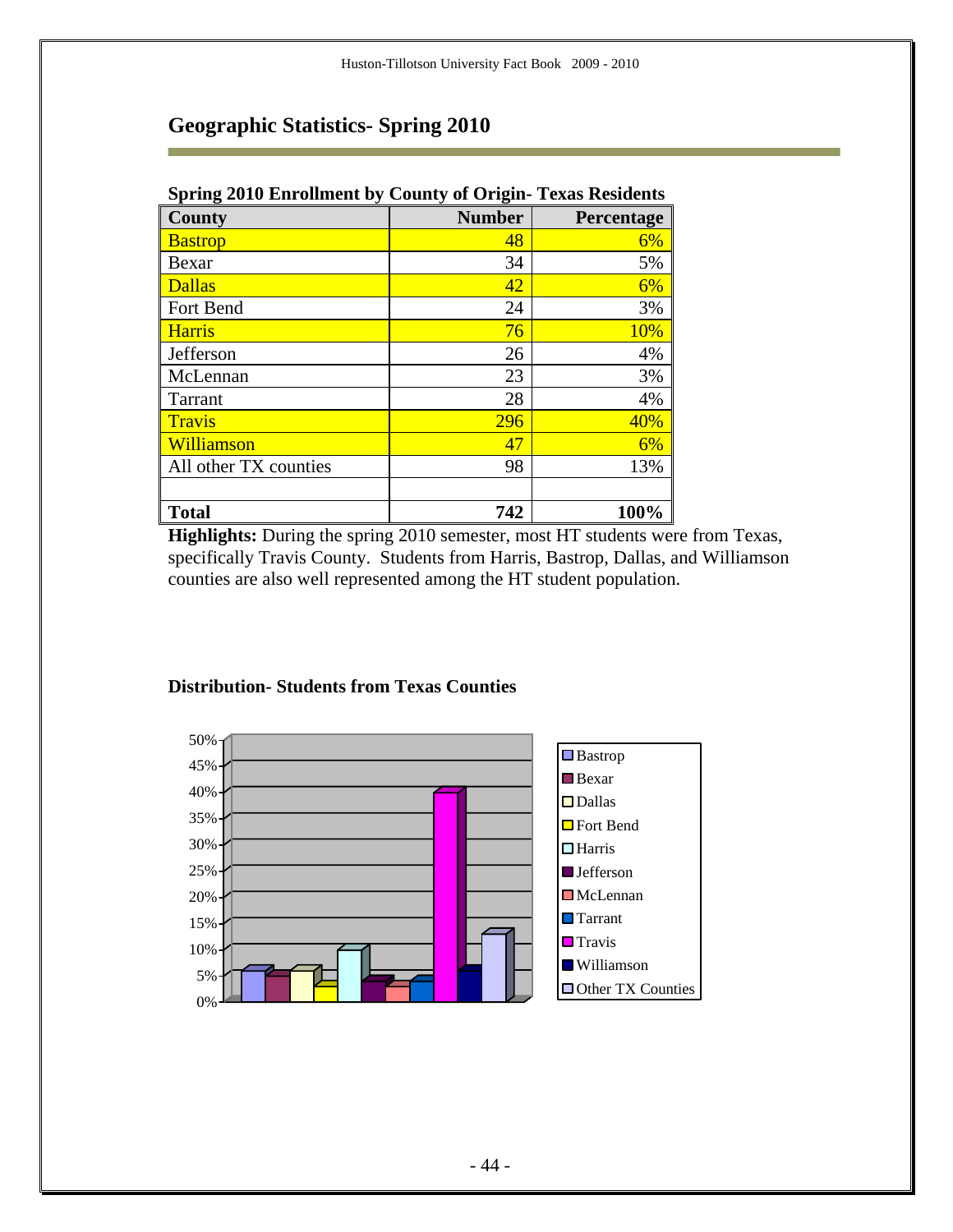# **Academic Statistics- Spring 2010**

| <b>Major</b>                     | <b>Female</b>    | <b>Male</b> | <b>Total</b> | Percentage |
|----------------------------------|------------------|-------------|--------------|------------|
| <b>Alternative Teacher</b>       |                  |             |              |            |
| Certification                    | 24               | 11          | 35           | 4%         |
| <b>Biology</b>                   | 39               | 13          | 52           | 6%         |
| <b>Business Administration</b>   | 81               | 89          | 170          | 21%        |
| Chemistry                        | 6                | 3           | 9            | 1%         |
| <b>Computer Information</b>      |                  |             |              |            |
| <b>Systems</b>                   | $\boldsymbol{0}$ | 3           | 3            | 0%         |
| <b>Computer Science</b>          | 6                | 34          | 40           | 5%         |
| <b>Criminal Justice</b>          | 53               | 34          | 87           | 11%        |
| English                          | 23               | 9           | 32           | 4%         |
| History                          | $\overline{4}$   | 10          | 14           | 2%         |
| <b>Interdisciplinary Studies</b> | 53               | 20          | 73           | 9%         |
| <b>Kinesiology</b>               | 52               | 85          | 137          | 17%        |
| Math                             | 5                | 9           | 14           | 2%         |
| Music                            | 13               | 16          | 29           | 4%         |
| <b>Political Science</b>         | 11               | 8           | 19           | 2%         |
| Psychology                       | 47               | 14          | 61           | 8%         |
| Sociology                        | 12               | 7           | 19           | 2%         |
| Undeclared                       | 8                | 11          | 18           | 2%         |
|                                  |                  |             |              |            |
| <b>Total</b>                     | 437              | 376         | 813          | 100%       |

#### **Spring 2010 Enrollment by Major**

Ē

**Highlights:** The most popular majors during spring 2010 were Business Administration (21%), Kinesiology (17%), and Criminal Justice (11%).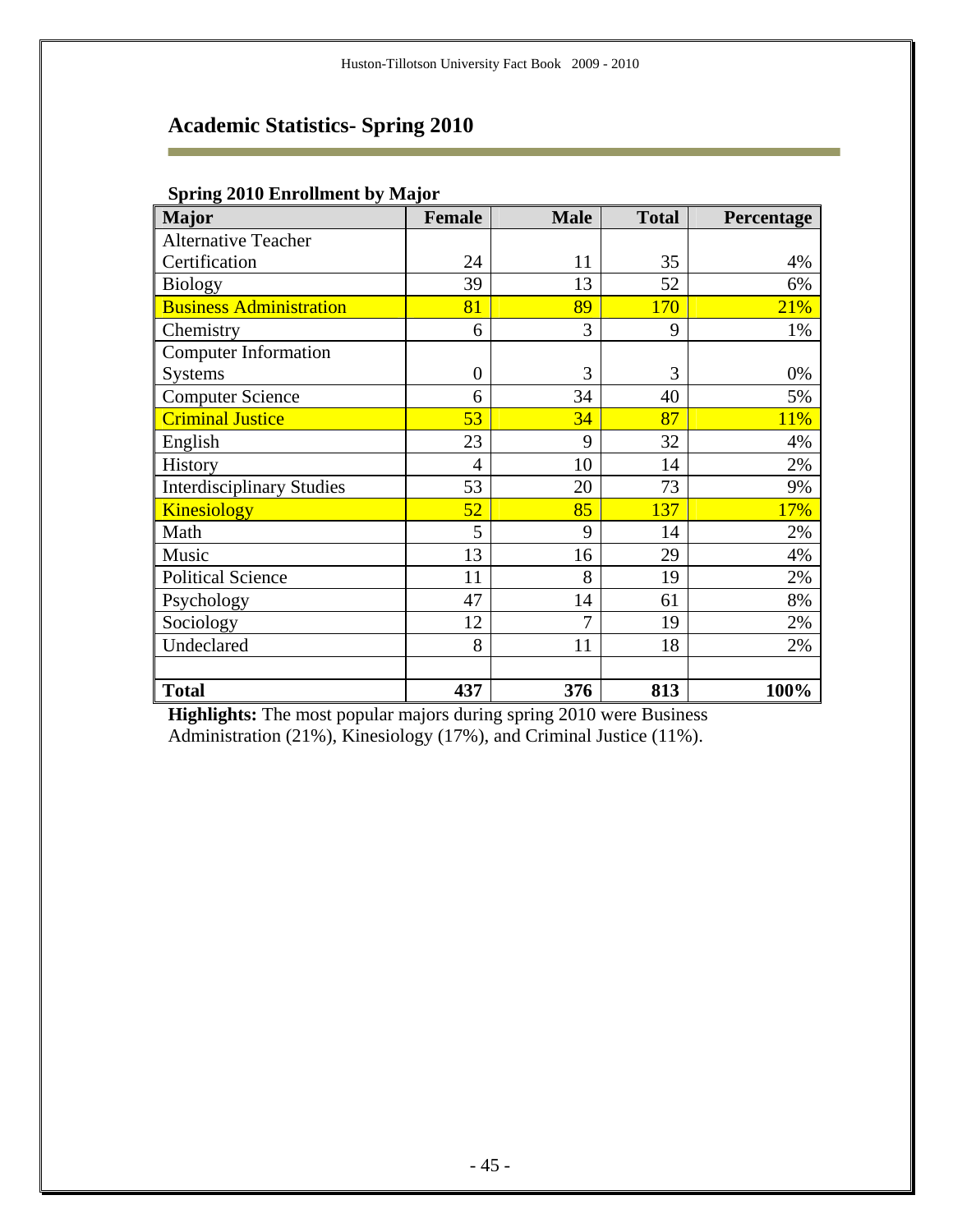# **Academic Statistics- Spring 2010**

r



■ Alternative Teacher Certification

### **Spring 2010 Distribution- Enrollment by Major**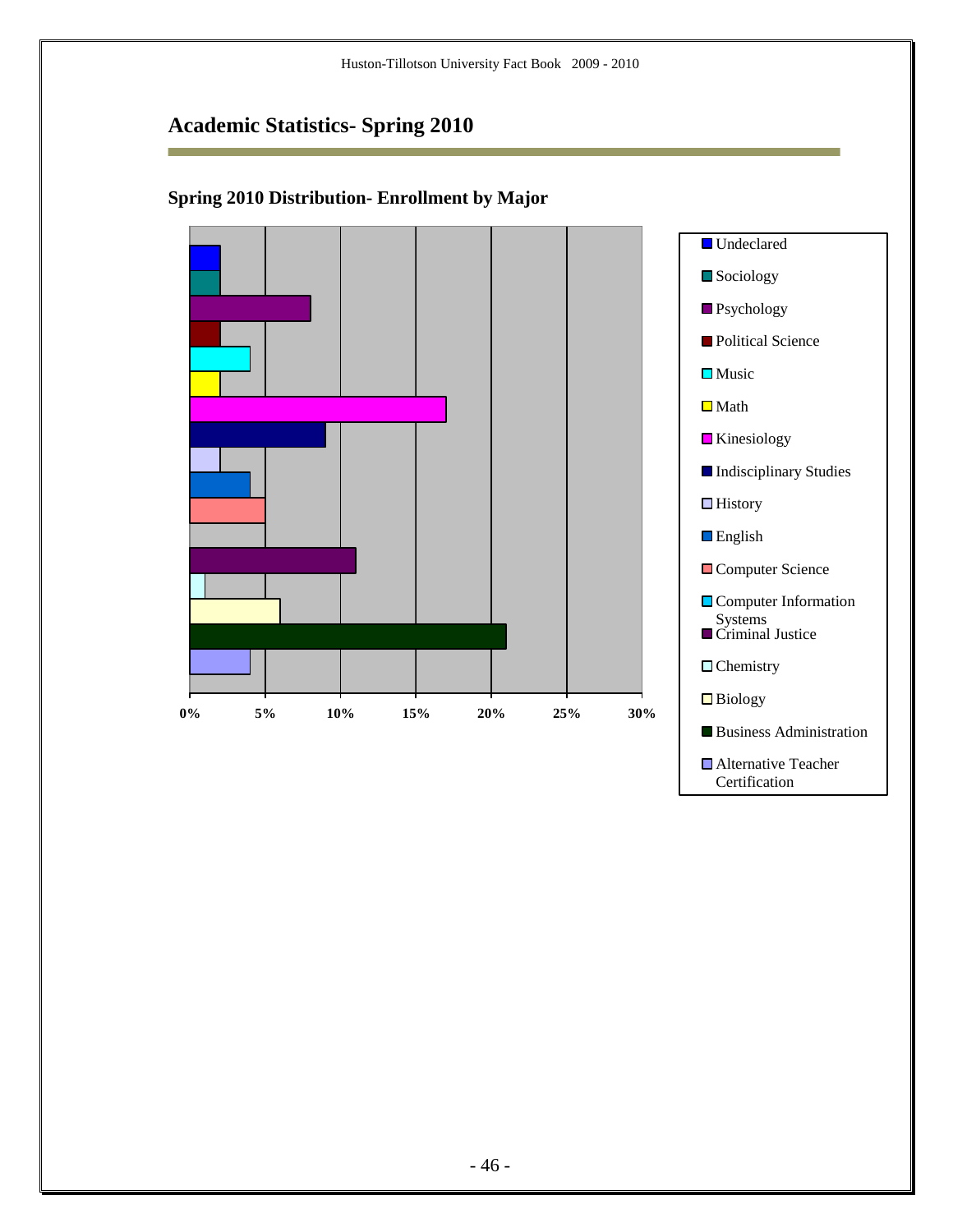# **Section IV: Fall 2009 Student Trends**

| <b>Historical Student Enrollment fall 1988 to fall 2009</b> |               |                                   |  |  |  |  |  |  |  |  |
|-------------------------------------------------------------|---------------|-----------------------------------|--|--|--|--|--|--|--|--|
| Year                                                        | <b>Number</b> | <b>Percent Growth over Period</b> |  |  |  |  |  |  |  |  |
| 1988                                                        | 506           |                                   |  |  |  |  |  |  |  |  |
| 1989                                                        | 695           | 37%                               |  |  |  |  |  |  |  |  |
| 1990                                                        | 714           | 3%                                |  |  |  |  |  |  |  |  |
| 1991                                                        | 653           | $-9%$                             |  |  |  |  |  |  |  |  |
| 1992                                                        | 536           | $-18%$                            |  |  |  |  |  |  |  |  |
| 1993                                                        | 539           | 1%                                |  |  |  |  |  |  |  |  |
| 1994                                                        | 611           | 13%                               |  |  |  |  |  |  |  |  |
| 1995                                                        | 641           | 5%                                |  |  |  |  |  |  |  |  |
| 1996                                                        | 701           | 9%                                |  |  |  |  |  |  |  |  |
| 1997                                                        | 696           | $-1\%$                            |  |  |  |  |  |  |  |  |
| 1998                                                        | 621           | $-11%$                            |  |  |  |  |  |  |  |  |
| 1999                                                        | 547           | $-12%$                            |  |  |  |  |  |  |  |  |
| 2000                                                        | 596           | 9%                                |  |  |  |  |  |  |  |  |
| 2001                                                        | 621           | 4%                                |  |  |  |  |  |  |  |  |
| 2002                                                        | 642           | 3%                                |  |  |  |  |  |  |  |  |
| 2003                                                        | 668           | 4%                                |  |  |  |  |  |  |  |  |
| 2004                                                        | 685           | 3%                                |  |  |  |  |  |  |  |  |
| 2005                                                        | 706           | 7%                                |  |  |  |  |  |  |  |  |
| 2006                                                        | 742           | 5%                                |  |  |  |  |  |  |  |  |
| 2007                                                        | 768           | 4%                                |  |  |  |  |  |  |  |  |
| 2008                                                        | 785           | 2%                                |  |  |  |  |  |  |  |  |
| 2009                                                        | 882           | 12%                               |  |  |  |  |  |  |  |  |

**Highlights**- Over the past ten years, HT student enrollment has increased each year. During fall 2009 semester, student enrollment reached an all-time high with 882 enrolled students.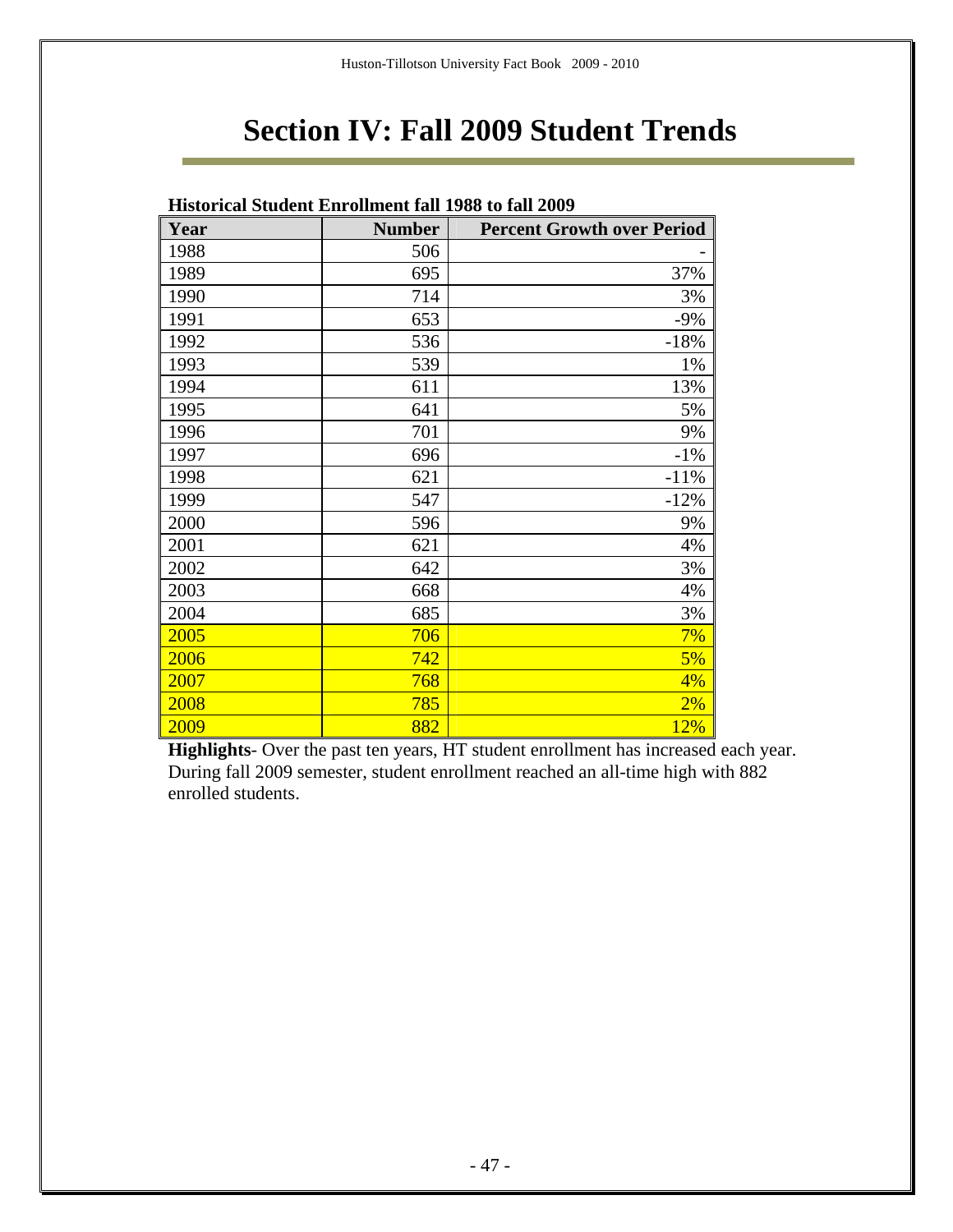

### **Student Enrollment Trends fall 1988 to fall 2009**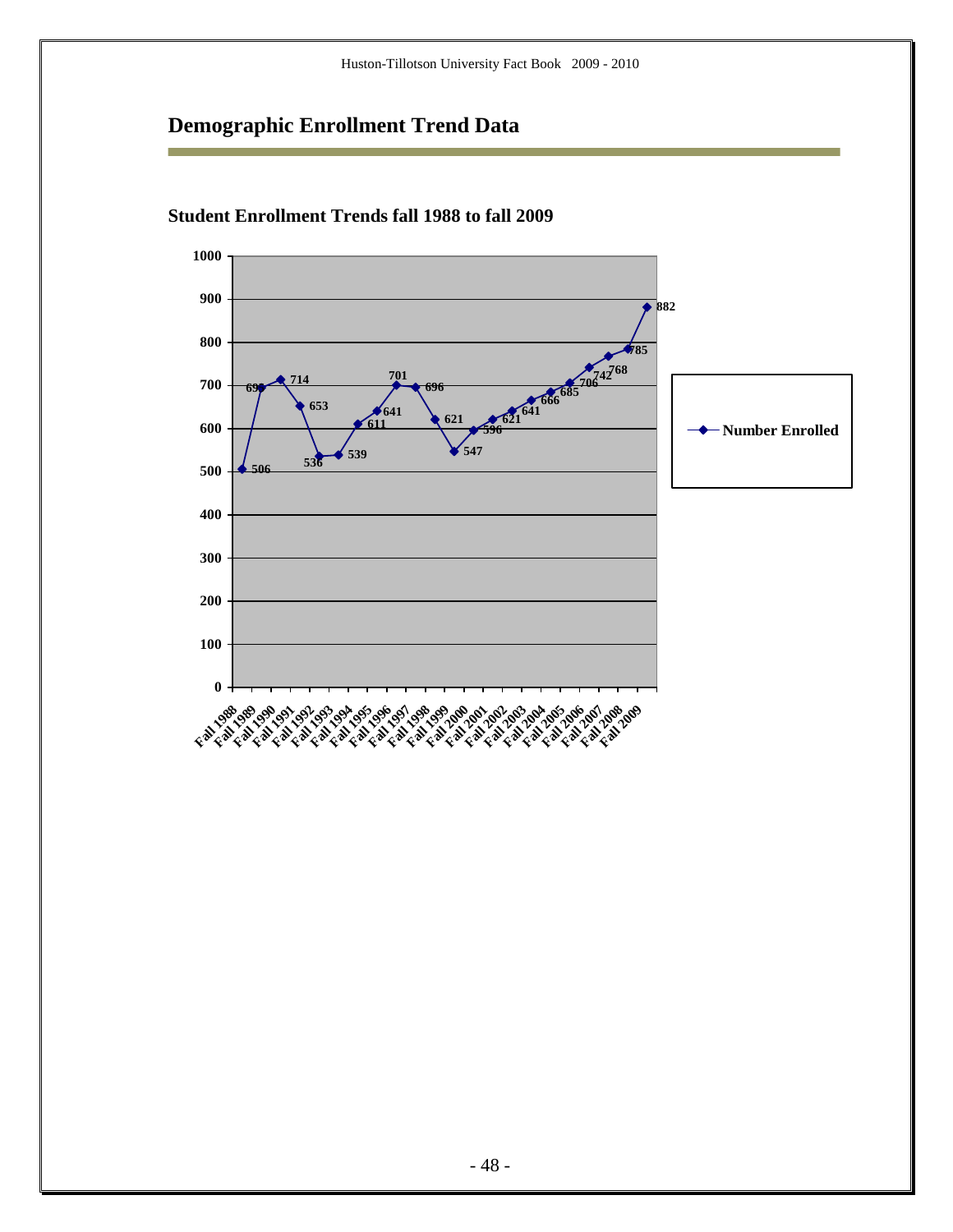#### **FYFT Student Enrollment 1999-2009**

۰

| Year             | <b>Number</b> |
|------------------|---------------|
| Fall 1999        | 107           |
| <b>Fall 2000</b> | 135           |
| <b>Fall 2001</b> | 104           |
| Fall 2002        | 121           |
| Fall 2003        | 177           |
| <b>Fall 2004</b> | 182           |
| Fall 2005        | 168           |
| <b>Fall 2006</b> | 186           |
| <b>Fall 2007</b> | 194           |
| <b>Fall 2008</b> | 179           |
| <b>Fall 2009</b> | 250           |

**Highlights:** During the fall 2009, HT enrollment of first-year, first-time freshmen increased to 250.

#### **Number of First-Year First-Time Freshmen 1999-2009**

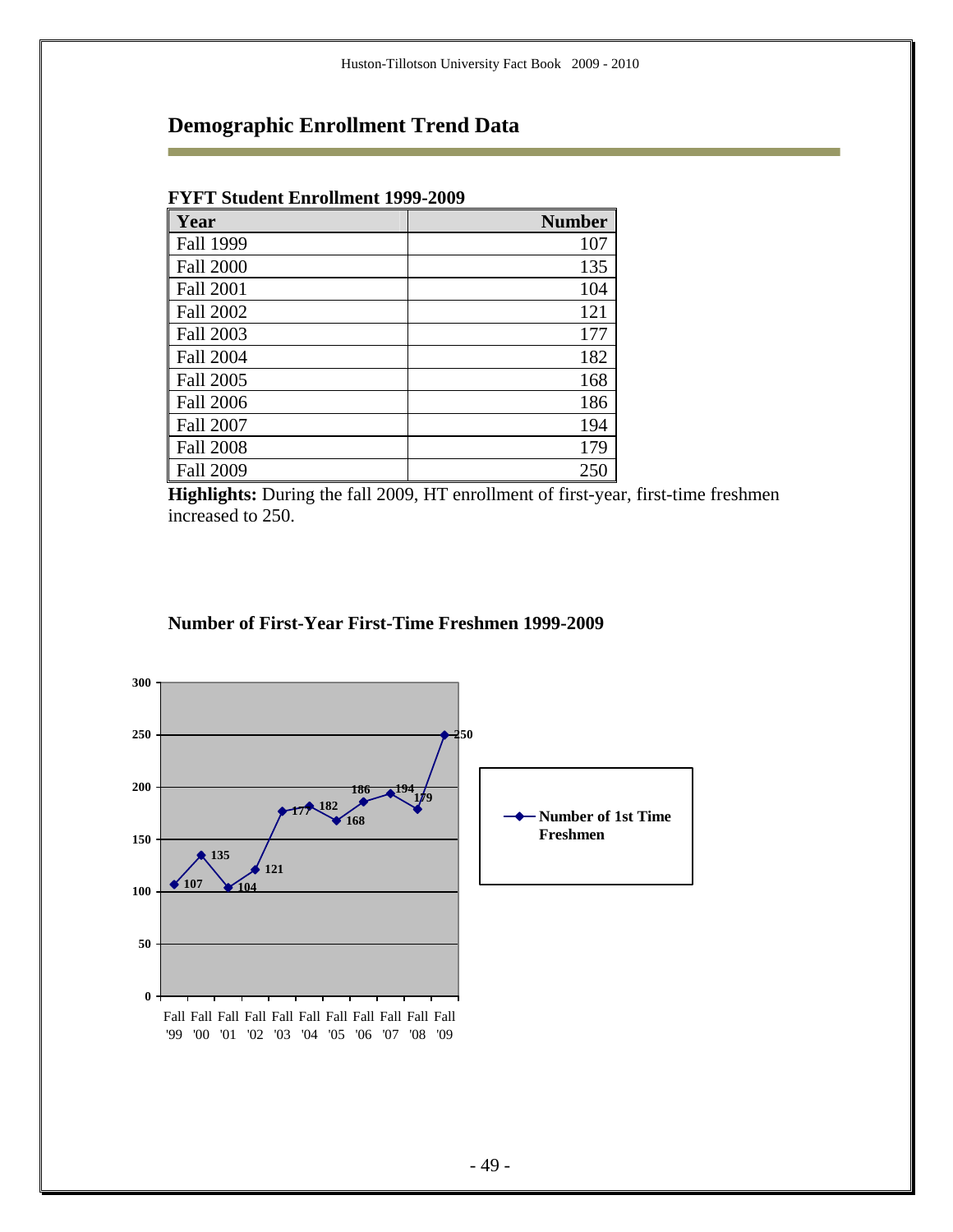| <b>Ethnicity</b>          | 1999 | 2000 | 2001 | 2002 | 2003 | 2004 | 2005 | 2006 | 2007 | 2008   | 2009   |
|---------------------------|------|------|------|------|------|------|------|------|------|--------|--------|
| Nonresident               |      |      |      |      |      |      |      |      |      |        |        |
| Alien                     | 7%   | 11%  | 6%   | 5%   | 4%   | 3%   | 2%   | 2%   | 2%   | 3%     | 3%     |
| Black, non-<br>Hispanic   | 75%  | 72%  | 74%  | 76%  | 73%  | 74%  | 74%  | 78%  | 75%  | 77%    | 76%    |
| Asian/Pacific<br>Islander | 4%   | 3%   | 2%   | 1%   | 1%   | 1%   | 1%   | 1%   | 1%   | $<$ 1% | $<$ 1% |
| Hispanic                  | 8%   | 10%  | 9%   | 7%   | 10%  | 11%  | 13%  | 10%  | 12%  | 11%    | 13%    |
| White, non-<br>Hispanic   | 6%   | 5%   | 8%   | 10%  | 8%   | 7%   | 7%   | 8%   | 8%   | 8%     | 6%     |
| Other                     | 0%   | 0%   | 1%   | 0%   | 4%   | 4%   | 4%   | 1%   | 2%   | 1%     | 1%     |
| <b>Total</b>              | 100% | 100% | 100% | 100% | 100% | 100% | 100% | 100% | 100% | 100%   | 100%   |

#### **Percent of Students by Race/ Ethnicity 1999-2009**

**Highlights:** While the HT student population has been consistently around two-thirds African American for the past 9 years, the composition of the remaining one-third of the student population has changed. During fall 2009, the percentage of Hispanic students increased slightly from the previous year, while the percentage of White, non-Hispanic students experienced a slight decrease. This slight shift may reflect the shifting dynamics of the Central Texas region.



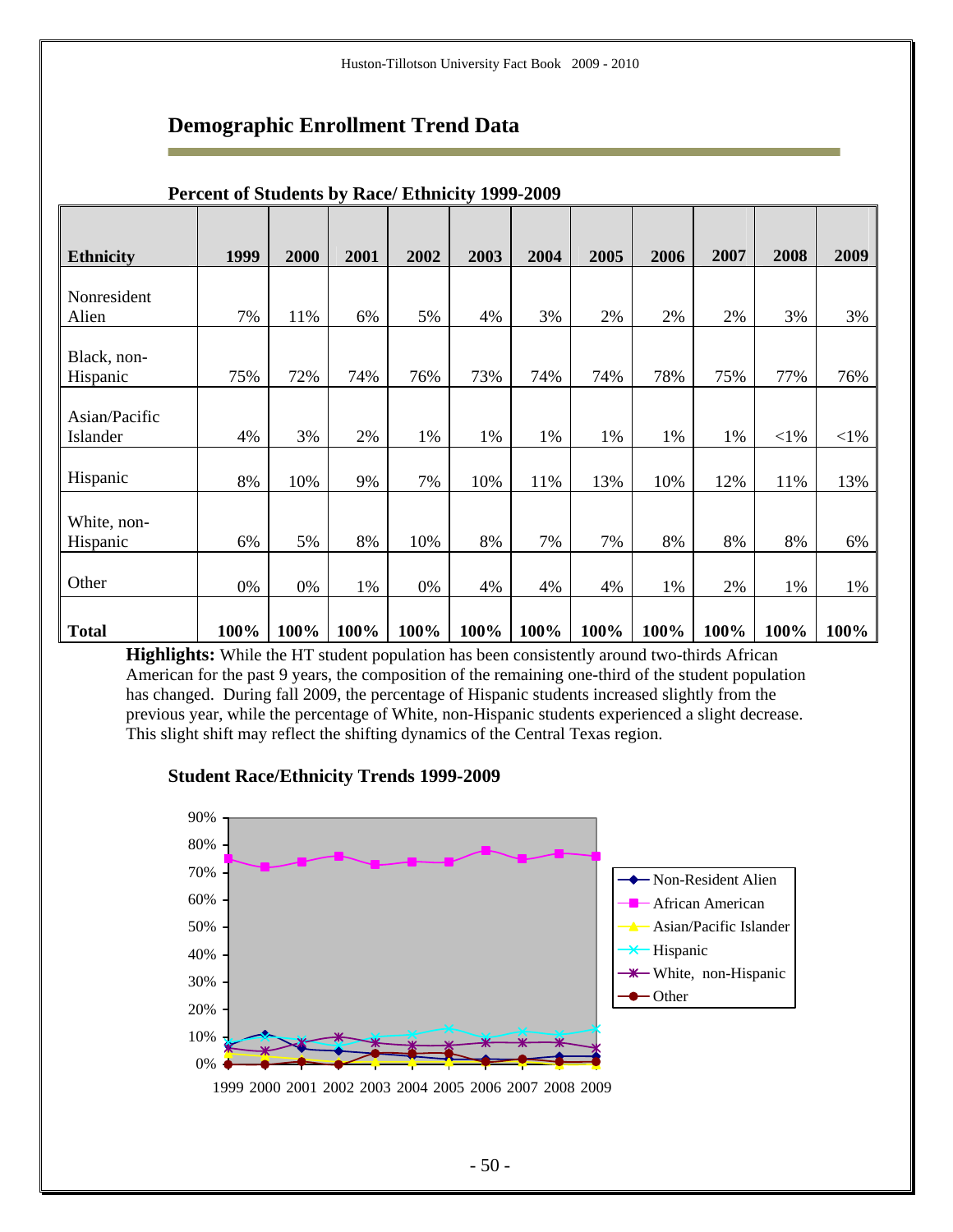### **Percent of Students by Gender 1999-2009**

| Gender | 1999 | 2000                                                                                                                                                                                                                      | 2001 | 2002 | 2003 | 2004 | 2005 | 2006 | 2007 | 2008 | 2009 |
|--------|------|---------------------------------------------------------------------------------------------------------------------------------------------------------------------------------------------------------------------------|------|------|------|------|------|------|------|------|------|
| Male   | 47%  | 45%                                                                                                                                                                                                                       | 45%  | 48%  | 46%  | 44%  | 46%  | 45%  | 49%  | 50%  | 47%  |
| Female | 53%  | 55%                                                                                                                                                                                                                       | 55%  | 52%  | 54%  | 56%  | 54%  | 55%  | 51%  | 50%  | 53%  |
|        |      |                                                                                                                                                                                                                           |      |      |      |      |      |      |      |      |      |
| Total  |      | $100\%$   $100\%$   $100\%$   $100\%$   $100\%$   $100\%$   $100\%$   $100\%$   $100\%$   $100\%$   $100\%$   $100\%$   $100\%$   $100\%$   $100\%$   $100\%$   $100\%$   $100\%$   $100\%$   $100\%$   $100\%$   $100\%$ |      |      |      |      |      |      |      |      |      |

**Highlights:** During the fall 2009 semester, the numbers of enrolled female students was slightly higher than the number of enrolled male students. Between 1999 and 2009, the gender composition of the HT student population has remained balanced with slightly more female students than male students. HT continues to be among the small minority of institutions to enroll a significant percentage of African American males.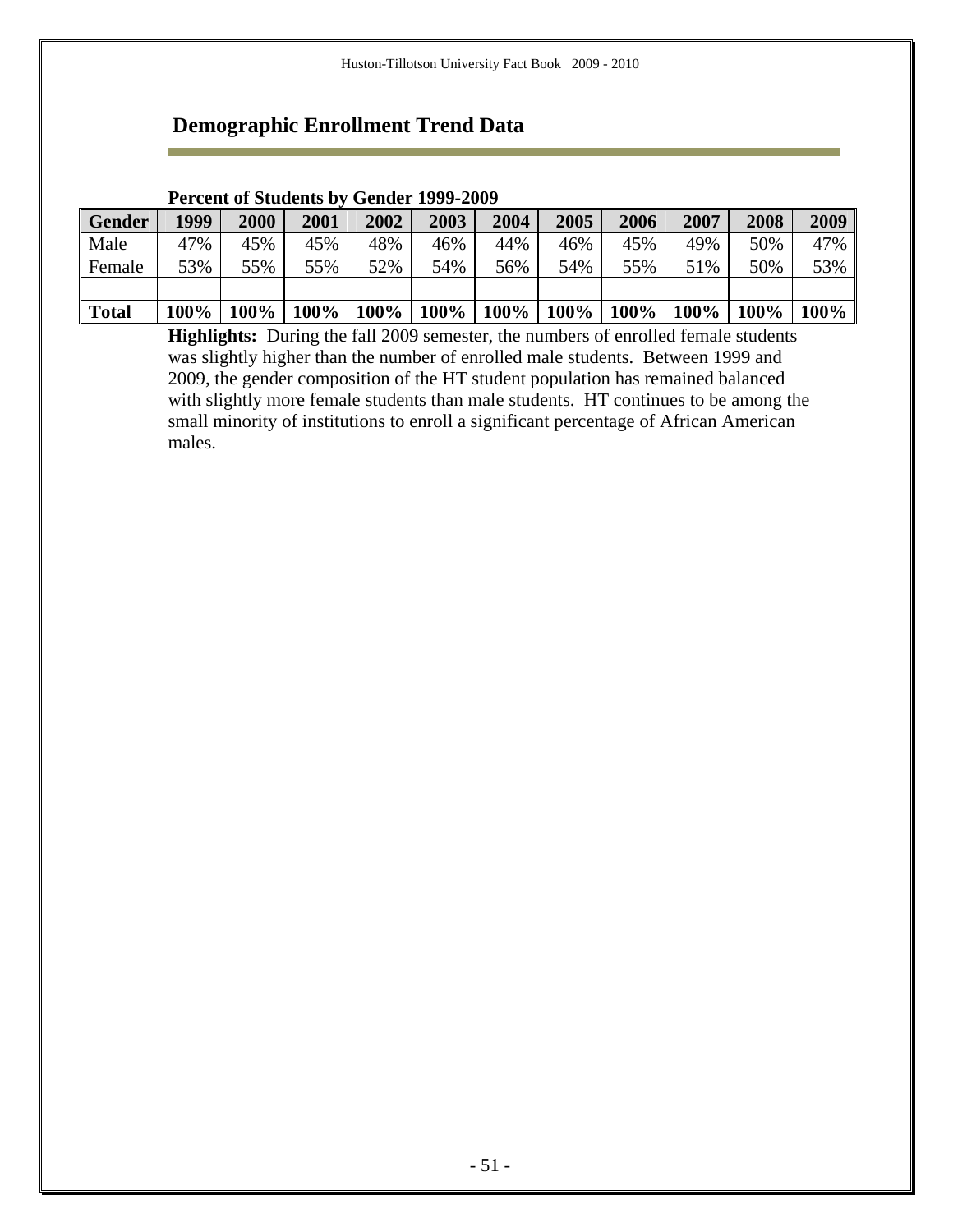| <b>County of</b><br>Origin | 1999 | 2000 | 2001 | 2002 | 2003 | 2004 | 2005 | 2006 | 2007 | 2008 | 2009 |
|----------------------------|------|------|------|------|------|------|------|------|------|------|------|
|                            |      |      |      |      |      |      |      |      |      |      |      |
| <b>Bastrop</b>             | 1%   | 1%   | 1%   | 1%   | 1%   | 2%   | 3%   | 3%   | 2%   | 2%   | 7%   |
| <b>Bell</b>                | 0%   | 0%   | 2%   | 0%   | 3%   | 2%   | 2%   | 0%   | 3%   | 2%   | 2%   |
| Bexar                      | 4%   | 5%   | 3%   | 3%   | 4%   | 7%   | 8%   | 5%   | 7%   | 6%   | 5%   |
| Dallas                     | 2%   | 6%   | 7%   | 8%   | 7%   | 8%   | 7%   | 6%   | 6%   | 7%   | 6%   |
| Harris                     | 6%   | 6%   | 5%   | 7%   | 9%   | 11%  | 10%  | 11%  | 11%  | 11%  | 11%  |
| Tarrant                    | 2%   | 3%   | 2%   | 2%   | 3%   | 4%   | 3%   | 2%   | 4%   | 4%   | 4%   |
| Travis                     | 46%  | 41%  | 50%  | 41%  | 41%  | 37%  | 43%  | 43%  | 42%  | 40%  | 39%  |
| Williamson                 | 3%   | 4%   | 5%   | 5%   | 5%   | 5%   | 8%   | 8%   | 6%   | 8%   | 6%   |
| Other<br>Texas             |      |      |      |      |      |      |      |      |      |      |      |
| Counties                   | 36%  | 36%  | 25%  | 33%  | 27%  | 24%  | 15%  | 22%  | 19%  | 20%  | 20%  |
| <b>Total</b>               | 100% | 100% | 100% | 100% | 100% | 100% | 100% | 100% | 100% | 100% | 100% |

#### **Percent of Texas Residents by County of Origin 1999-2009**

**Highlights:** Most HT Texas Resident students come from Travis County. While the percentage of students from Travis County has slightly fluctuated since 1999, Travis County remains HT's largest source of Texas resident students. The percentage of students from nearby Bastrop County has increased since 2003 and currently stands at 7%.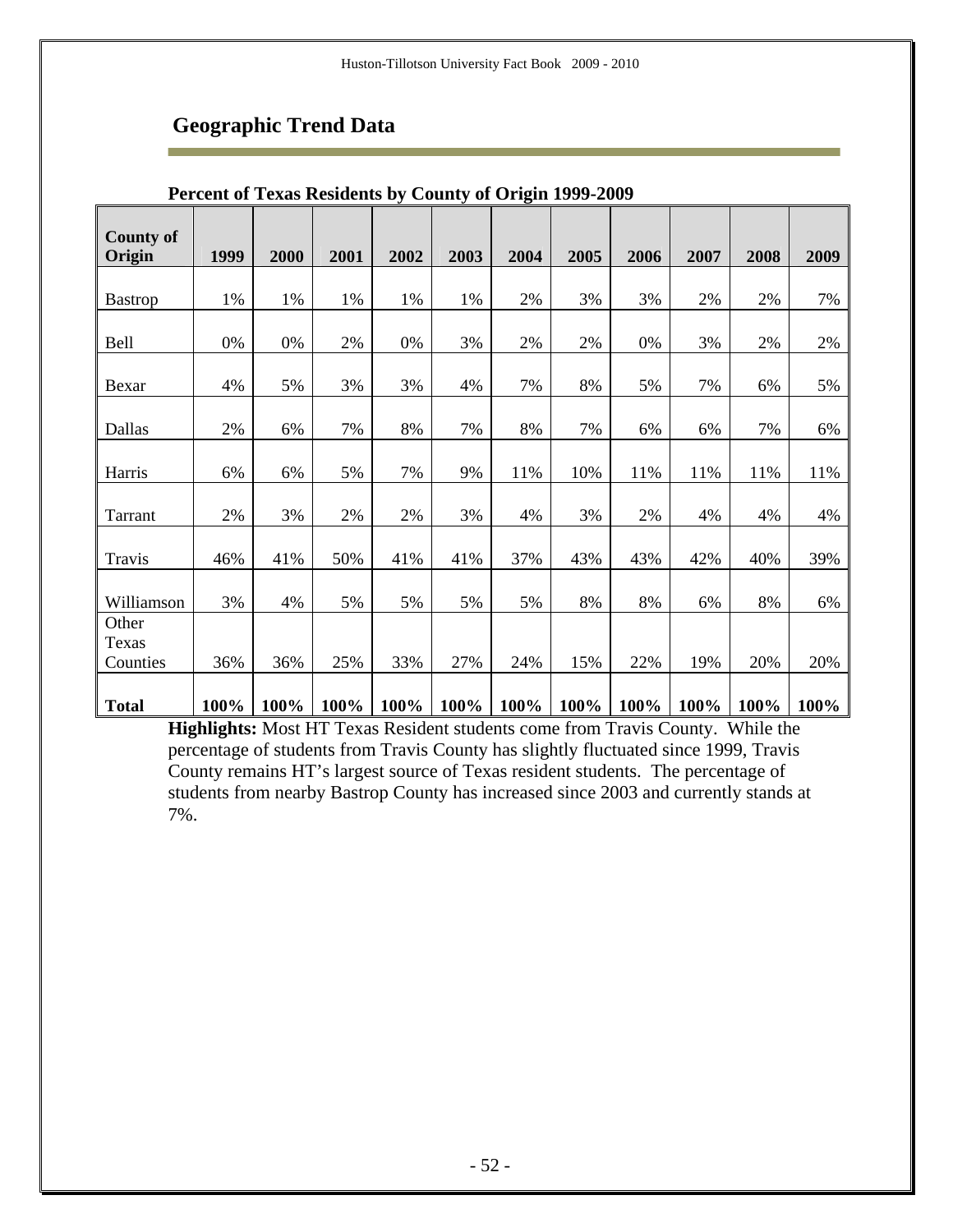r



**Texas Residents by County of Origin Trends 1999-2009**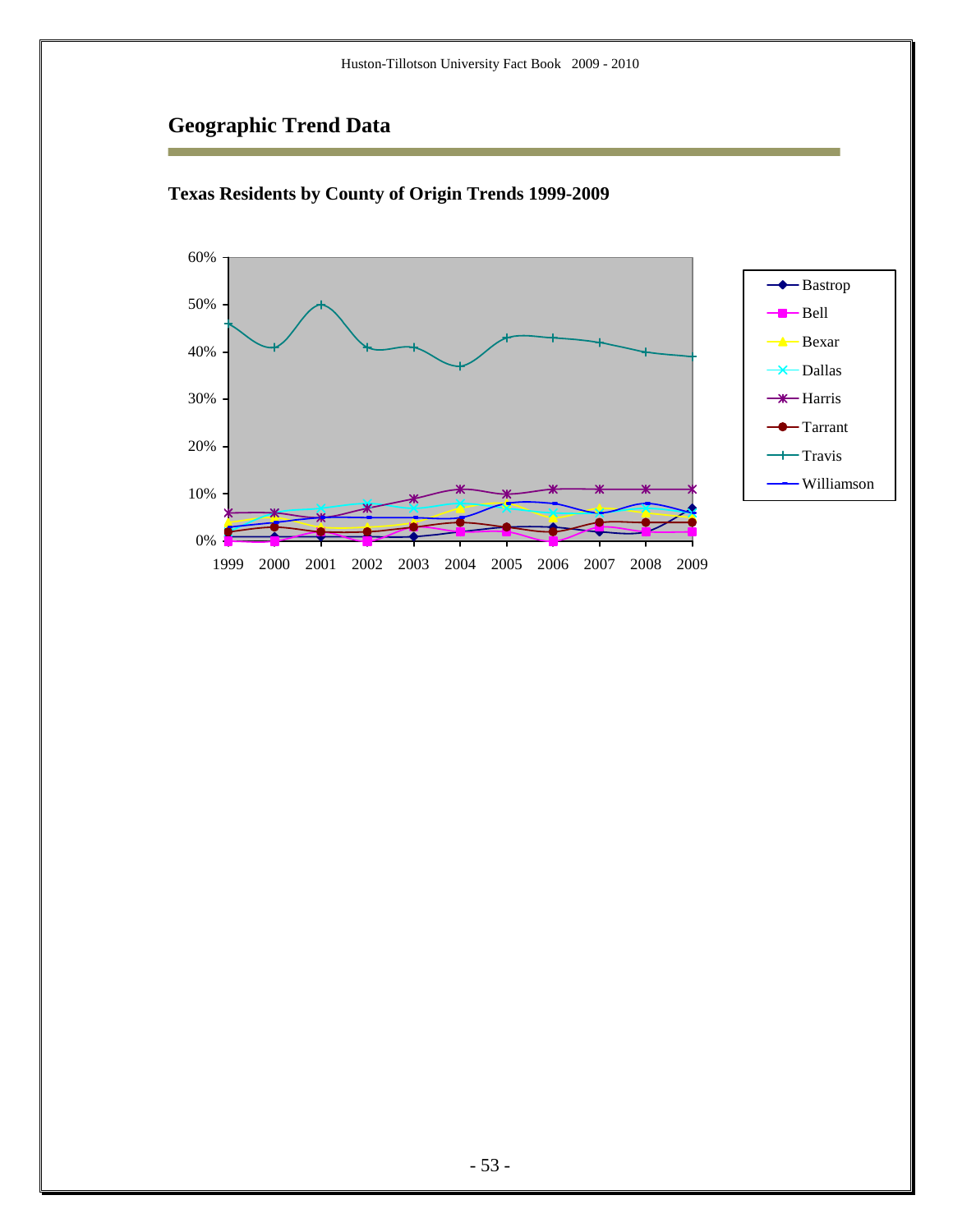÷

### **Percent of Out-of-State Students by State of Origin 1999-2009**

| <b>State of Origin</b> | 1999  | 2000  | 2001  | 2002 | 2003  | 2004  | 2005  | 2006  | 2007  | 2008  | 2009  |
|------------------------|-------|-------|-------|------|-------|-------|-------|-------|-------|-------|-------|
| Alabama                | 0%    | 0%    | $0\%$ | 0%   | $0\%$ | $0\%$ | $0\%$ | $0\%$ | 2%    | 2%    | 4%    |
|                        |       |       |       |      |       |       |       |       |       |       |       |
| Arizona                | 0%    | 0%    | $0\%$ | 0%   | $0\%$ | 4%    | 3%    | 3%    | 2%    | 2%    | $2\%$ |
| Arkansas               | 0%    | 8%    | $0\%$ | 0%   | $0\%$ | 4%    | 3%    | $0\%$ | 0%    | 2%    | $0\%$ |
| California             | 13%   | 17%   | 15%   | 19%  | 7%    | 19%   | 24%   | 22.5% | 16%   | $8\%$ | 20%   |
| Colorado               | 8%    | 8%    | 7%    | 12%  | 13%   | 0%    | 0%    | 0%    | 2%    | 0%    | $0\%$ |
| Connecticut            | 3%    | 4%    | 4%    | 0%   | 3%    | 0%    | 0%    | 0%    | 0%    | 0%    | 2%    |
| Delaware               | 0%    | 0%    | $0\%$ | 0%   | 0%    | 0%    | 0%    | 0%    | 0%    | 0%    | $2\%$ |
| Florida                | 3%    | 4%    | 0%    | 4%   | 3%    | 4%    | 9%    | 5%    | 7%    | 2%    | $0\%$ |
| Georgia                | 3%    | 4%    | 0%    | 0%   | 3%    | 0%    | 0%    | 5%    | 5%    | 4%    | 4%    |
| Idaho                  | 0%    | 0%    | $0\%$ | 0%   | 0%    | 0%    | 3%    | 0%    | 0%    | 0%    | $0\%$ |
| Illinois               | 8%    | 8%    | 11%   | 12%  | 7%    | 15%   | 12%   | 7.5%  | 7%    | 2%    | $2\%$ |
| Indiana                | 0%    | 0%    | 0%    | 4%   | 23%   | 15%   | 15%   | 15%   | 9%    | 6%    | $0\%$ |
| Iowa                   | 0%    | 0%    | 0%    | 0%   | 0%    | 0%    | 0%    | 0%    | 0%    | 0%    | $0\%$ |
| Kansas                 | 3%    | 0%    | $0\%$ | 4%   | 3%    | 0%    | $0\%$ | 3%    | 2%    | 2%    | $0\%$ |
| Kentucky               | 0%    | 0%    | $0\%$ | 4%   | $0\%$ | 4%    | 6%    | 3%    | $2\%$ | 2%    | $0\%$ |
| Louisiana              | $8\%$ | 8%    | 7%    | 4%   | 7%    | 0%    | 0%    | 7.5%  | $2\%$ | $4\%$ | 4%    |
| Maryland               | 5%    | 4%    | 11%   | 0%   | 3%    | 4%    | 3%    | 3%    | 9%    | 9%    | $8\%$ |
| Massachusetts          | 0%    | 0%    | 0%    | 12%  | 0%    | 0%    | 0%    | 0%    | 0%    | 0%    | $0\%$ |
| Michigan               | 18%   | 8%    | 11%   | 4%   | 3%    | 0%    | 6%    | 3%    | 2%    | 17%   | 14%   |
| Minnesota              | 0%    | 0%    | 0%    | 0%   | 3%    | 0%    | 0%    | 0%    | 0%    | 6%    | 4%    |
| Mississippi            | 8%    | 0%    | 0%    | 0%   | 0%    | 0%    | 0%    | 0%    | 0%    | 2%    | 0%    |
| Missouri               | 3%    | 0%    | 0%    | 0%   | 0%    | 0%    | 3%    | 3%    | 2%    | 4%    | 6%    |
| Nebraska               | 0%    | $0\%$ | $0\%$ | 0%   | 0%    | 0%    | 0%    | 0%    | 2%    | 4%    | 2%    |
| Nevada                 | 3%    | $0\%$ | 4%    | 0%   | 0%    | 0%    | 0%    | 3%    | 5%    | 4%    | 0%    |
| New Jersey             | $0\%$ | $0\%$ | $0\%$ | 0%   | 3%    | $0\%$ | 3%    | 0%    | $2\%$ | 2%    | 2%    |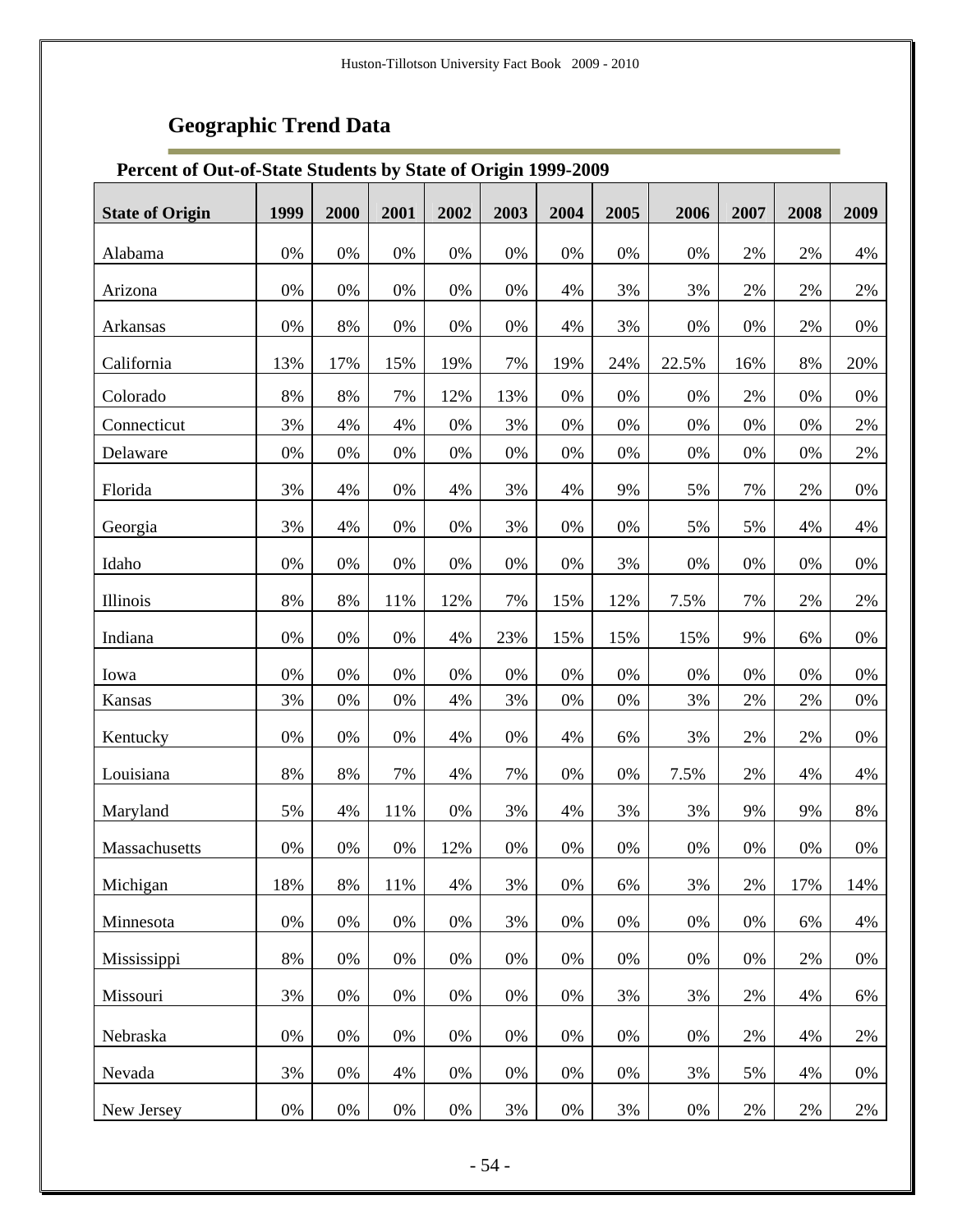Ē

| <b>State of</b><br>Origin |      |       |       |       |       |       |      |       |       |       |       |
|---------------------------|------|-------|-------|-------|-------|-------|------|-------|-------|-------|-------|
| cont.                     | 1999 | 2000  | 2001  | 2002  | 2003  | 2004  | 2005 | 2006  | 2007  | 2008  | 2009  |
| ${\hbox{New}}$            |      |       |       |       |       |       |      |       |       |       |       |
| Mexico                    | 3%   | 4%    | 0%    | 0%    | 0%    | 0%    | 0%   | 0%    | 0%    | 0%    | 2%    |
| New York                  | 0%   | 8%    | 4%    | $8\%$ | 7%    | 12%   | 3%   | 3%    | $2\%$ | 2%    | 4%    |
| North                     |      |       |       |       |       |       |      |       |       |       |       |
| Carolina                  | 0%   | 4%    | 4%    | $0\%$ | $0\%$ | 0%    | 0%   | $0\%$ | 2%    | 0%    | 0%    |
| Ohio                      | 0%   | 4%    | 4%    | 4%    | 0%    | 0%    | 0%   | 0%    | 0%    | 0%    | 2%    |
| Oklahoma                  | 0%   | 0%    | 0%    | 0%    | 0%    | 0%    | 0%   | 0%    | 5%    | 4%    | 2%    |
| Oregon                    | 5%   | $0\%$ | $0\%$ | $0\%$ | $0\%$ | 8%    | 6%   | 0%    | 0%    | 2%    | $2\%$ |
| Puerto                    |      |       |       |       |       |       |      |       |       |       |       |
| Rico                      | 0%   | 0%    | 0%    | 0%    | $0\%$ | 0%    | 0%   | 0%    | 2%    | 0%    | 2%    |
| South                     |      |       |       |       |       |       |      |       |       |       |       |
| Carolina                  | 3%   | $0\%$ | $0\%$ | 0%    | $0\%$ | $0\%$ | 0%   | 0%    | 0%    | 0%    | $0\%$ |
| Rhode                     |      |       |       |       |       |       |      |       |       |       |       |
| Island                    | 0%   | $0\%$ | 0%    | 0%    | $0\%$ | $0\%$ | 0%   | $0\%$ | $0\%$ | $0\%$ | 6%    |
| Tennessee                 | 0%   | $0\%$ | $0\%$ | $0\%$ | $0\%$ | 4%    | 3%   | 3%    | 5%    | 2%    | 4%    |
| Virgin                    |      |       |       |       |       |       |      |       |       |       |       |
| Islands                   | 0%   | 0%    | 0%    | 0%    | 0%    | 0%    | 0%   | 7.5%  | 2%    | 2%    | 0%    |
| Virginia                  | 0%   | 0%    | 19%   | 4%    | 3%    | 8%    | 0%   | 3%    | 5%    | 0%    | 0%    |
| Wisconsin                 | 3%   | $0\%$ | $0\%$ | $8\%$ | 7%    | $0\%$ | 0%   | $0\%$ | 0%    | 4%    | $2\%$ |
| <b>Total</b>              | 100% | 100%  | 100%  | 100%  | 100%  | 100%  | 100% | 100%  | 100%  | 100%  | 100%  |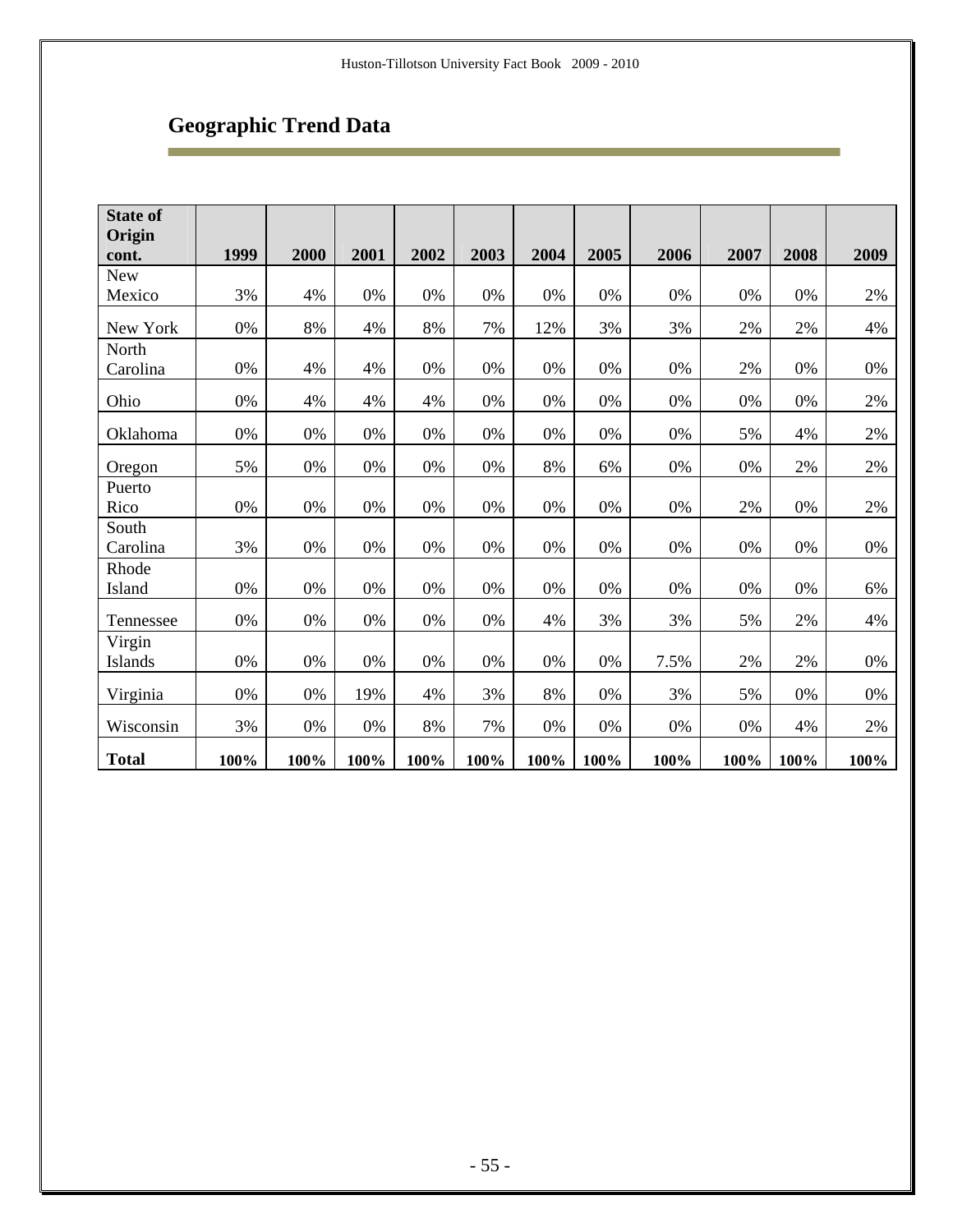г

### **Percent of Non-Resident Alien Students Country of Origin 1999-2009**

| <b>Country of</b> |       |       |       |       |       |       |       |       |       |       |       |
|-------------------|-------|-------|-------|-------|-------|-------|-------|-------|-------|-------|-------|
| Origin            | 1999  | 2000  | 2001  | 2002  | 2003  | 2004  | 2005  | 2006  | 2007  | 2008  | 2009  |
| Australia         | 0%    | 0%    | 0%    | 0%    | 0%    | 5%    | 0%    | 0%    | 0%    | 0%    | 0%    |
| <b>Bahamas</b>    | 3%    | 5%    | 0%    | 0%    | 0%    | 0%    | 7%    | 14%   | 12%   | 9%    | 7%    |
| Bahrain           | 3%    | 5%    | 0%    | 0%    | 0%    | 0%    | 7%    | 0%    | 0%    | 0%    | 0%    |
| <b>Brazil</b>     | 2%    | 0%    | 0%    | 0%    | 0%    | 0%    | 0%    | 0%    | 0%    | 4%    | 4%    |
| Canada            | 2%    | 0%    | 0%    | 3%    | 0%    | 0%    | $0\%$ | 0%    | 0%    | 0%    | 0%    |
| China             | 0%    | 0%    | 0%    | $0\%$ | 0%    | 5%    | 14%   | 0%    | 0%    | 9%    | 7%    |
| Columbia          | 2%    | 1%    | 2%    | $3\%$ | 9%    | 0%    | 0%    | 0%    | 0%    | 0%    | 0%    |
| Dominican         |       |       |       |       |       |       |       |       |       |       |       |
| Republic          | 0%    | 0%    | 0%    | 0%    | 0%    | 5%    | 0%    | 7%    | 6%    | 0%    | 0%    |
| Ethiopia          | 0%    | 0%    | 0%    | 3%    | 0%    | 0%    | 0%    | 0%    | 0%    | 0%    | 0%    |
| France            | 0%    | 1%    | 2%    | 3%    | 0%    | 0%    | 0%    | 0%    | 0%    | 0%    | 0%    |
| Gambia            | 0%    | 0%    | 0%    | 0%    | 0%    | 0%    | 0%    | 0%    | 6%    | 0%    | 0%    |
| Ghana             | 0%    | 1%    | 2%    | 3%    | 3%    | 0%    | 0%    | 0%    | 0%    | 0%    | 0%    |
| Guinea            | 0%    | 1%    | 2%    | 0%    | 0%    | 0%    | 0%    | 0%    | 0%    | 0%    | 0%    |
| Hong Kong         | 2%    | 1%    | 2%    | 0%    | 0%    | 0%    | 0%    | 0%    | 0%    | 0%    | 0%    |
| India             | 2%    | 1%    | 2%    | 3%    | 3%    | 0%    | 0%    | 0%    | 0%    | 0%    | 0%    |
| Indonesia         | 2%    | 0%    | $0\%$ | 0%    | 0%    | 0%    | 0%    | 0%    | 0%    | 0%    | 0%    |
| Iran              | 2%    | 1%    | 4%    | 3%    | 0%    | 0%    | 0%    | 0%    | 0%    | 0%    | 0%    |
| Israel            | 0%    | 0%    | 0%    | 0%    | 0%    | 0%    | 0%    | 0%    | 0%    | 4%    | 4%    |
| Jamaica           | 22%   | 44%   | 22%   | 18%   | 23%   | 16%   | 14%   | 7%    | 12%   | 9%    | 4%    |
| Japan             | 5%    | 1%    | 0%    | 0%    | 0%    | 0%    | 0%    | 0%    | 0%    | 0%    | 0%    |
| Kenya             | 2%    | 1%    | 2%    | 3%    | 0%    | 5%    | 7%    | 7%    | 6%    | 4%    | 4%    |
| Lebanon           | 2%    | 0%    | 0%    | 0%    | 0%    | 0%    | 0%    | 0%    | 0%    | 0%    | 0%    |
| Liberia           | $0\%$ | 0%    | 0%    | 0%    | 0%    | 0%    | 0%    | 0%    | 0%    | 4%    | $0\%$ |
| Libya             | 0%    | 0%    | 0%    | $0\%$ | 0%    | 0%    | 0%    | 0%    | 0%    | 4%    | $0\%$ |
| Lithuania         | 0%    | 0%    | 0%    | 0%    | 3%    | $0\%$ | 0%    | 0%    | 0%    | 0%    | 0%    |
| Macedonia         | $0\%$ | 1%    | 0%    | 0%    | $0\%$ | 0%    | 7%    | $0\%$ | 0%    | 0%    | 0%    |
| Mexico            | 0%    | 0%    | 0%    | 3%    | 0%    | 5%    | 7%    | 7%    | 6%    | 0%    | 4%    |
| Morocco           | 0%    | 0%    | $0\%$ | 5%    | 6%    | 5%    | 0%    | 0%    | 0%    | 0%    | 0%    |
| New Guinea        | 5%    | 0%    | 0%    | 0%    | 0%    | 0%    | 0%    | 0%    | 0%    | 0%    | 0%    |
| Nigeria           | 5%    | 3%    | 4%    | 0%    | 0%    | 0%    | $0\%$ | 0%    | 0%    | 0%    | 46%   |
| Pakistan          | 0%    | 1%    | 2%    | 0%    | 0%    | 0%    | 0%    | 0%    | 0%    | 0%    | 0%    |
| Panama            | 0%    | $0\%$ | $2\%$ | $3\%$ | 0%    | $0\%$ | $0\%$ | 0%    | $0\%$ | $0\%$ | 0%    |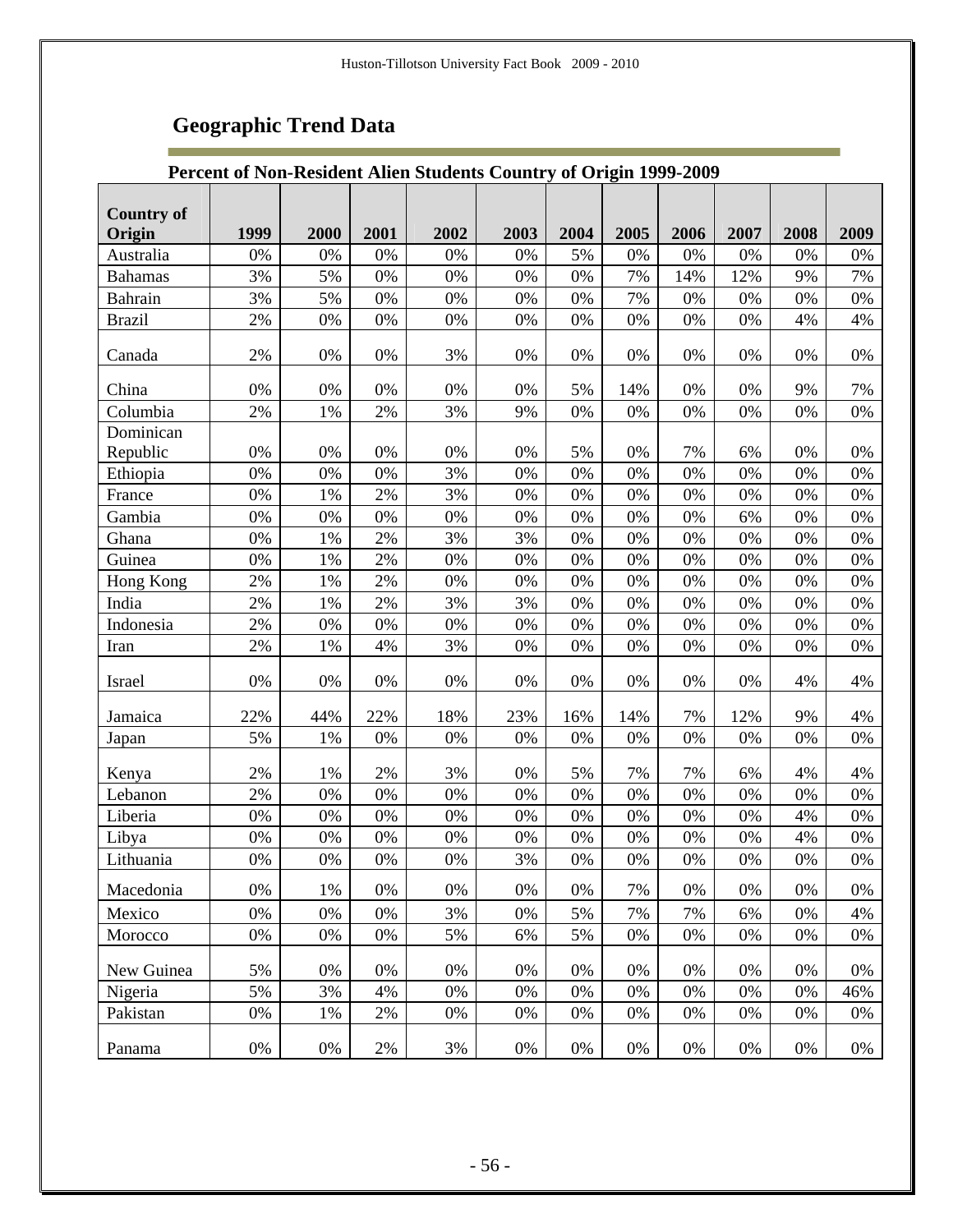Ē

| <b>County of</b><br><b>Origin cont</b> | 1999 | 2000 | 2001  | 2002  | 2003 | 2004 | 2005 | 2006 | 2007 | 2008 | 2009  |
|----------------------------------------|------|------|-------|-------|------|------|------|------|------|------|-------|
| People's                               |      |      |       |       |      |      |      |      |      |      |       |
| Republic of                            |      |      |       |       |      |      |      |      |      |      |       |
| China                                  | 0%   | 3%   | 4%    | 8%    | 0%   | 0%   | 0%   | 0%   | 0%   | 0%   | 0%    |
|                                        |      |      |       |       |      |      |      |      |      |      |       |
| Peru                                   | 0%   | 1%   | 0%    | 0%    | 0%   | 0%   | 0%   | 7%   | 0%   | 0%   | 0%    |
| Qatar                                  | 3%   | 1%   | 7%    | 0%    | 0%   | 5%   | 7%   | 0%   | 0%   | 0%   | 0%    |
| Republic of                            |      |      |       |       |      |      |      |      |      |      |       |
| South Africa                           | 2%   | 1%   | 7%    | 5%    | 0%   | 0%   | 0%   | 0%   | 0%   | 0%   | 0%    |
| Saudi Arabia                           | 2%   | 5%   | 7%    | 5%    | 9%   | 11%  | 7%   | 14%  | 0%   | 0%   | 0%    |
| Senegal                                | 0%   | 0%   | $0\%$ | 3%    | 3%   | 5%   | 0%   | 0%   | 0%   | 0%   | 4%    |
|                                        |      |      |       |       |      |      |      |      |      |      |       |
| Singapore                              | 2%   | 0%   | 0%    | 0%    | 0%   | 0%   | 0%   | 0%   | 0%   | 0%   | 0%    |
| South Korea                            | 5%   | 1%   | 2%    | 0%    | 0%   | 0%   | 0%   | 0%   | 0%   | 0%   | 0%    |
|                                        |      |      |       |       |      |      |      |      |      |      |       |
| Switzerland                            | 0%   | 0%   | 0%    | 0%    | 0%   | 0%   | 0%   | 0%   | 0%   | 0%   | 0%    |
| Syria                                  | 18%  | 12%  | 4%    | 8%    | 9%   | 0%   | 0%   | 0%   | 0%   | 0%   | 0%    |
| Taiwan                                 | 2%   | 1%   | 2%    | 0%    | 9%   | 5%   | 7%   | 0%   | 0%   | 0%   | 0%    |
| Trinidad &<br>Tobago                   | 0%   | 0%   | 0%    | 0%    | 0%   | 0%   | 14%  | 30%  | 0%   | 0%   | 14%   |
| Turkey                                 | 0%   | 1%   | 9%    | 10%   | 11%  | 5%   | 0%   | 7%   | 0%   | 0%   | 0%    |
| Uganda                                 | 2%   | 1%   | 9%    | 10%   | 11%  | 16%  | 0%   | 0%   | 0%   | 0%   | 0%    |
|                                        |      |      |       |       |      |      |      |      |      |      |       |
| <b>United Arab</b><br>Emirates         | 2%   | 0%   | 0%    | 0%    | 0%   | 0%   | 0%   | 0%   | 0%   | 0%   | 0%    |
| Venezuela                              | 0%   | 0%   | 0%    | 3%    | 3%   | 5%   | 0%   | 0%   | 0%   | 0%   | $0\%$ |
|                                        |      |      |       |       |      |      |      |      |      |      |       |
| Zimbabwe                               | 5%   | 0%   | 0%    | $0\%$ | 0%   | 0%   | 0%   | 0%   | 0%   | 0%   | 7%    |
| <b>Total</b>                           | 100% | 100% | 100%  | 100%  | 100% | 100% | 100% | 100% | 100% | 100% | 100%  |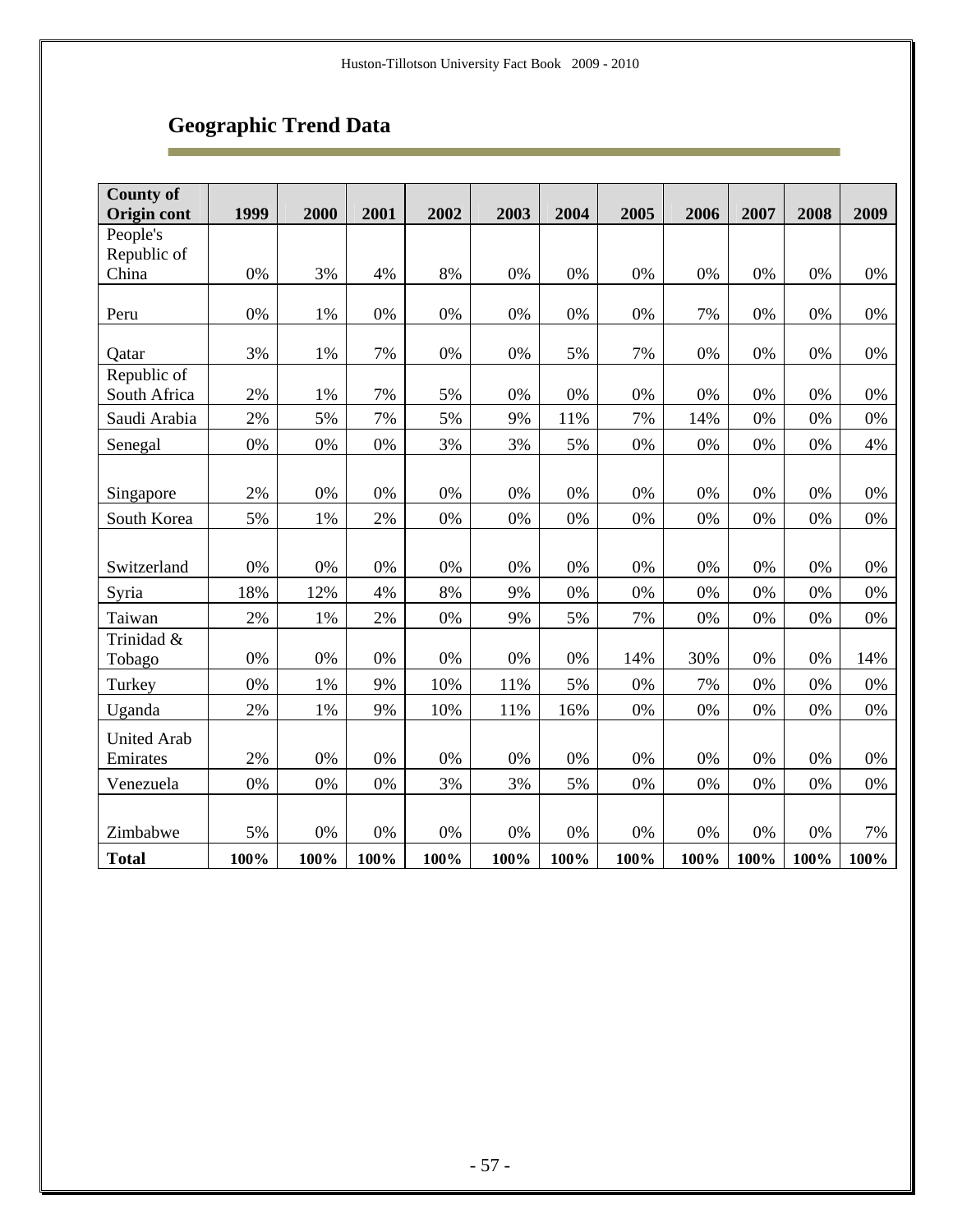# **Retention & Graduation Trend Data**

÷

| <b>FIFI Keturning for 2</b> , 3, and 4 <b>Fears</b> 1999-2008 |      |      |      |      |      |      |      |      |       |             |  |  |  |
|---------------------------------------------------------------|------|------|------|------|------|------|------|------|-------|-------------|--|--|--|
| Freshmen<br><b>Returned</b>                                   | 1999 | 2000 | 2001 | 2002 | 2003 | 2004 | 2005 | 2006 | 2007  | 2008        |  |  |  |
| Number Enrolled                                               | 107  | 135  | 104  | 121  | 177  | 178  | 168  | 186  | 194   | 179         |  |  |  |
|                                                               |      |      |      |      |      |      |      |      |       |             |  |  |  |
| Percent Return<br>$(2^{\text{nd}})$<br>year)                  | 42%  | 55%  | 55%  | 45%  | 58%  | 42%  | 52%  | 46%  | 50%   | 55%         |  |  |  |
|                                                               |      |      |      |      |      |      |      |      |       | NA<br>until |  |  |  |
| Percent Return                                                |      |      |      |      |      |      |      |      |       | fall        |  |  |  |
| $(3^{rd}$<br>year)                                            | 28%  | 39%  | 34%  | 25%  | 43%  | 29%  | 28%  | 38%  | 36%   | 2010        |  |  |  |
|                                                               |      |      |      |      |      |      |      |      | NA    | NA          |  |  |  |
|                                                               |      |      |      |      |      |      |      |      | until | until       |  |  |  |
| Percent Return                                                |      |      |      |      |      |      |      |      | fall  | fall        |  |  |  |
| $(4th$ year)                                                  | 27%  | 35%  | 26%  | 19%  | 38%  | 30%  | 20%  | 31%  | 2010  | 2011        |  |  |  |

### **FYFT Returning for 2nd, 3rd, and 4th Years 1999-2008**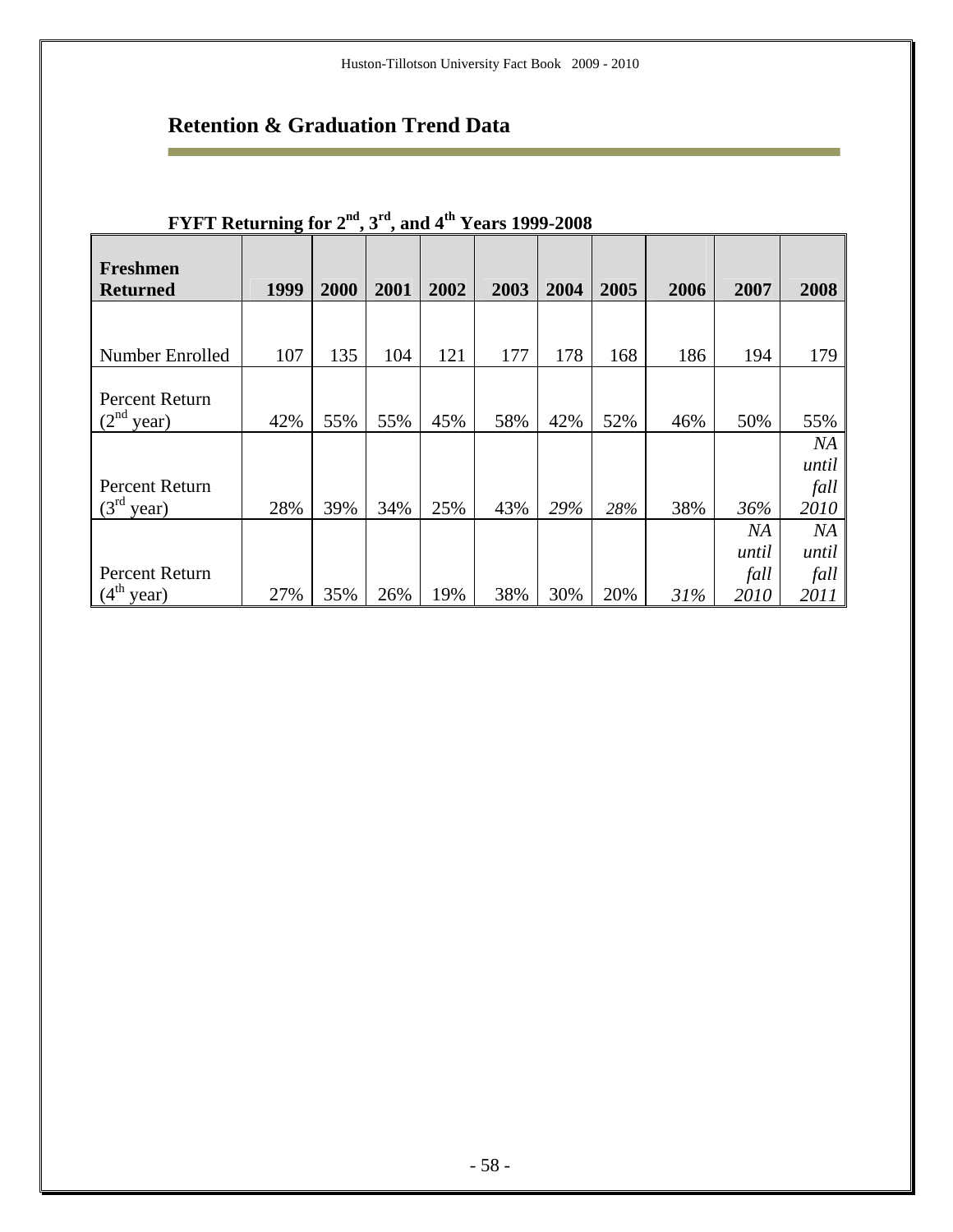r.

|                                                |                                        | Trenus of ITT Graugates by Major 2009 to 2009 |                            |                                 |                              |                              |                                     |
|------------------------------------------------|----------------------------------------|-----------------------------------------------|----------------------------|---------------------------------|------------------------------|------------------------------|-------------------------------------|
|                                                | Percent of<br><b>Total</b><br>$2003 -$ | <b>Percent of</b><br><b>Total</b>             | Percent of<br><b>Total</b> | Percent<br>of Total<br>$2006 -$ | Percent<br>of Total<br>2007- | Percent<br>of Total<br>2008- | <b>Percent</b><br>of Total<br>2009- |
| <b>Major</b>                                   | 2004                                   | $2004 - 2005$                                 | $2005 - 2006$              | 2007                            | 2008                         | 2009                         | 2010                                |
| <b>Biology</b>                                 | 3%                                     | 4%                                            | 5%                         | 6%                              | 3%                           | 7%                           | 3%                                  |
| Biology &<br>Mathematics                       | 0%                                     | 0%                                            | $0\%$                      | 1%                              | 0%                           | 0%                           | 0%                                  |
| <b>Business</b><br>Administration              | 36%                                    | 23%                                           | 15%                        | 24%                             | 25%                          | 28%                          | 25%                                 |
| Chemistry                                      | 0%                                     | 1%                                            | 0%                         | 0%                              | 2%                           | 0%                           | 3%                                  |
| Chemistry & Biology                            | 0%                                     | $0\%$                                         | $0\%$                      | 1%                              | 0%                           | 0%                           | 0%                                  |
| <b>Computer Science</b>                        | 14%                                    | 16%                                           | 9%                         | 5%                              | 2%                           | 5%                           | 1%                                  |
| <b>Computer Information</b><br>Systems         | 0%                                     | 0%                                            | 0%                         | 0%                              | 0%                           | 0%                           | 1%                                  |
| Computer Science &<br><b>Political Science</b> | 0%                                     | 1%                                            | 0%                         | 0%                              | 0%                           | 0%                           | 0%                                  |
| <b>Criminal Justice</b>                        | 0%                                     | 0%                                            | 6%                         | 13%                             | 15%                          | 13%                          | 12%                                 |
| English                                        | 5%                                     | 7%                                            | 6.2%                       | 4%                              | 2%                           | 3%                           | $8\%$                               |
| History                                        | 2%                                     | 1%                                            | 1%                         | 0%                              | 1%                           | 2%                           | 3%                                  |
| Interdisciplinary<br>Studies                   | 3%                                     | 9%                                            | 16%                        | 14%                             | 15%                          | 12%                          | 14%                                 |
| Kinesiology                                    | 10%                                    | 10%                                           | 9%                         | 17%                             | 15%                          | 5%                           | 18%                                 |
| <b>Mass Communication</b>                      | 9%                                     | 3%                                            |                            | 0%                              | 0%                           | $0\%$                        | $0\%$                               |
| Mathematics                                    | 2%                                     | 1%                                            | 1%                         | 0%                              | 2%                           | 2%                           | 1%                                  |
| Mathematics &<br><b>Political Science</b>      | $0\%$                                  | 1%                                            |                            | 0%                              | 0%                           | 0%                           | $0\%$                               |
| Music                                          | 3%                                     | 1%                                            | 1%                         | 2%                              | 2%                           | 1%                           | 0%                                  |
| <b>Political Science</b>                       | 7%                                     | 10%                                           | 6%                         | 4%                              | 3%                           | 2%                           | 1%                                  |
| Psychology                                     | 2%                                     | 1%                                            | 17%                        | 4%                              | 8%                           | 9%                           | 7%                                  |
| Sociology                                      | 3%                                     | 7%                                            | 7%                         | 3%                              | 4%                           | 10%                          | 3%                                  |
| <b>Grand Total</b>                             | 100%                                   | 100%                                          | 100%                       | 100%                            | 100%                         | 100%                         | 100%                                |

### **Trends of HT Graduates by Major 2003 to 2009**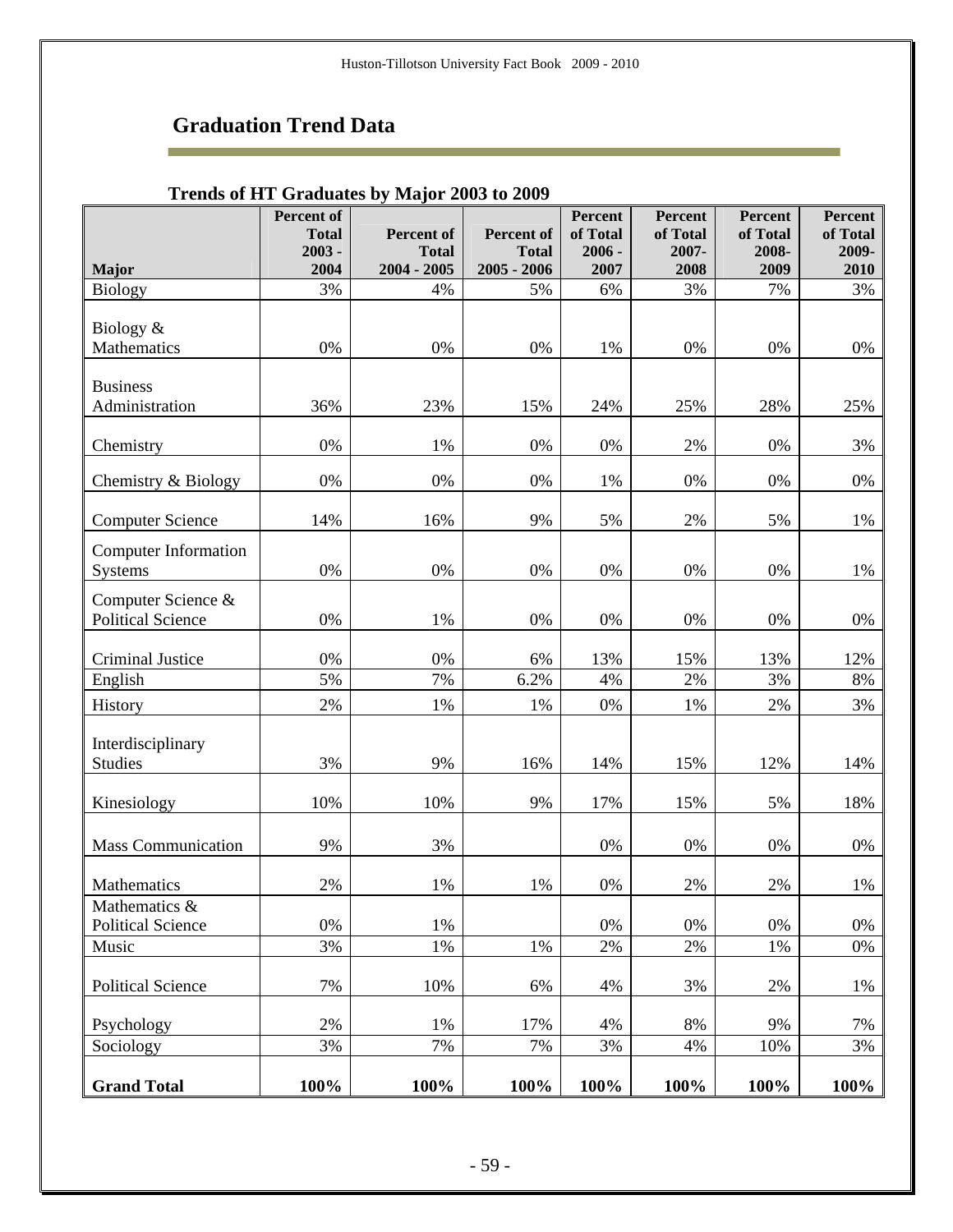#### 0% 5% 10% 15% 20% 25% 30% 35% 40% ABCDE FGH I J K LMNOPQRS Percent 03-04 Percent  $04-05$ Percent 05-06 Percent 06-07  $\frac{4}{100}$  Percent 07-08 - Percent 08-09 Percent 09-10

#### **Trend of HT Graduates by Major-2003-2009**

**A= biology; b= biology & mathematics; c= business administration; d= chemistry; e= chemistry & biology; f= computer science; g= computer science & political science; h= criminal justice; i= English; j= history; k= interdisciplinary studies; l= kinesiology; m= mass communication; n= mathematics; o= mathematics & political science; p= music; q= political science; r= psychology; s= sociology**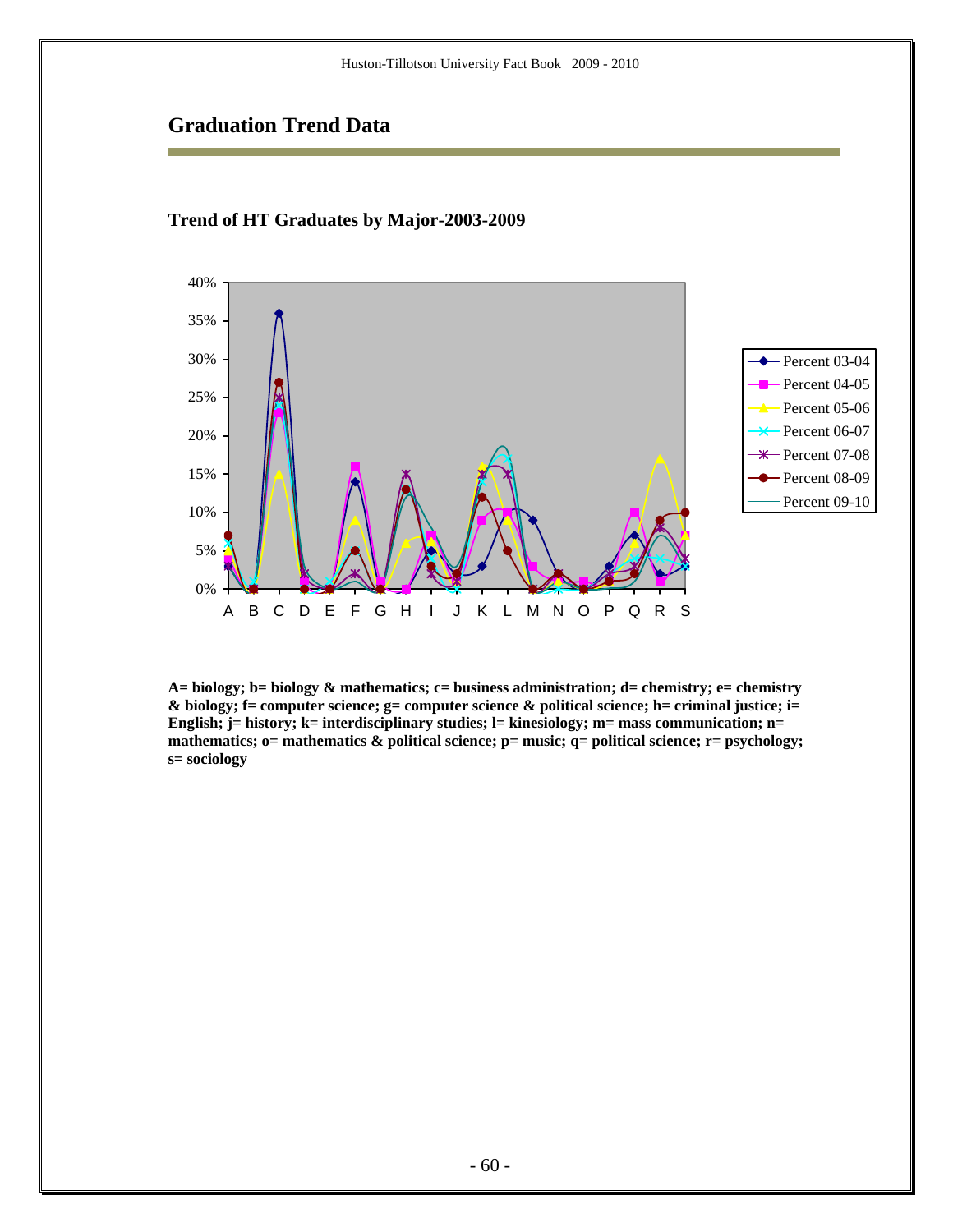m.

#### **HT Graduates by Major July 2009-June 2010**

| <b>Major</b>                        | <b>Number</b> | Percentage |
|-------------------------------------|---------------|------------|
| <b>Biology</b>                      | 3             | 3%         |
| <b>Business Administration</b>      | 23            | 25%        |
| Chemistry                           | 3             | 3%         |
| <b>Computer Information Systems</b> |               | 1%         |
| <b>Computer Science</b>             |               | 1%         |
| <b>Criminal Justice</b>             | 11            | 12%        |
| English                             |               | 8%         |
| History                             | 3             | 3%         |
| <b>Interdisciplinary Studies</b>    | 13            | 14%        |
| <b>Kinesiology</b>                  | 17            | 18%        |
| <b>Mathematics</b>                  |               | 1%         |
| <b>Political Science</b>            |               | 1%         |
| Psychology                          | 6             | 7%         |
| Sociology                           | 3             | 3%         |
|                                     |               |            |
| <b>Total</b>                        | 93            | 100%       |

**Highlights:** For May 2010 graduates, the largest percentage of HT students graduated with a degree in Business Administration (25%), followed by those with degrees in Kinesiology (18%) and Interdisciplinary Studies (14%).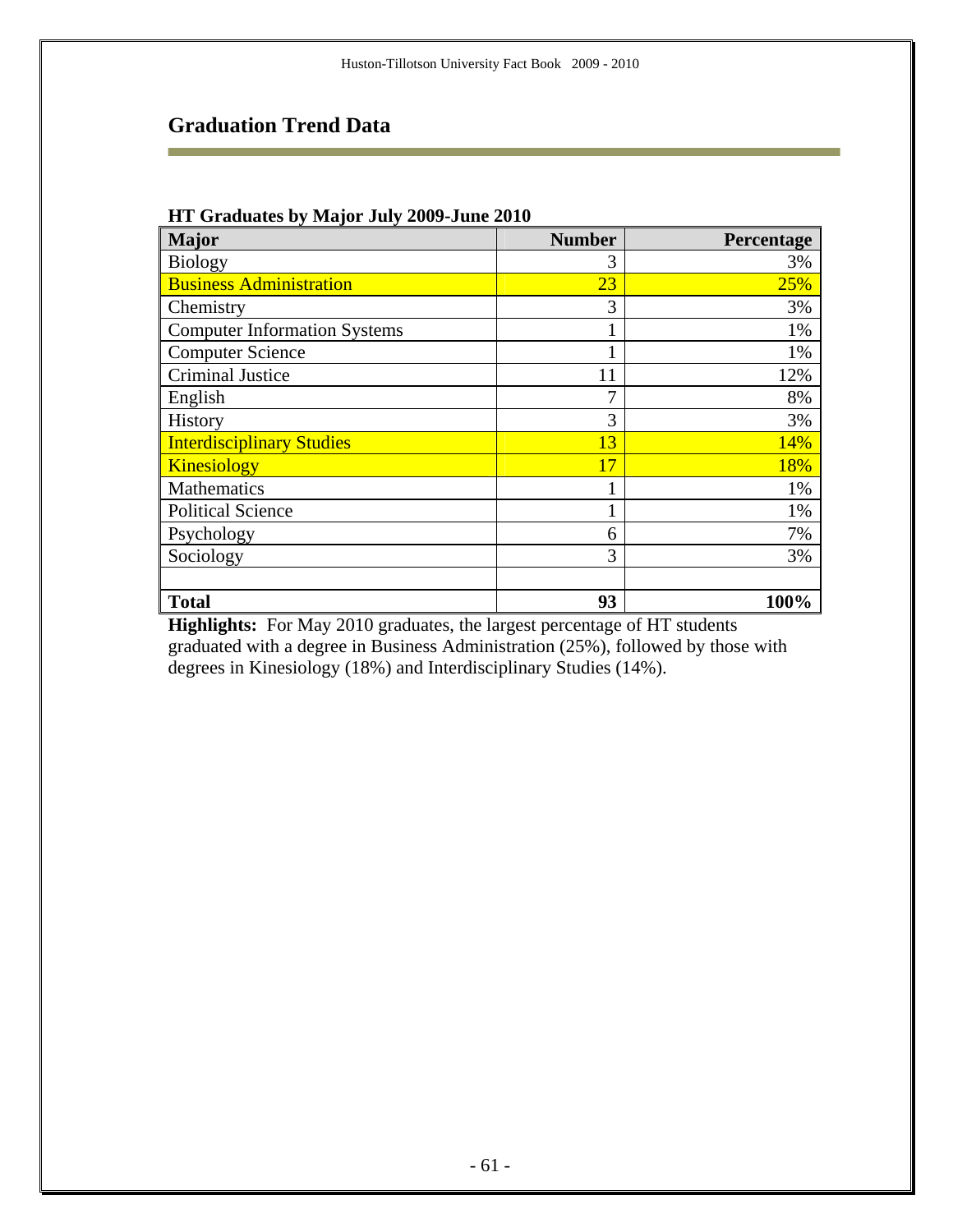#### **Total Graduates- fall & spring combined**

| <b>Academic Year</b>   | <b>Number</b> |
|------------------------|---------------|
| Fall 1994              | 68            |
| Fall 1995              | 66            |
| <b>Fall 1996</b>       | 72            |
| Fall 1997              | 68            |
| <b>Fall 1998</b>       | 81            |
| <b>Fall 1999</b>       | 99            |
| <b>Fall 2000</b>       | 104           |
| <b>Fall 2001</b>       | 73            |
| <b>Fall 2002</b>       | 64            |
| <b>Fall 2003</b>       | 58            |
| <b>Fall 2004</b>       | 69            |
| <b>Fall 2005</b>       | 80            |
| <b>Fall 2006</b>       | 94            |
| <b>Fall 2007</b>       | 93            |
| <b>Fall 2008</b>       | 93            |
| <b>Fall 2009</b>       | 93            |
|                        |               |
| <b>Total Graduates</b> | 1275          |

**Highlights:** Over a 12 year period, the total number of HT Graduates has experienced a few shifts. During May 2010 commencement ceremonies, degrees were conferred upon 93 graduating seniors. Between 1994 and 2006, the largest number of students (104) graduated during the fall 2000/spring 2001 academic year.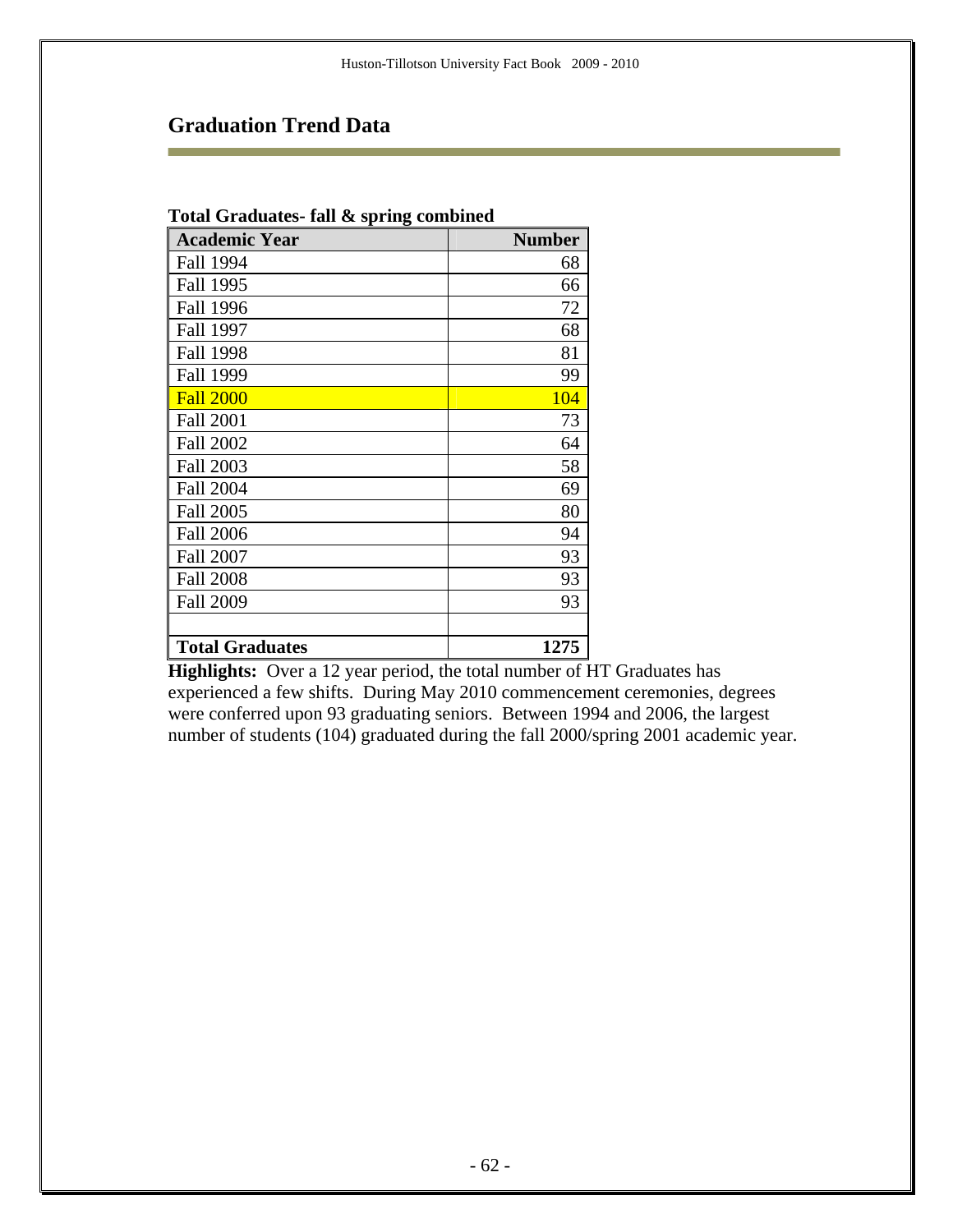

#### **HT Graduates 1994-2009**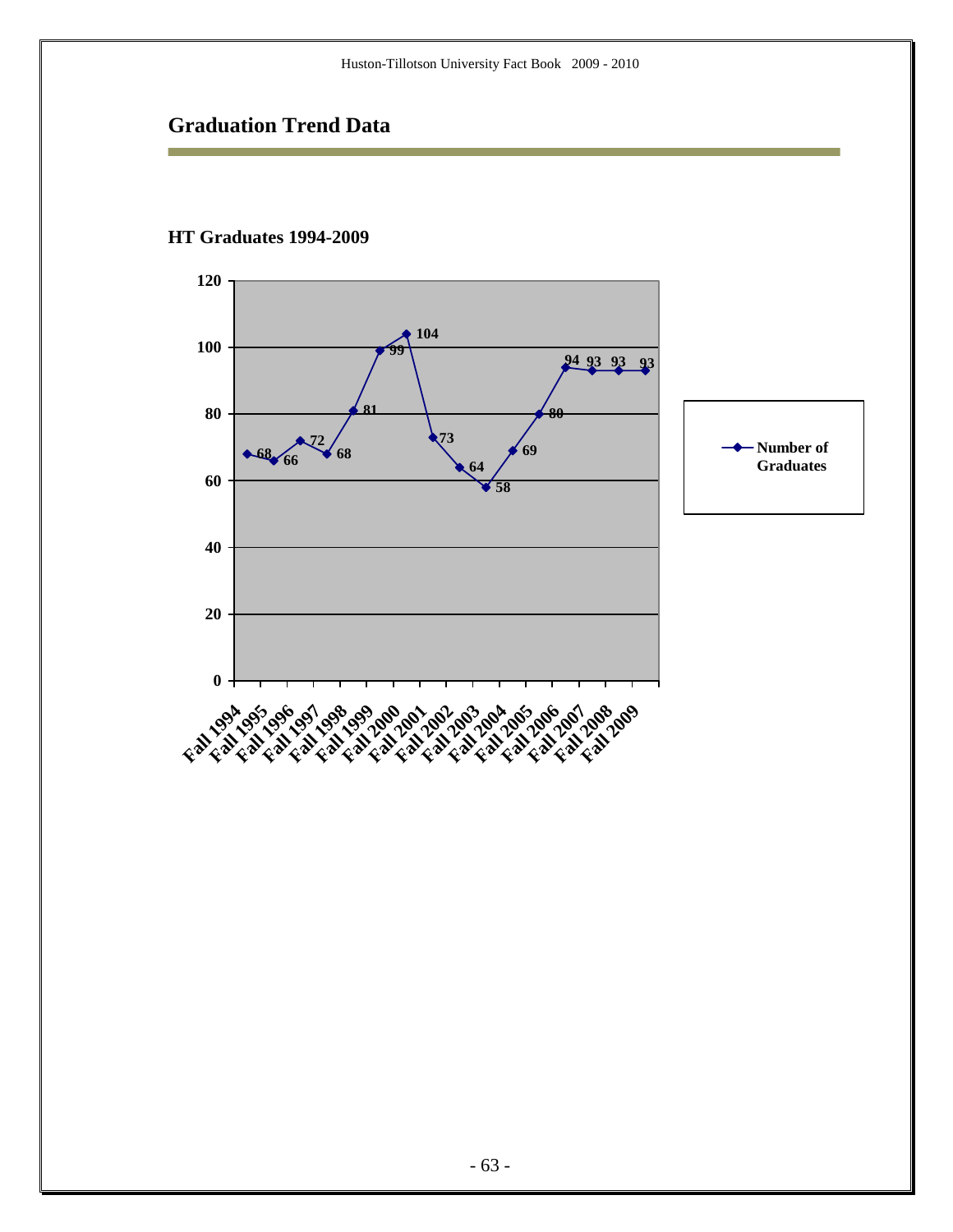# **Graduation Statistics**

÷

|            | o<br>2001     |         | 2002          |                | 2003          |         | 2004          |                | 2005          |         |
|------------|---------------|---------|---------------|----------------|---------------|---------|---------------|----------------|---------------|---------|
|            | <b>Number</b> | Percent | <b>Number</b> | <b>Percent</b> | <b>Number</b> | Percent | <b>Number</b> | <b>Percent</b> | <b>Number</b> | Percent |
| Total      |               |         |               |                |               |         |               |                |               |         |
| First      |               |         |               |                |               |         |               |                |               |         |
| Time       |               |         |               |                |               |         |               |                |               |         |
| Freshmen   | 104           |         | 121           |                | 177           |         | 178           |                | 168           |         |
| 4 Years to |               |         |               |                |               |         |               |                |               |         |
| Graduate   | $\tau$        | 7%      | 5             | 4%             | 27            | 15%     | 21            | 12%            | 21            | 13%     |
|            |               |         |               |                |               |         |               |                |               |         |
| 5 Years to |               |         |               |                |               |         |               |                |               |         |
| Graduates  | 8             | 8%      | 9             | 7%             | 19            | 11%     | 18            | 10%            | 12            | 7%      |
| 6 or       |               |         |               |                |               |         |               |                | N/A           |         |
| More       |               |         |               |                |               |         |               |                | until         |         |
| Years to   |               |         |               |                |               |         |               |                | spring        |         |
| Graduate   | 4             | 4%      | 6             | 5%             | 6             | 3%      | 4             | 2%             | 2011          |         |
|            |               |         |               |                |               |         |               |                |               |         |
| Total      |               |         |               |                |               |         |               |                |               |         |
| Graduates  | 19            | 18%     | 20            | 17%            | 52            | 29 %    | 43            | 24%            | 33            | 20%     |

### **Length of Time to Graduation- Counts & Rates: 2000-2005**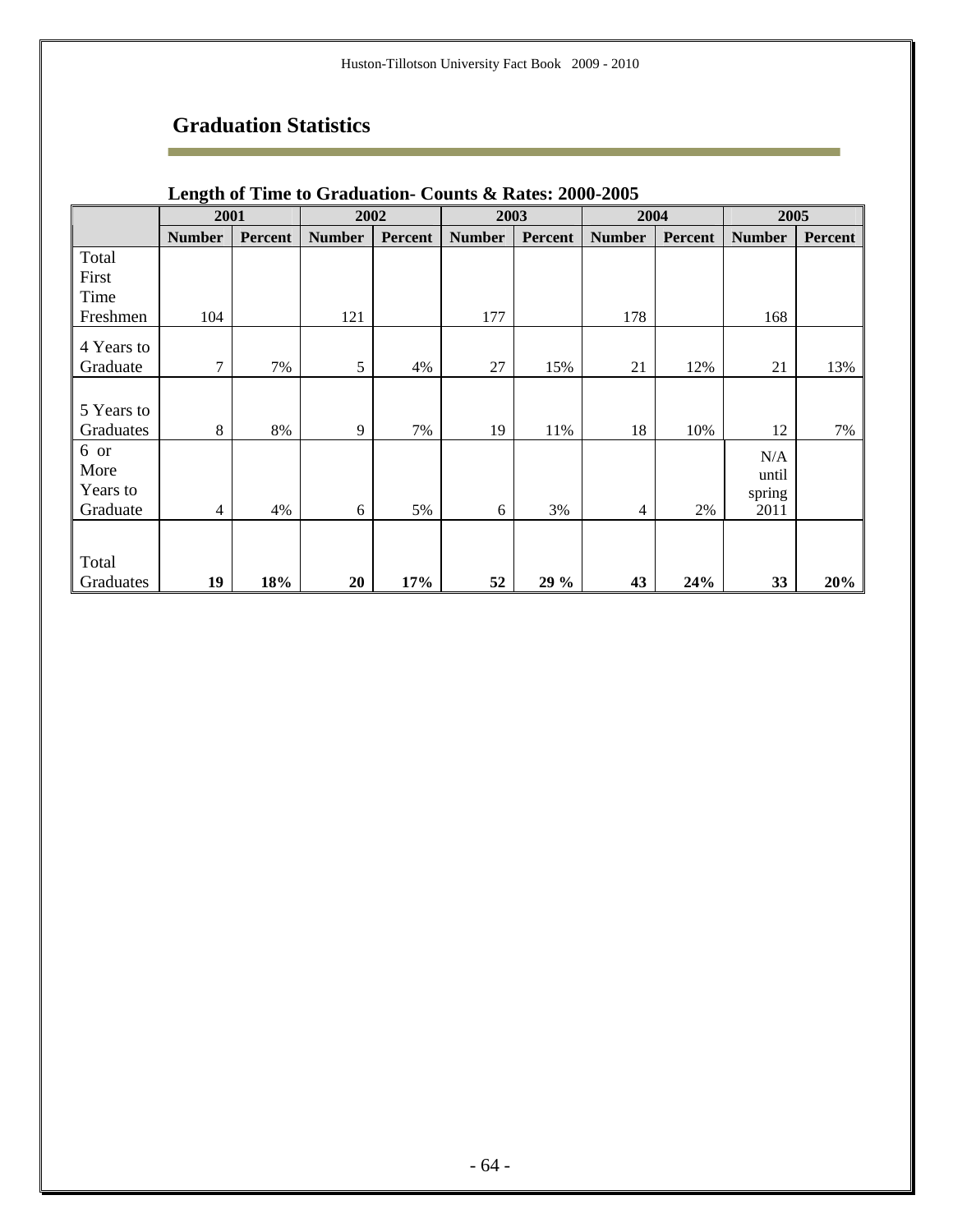# **Section V: Fall 2009 Faculty Profile**

#### **Fall 2009 Full-Time Faculty by Ethnicity & Gender**

| <b>Ethnicity</b>                  | <b>Female</b> | <b>Male</b> | <b>Total</b> | Percentage |
|-----------------------------------|---------------|-------------|--------------|------------|
| <b>African American</b>           | 12            |             | 17           | 44%        |
| American Indian or Alaskan Native |               |             |              | 2%         |
| Asian/Pacific Islander            |               |             |              | 2%         |
| Hispanic                          |               |             | 4            | 10%        |
| White, non-Hispanic               | −             | Q           | 16           | 40%        |
| Unknown, not-reported             |               |             |              | 2%         |
|                                   |               |             |              |            |
| <b>Total</b>                      | 23            |             | 40           |            |

**Highlights:** Half of HT fall 2009 faculty is African American (44%). The next largest ethnic groups are white (40%) and Hispanic (10%). Approximately 2% of HT faculty is Asian/Pacific Islander.

### **Distribution of Full-Time Faculty Ethnicity**

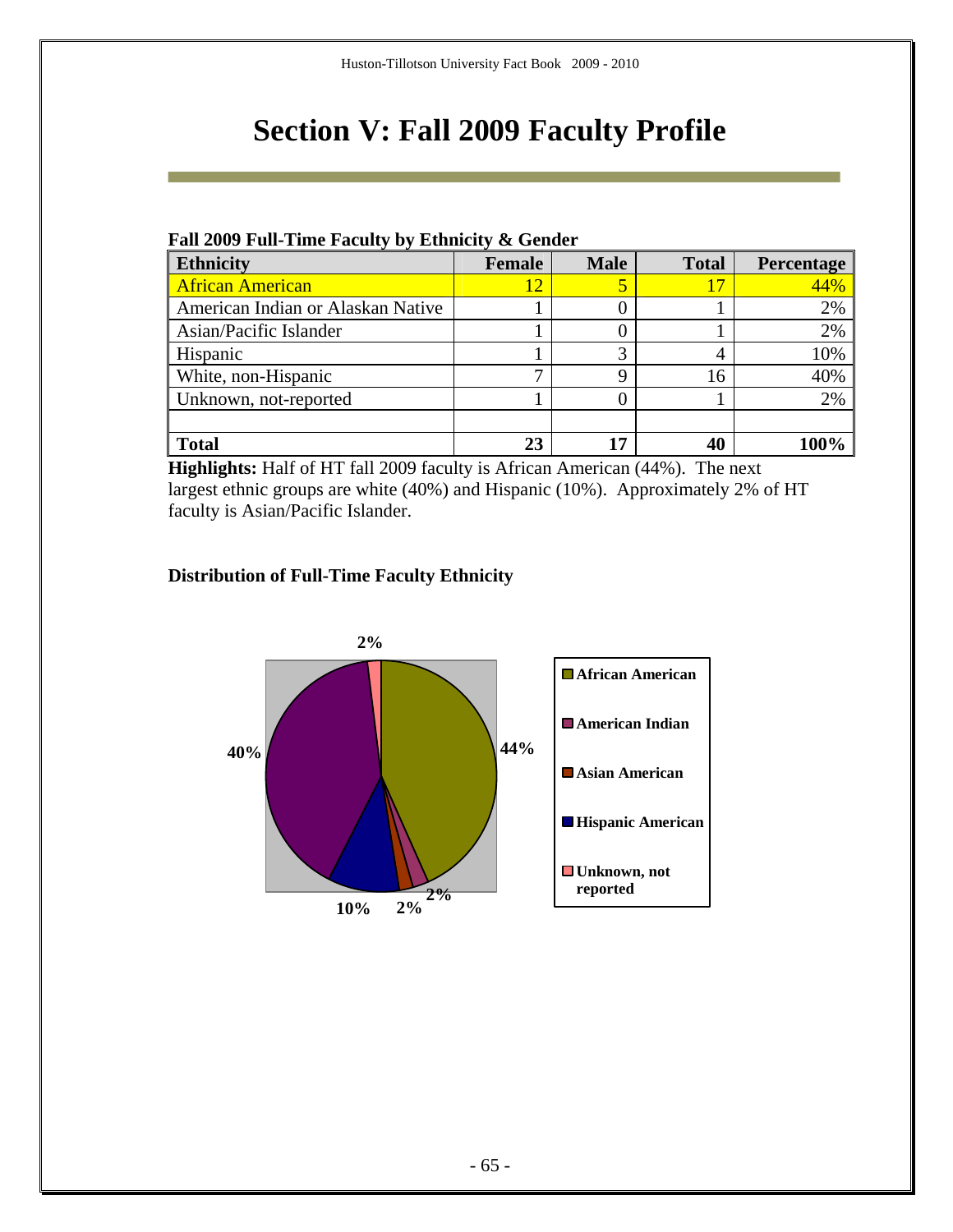# **Faculty Statistics- fall 2009**

#### **Fall 2009 Faculty by Tenure**

i.

| <b>Tenure Status</b> | Female | <b>Male</b> | <b>Total</b> | <b>Percentage</b> |
|----------------------|--------|-------------|--------------|-------------------|
| <b>Tenured</b>       |        |             |              | $\sqrt{2\%}$      |
| Non-Tenured          | 0      | 16          | $\sim$<br>JЈ | 88%               |
|                      |        |             |              |                   |
| <b>Total</b>         | 23     | 17          | 40           | 100%              |

**Highlights:** 12% of HT faculty is tenured.

#### **Fall 2009 Faculty by Rank**

| Rank                        | Female | <b>Male</b> | <b>Total</b> | Percentage |
|-----------------------------|--------|-------------|--------------|------------|
| <b>Professors</b>           |        |             |              | 33%        |
| <b>Associate Professors</b> |        |             |              | 25%        |
| <b>Assistant Professors</b> |        |             | 14           | 35%        |
| Instructors                 |        |             |              | 7%         |
|                             |        |             |              |            |
| <b>Total</b>                | 23     | 17          | 40           | 100%       |

### **Distribution of Faculty by Rank**

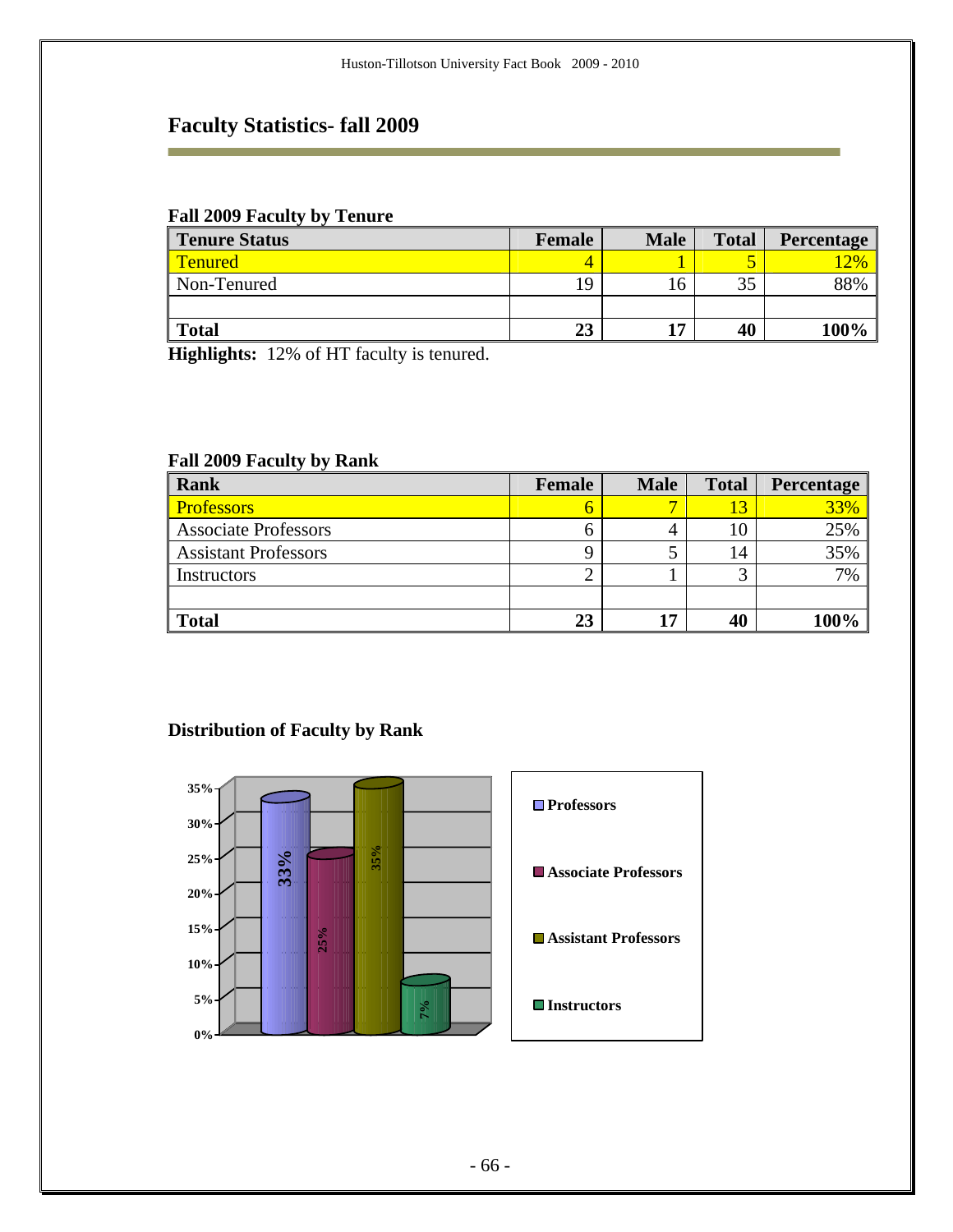# **Section VII: Facilities & Finance Profile**

### **Buildings & Facilities**

Huston-Tillotson University is located on a 23-acre, tree-lined, flourishing campus near downtown Austin, Texas. The University also owns 12 acres of property adjacent to the campus for future expansion and development and maintains a biological field station south of the city used by faculty and students for environmental research.

Campus buildings are named for past presidents and other distinguished persons in testimony to their outstanding contributions in sustaining the institution and fostering its advancement. The hyphenation of the building names commemorates the University's joint heritage in the United Church of Christ and The United Methodist Church. Each name links a representative of the former Tillotson College (and the United Church of Christ) with a representative of the former Samuel Huston College (and The United Methodist Church).

#### **Agard-Lovinggood Classroom and Administration Building**

The "A-L" Building, as it is called on campus, was completed in 1968 and has been refurbished several times. It is named for Dr. Isaac Merrit Agard, President of Tillotson College from 1905 to 1918, and Dr. Rueben Shannon Lovinggood, President of Samuel Huston College from 1900 to 1916. The three-story building serves as the principal administrative hub. The following operational units and personnel are housed in A-L:

#### **Provost and Vice President for Academic and Student Affairs**

#### **Director of Sponsored Programs and Title III Coordinator**

#### **Vice President for Administration and Finance**

 Business Office Human Resources Post Office and Duplicating Center Information Technology

#### **Dean of Enrollment Management**

Financial Aid Office Admission Office Registrar's Office

A-L also includes several classrooms, two student computer laboratories, and the Offices of the Dean and Business Professors from the School of Business and Technology. A lecture hall/auditorium located on the main floor is equipped with distance-learning technology and has a seating capacity of 216.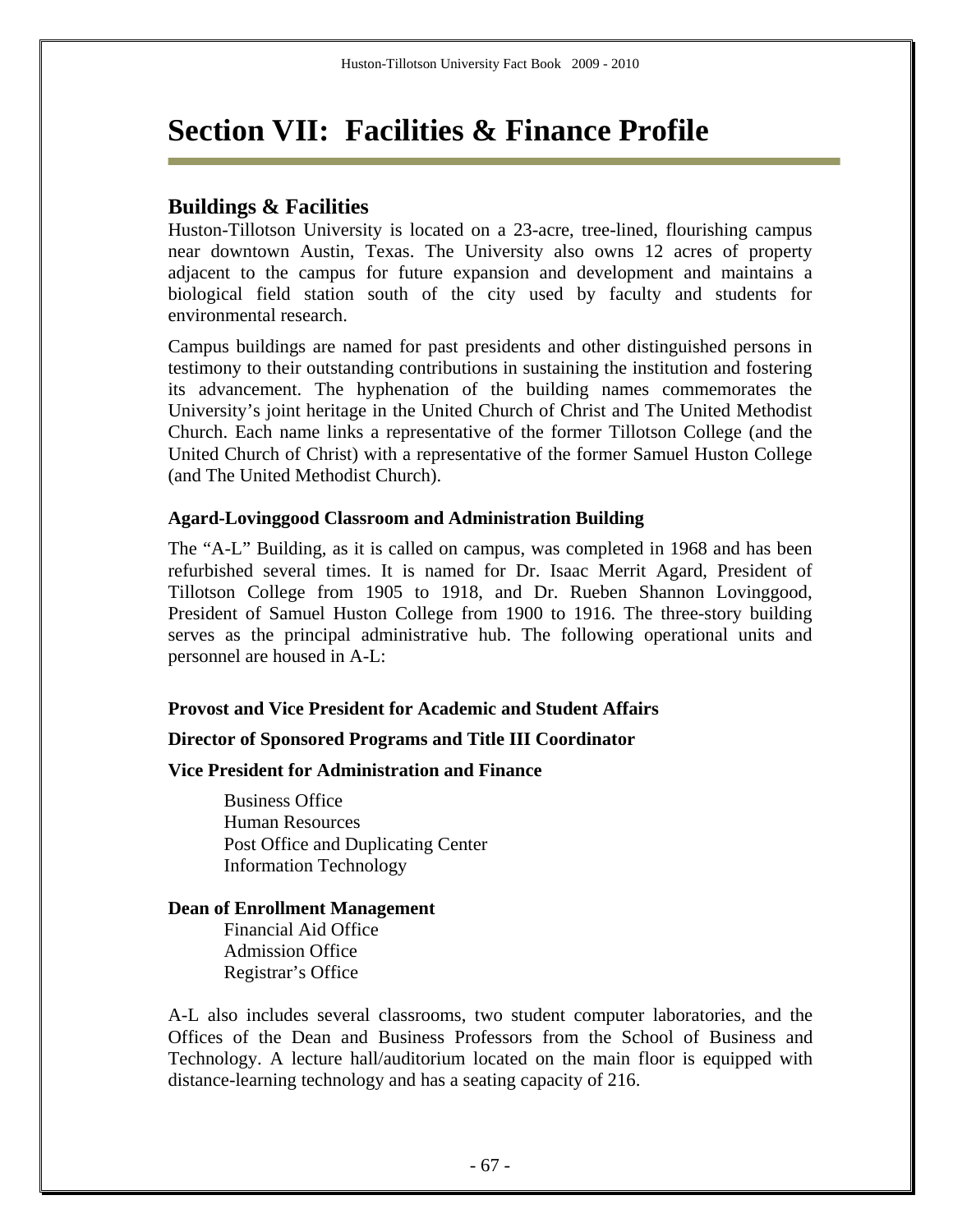### **Facilities**

#### **King-Seabrook Chapel/Jackson-Moody Humanities Building**

The chapel-humanities complex was completed in 1974. Named for two presidents of the merged Huston-Tillotson College—Dr. John Q. Taylor King, Sr. (1965-1988), and Dr. John Jarvis Seabrook (1955-1965)—the building includes a 392-seat auditorium and a stage adequate for dramatic and other productions. The humanities portion of the building was named for E. W. Jackson, a former trustee and generous donor, and the Moody Foundation of Galveston, Texas, which made a substantial contribution toward the construction of the building. In this portion of the complex are classrooms, practice rooms for music students, the Campus Support Programs, computer laboratories and testing facilities, and faculty offices for the following departments: Humanities and Fine Arts, Social and Behavioral Sciences, and Academic Support Programs.

#### **Dickey-Lawless Science Building**

Dickey-Lawless was completed in 1954 and renovated and modernized in 1993. It houses the Dean of the College of Arts and Sciences; Department of Natural Sciences and Mathematics; the Department of Computer Science, a 172 seat auditorium that includes Thunder technology for electronic delivery of course materials to students on-site and via the internet, several lecture rooms, laboratories, and offices for the faculty. The building was named in honor of Dr. James L. Dickey, a Huston-Tillotson graduate, Central Texas physician, and former member of the Board of Trustees, and Dr. Frederick Lawless, a Chicago physician who also served on the Board of Trustees.

#### **Downs-Jones Library**

The split-level library was completed in 1960 and is named for Dr. Karl Everett Downs, President of Samuel Huston College from 1943-1948, and Dr. William H. Jones, President of Tillotson College from 1944-1952. The Stack room presently houses more than 91,393 printed volumes and is capable of housing over 4,248 additional publications. The library subscribes to approximately 308 periodicals, is part of an interlibrary loan program, and provides access to 28,000 eBooks and numerous electronic databases. The library is also a participating member of TexShare, a library resource sharing program, which enables students, faculty, and staff to borrow books from other member libraries. The library's Alma Orme Moss Computer Laboratory offers students a variety of software, internet, and e-mail services.

Located on the main floor are the general reading room, the computer laboratory, the main stacks, the processing department, and staff offices. A curriculum library for the use of the Teacher Education Program is located on the ground floor and houses a state adopted textbook collection. The lower level also includes the Media Services Area that acquires, manages, and circulates all non-print resources, such as audiovisual equipment, VHS tapes, DVDs, and CDs; a multipurpose room; viewing areas;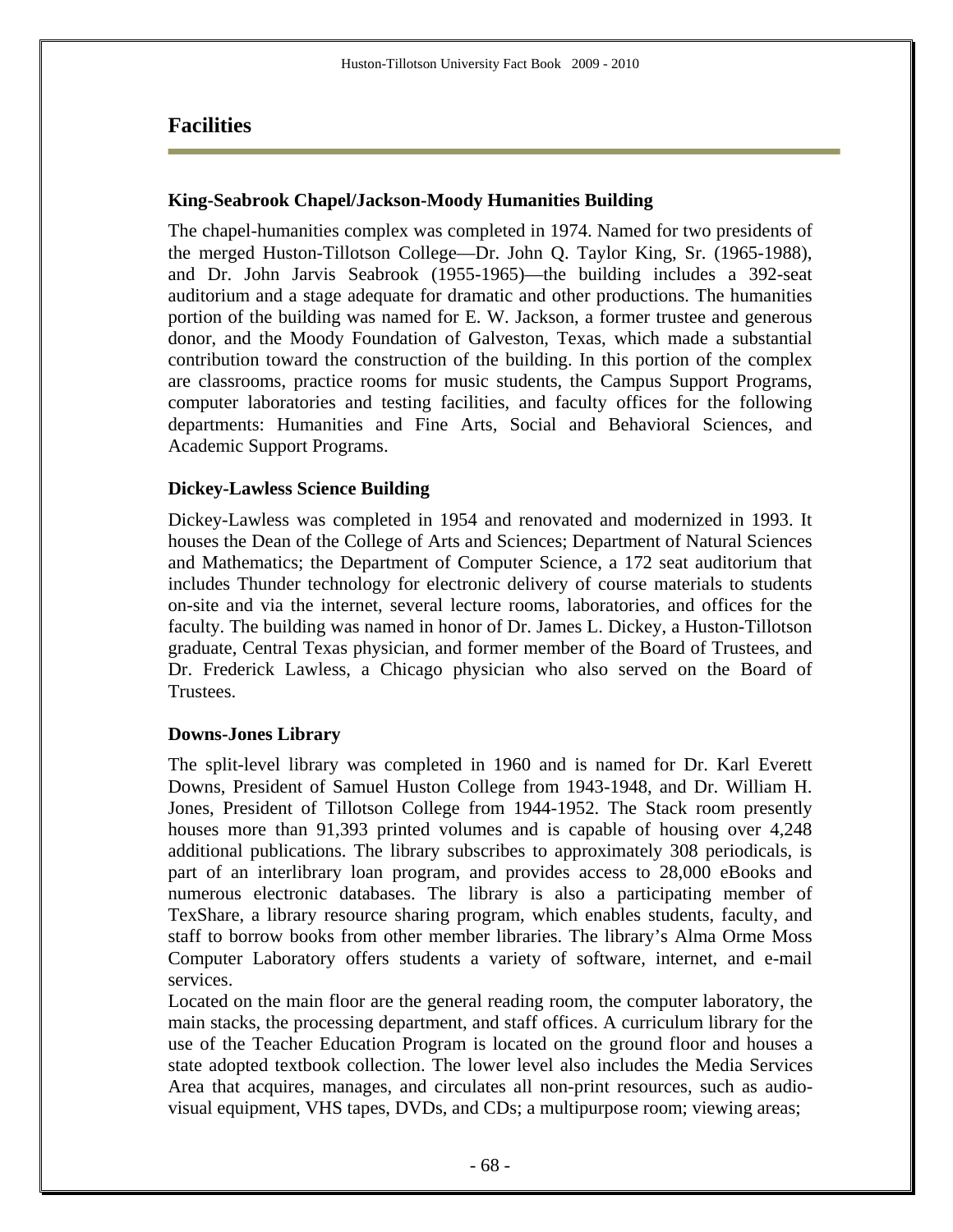### **Facilities**

and a faculty/staff development area with a computer laboratory. Situated on the main floor near the circulation desk is the State Hermitage Museum Kiosk (a virtual online touch-screen museum).

#### **Allen-Frazier Residence Hall and Beard-Burrowes Residence Hall**

Located at the north end of campus, Allen-Frazier (female students) and Beard-Burrowes (male students) Residence Halls were occupied for the first time in 1956. Additions and renovations were made in 1965, 1977, 1988 and 1999. The halls offer a choice of traditional dormitory-style communal living or suites for four students sharing a common living-study area and bath. Each hall provides telephone service, cable television, laundry facilities, wireless internet connection, computer lab, central heat and air conditioning, community kitchen, and a lounge area.

The residence halls take their names from former buildings on the previous two campuses. Allen Hall was the first building on the Tillotson College campus; Frazier Hall was part of Samuel Huston College and named for Mr. J. W. Frazier, one of the first Samuel Huston professors. Beard Hall was a former Tillotson College women's dormitory, named for Reverend A. F. Beard, Corresponding Secretary of the American Missionary Association from 1902 to 1912; and Burrowes Hall was the first building on the Samuel Huston campus, named for Mr. Edward T. Burrowes, a generous donor. SGA is now located in Allen-Frazier Residence Hall.

### **Davage-Durden Union Building**

The University Union building, constructed in 1963, houses the dining facilities, a snack bar, President's Dining Room, lounge areas, the campus gift shop, and the offices of the Dean of Student Affairs; and the Director of Campus Life and First Year Experience. The building was named for Dr. Matthew S. Davage, President of Samuel Huston College from 1917-1920 and of Huston-Tillotson College from 1952- 1955, and for Mrs. Mattie Ella Holman Durden, a Tillotson College graduate who served as Secretary of the Board of Trustees.

#### **Mary E. Branch Gymnasium-Auditorium**

Constructed in 1952, this building houses the Intercollegiate Athletic Department and offices for the coaches and athletic trainer. Classrooms and training areas are on the lower level. The gymnasium on the upper level is used for indoor athletic and sports events and for special events. The building is named for Miss Mary E. Branch, the only woman to serve as president of either Sam Huston or Tillotson College.

#### **Conner-Washington Hall**

The two-story, wooden frame building located at the center of the campus was constructed in 1938 and served initially as the offices of the institution's home economics program. It later served as the residence of Dr. John Jarvis Seabrook,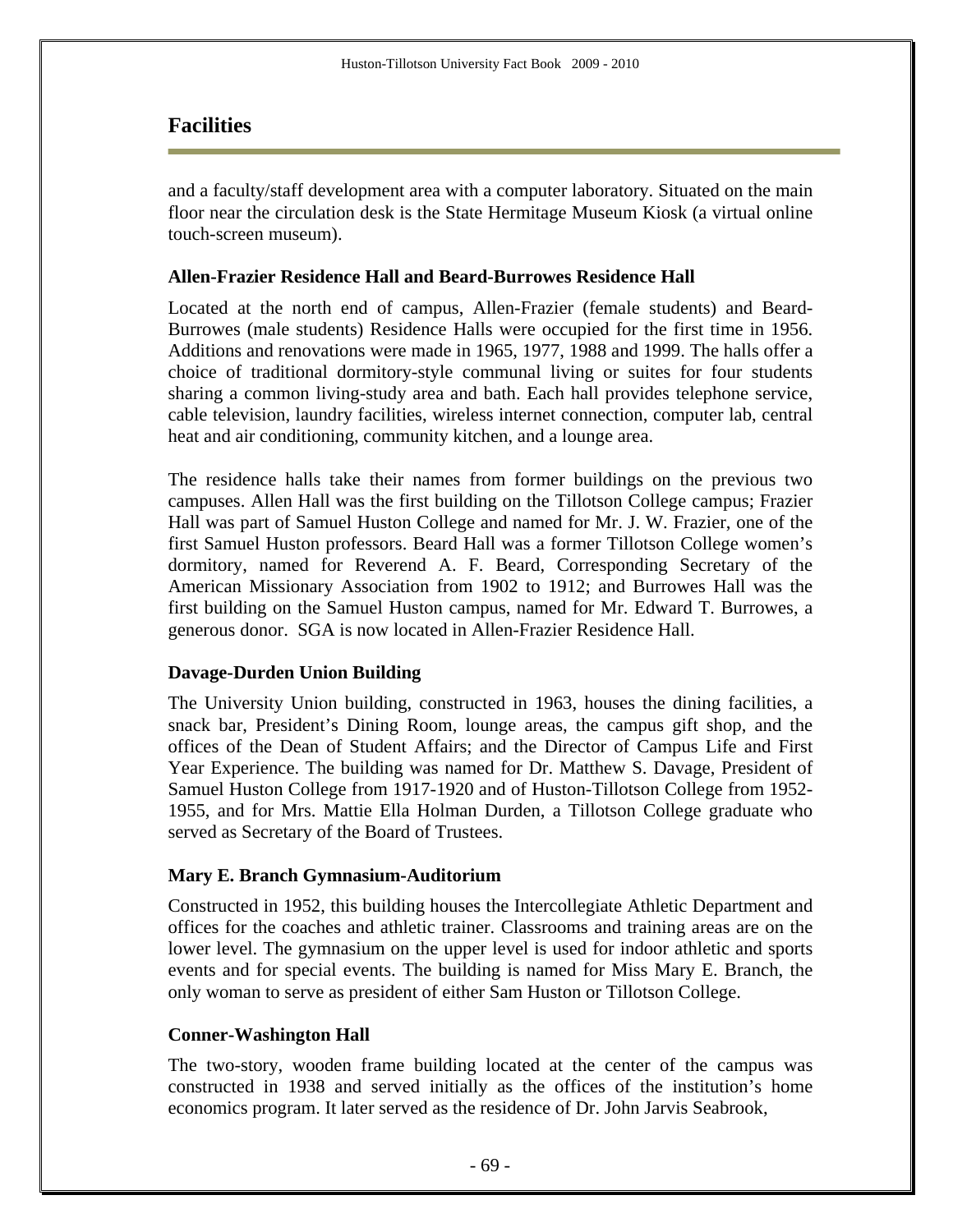### **Facilities**

President of Huston-Tillotson from 1955 to 1965. The building was renovated in 1995 and named in honor of Dr. B. E. Connor and Dr. M. J. Washington, two distinguished physicians who served students enrolled at Tillotson College and Samuel Huston College prior to the merger of the institutions in 1952. Campus Safety and the Career and Graduate Development now occupy the building.

#### **Evans Industrial Building**

Evans Industrial Building is one of two historical structures on the campus. Constructed in 1911-1912 by Tillotson College students, it was completely restored in 1984 and designated as a Texas Historical Site. The building currently houses offices of Kinesiology instructors, teacher education faculty offices, the Teaching Resource Center, the Human Performance Laboratory, and a Distance Learning Laboratory. Originally known as Evans Industrial Hall, the building is named for Major Ira H. Evans, a transplanted New Englander who served on the Tillotson College Board of Trustees and who provided funds for the building's construction.

### **Anthony and Louise Viaer- Alumni Hall (formerly the Old Administration Building)**

Tillotson College students assisted with the building of the Old Administration Building in 1913-1914. It was entered in the National Register of Historic Places in 1993, and designated with a Texas Historical Marker as a Texas Historical Site. The building was fully restored during the fall 2006 semester. During the University's Charter Day Observance on October 27, 2006, the Old Administration Building was officially opened and renamed The Anthony and Louise Viaer- Alumni Hall. The Anthony and Louise Viaer-Alumni Hall houses the African American Heritage center on the first level, the Institutional Advancement Office on the second level, and the President's Office, the Executive Board Room, and the Office of Institutional Research and Assessment on the third level.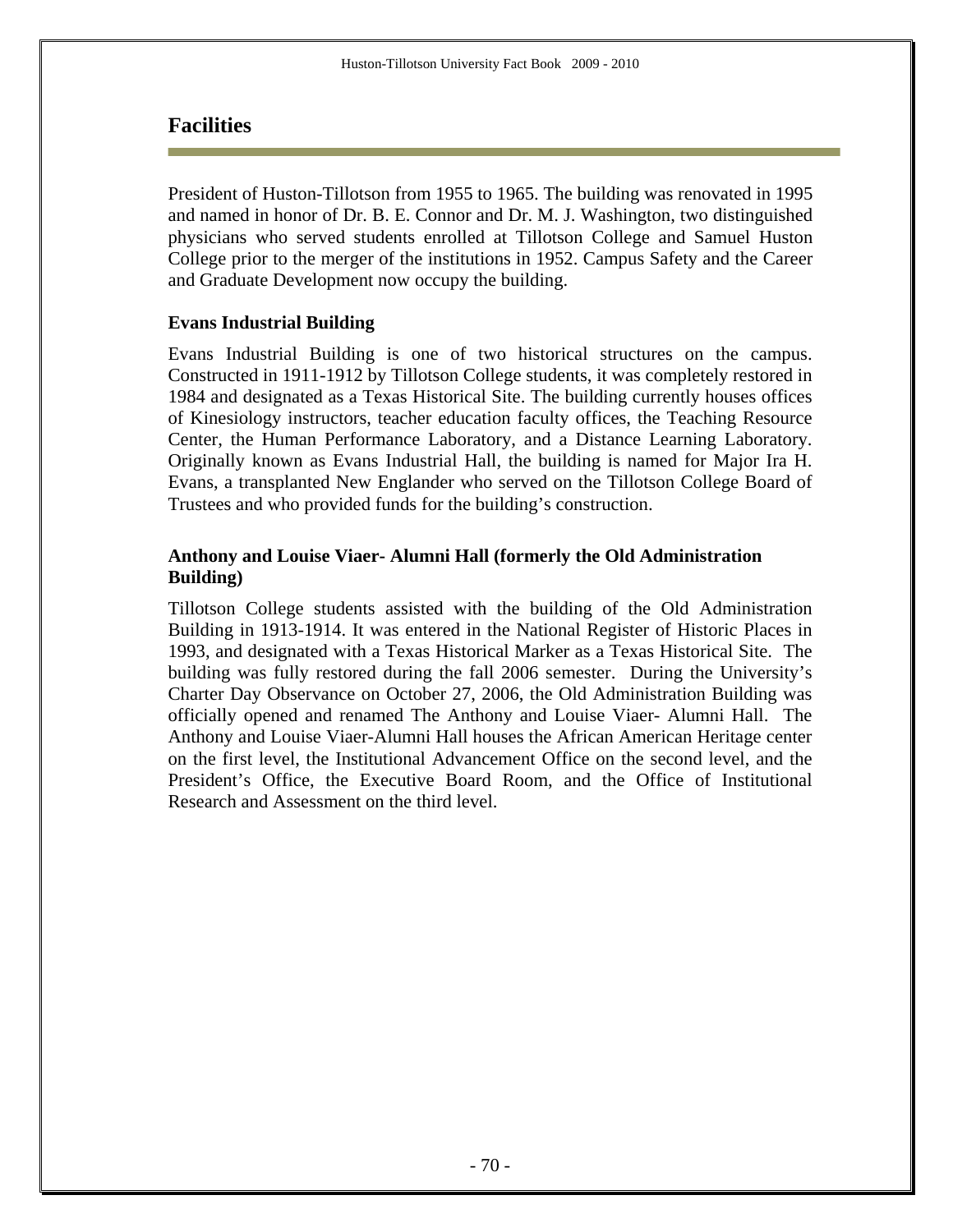# **Facilities**

÷

| <b>Health Services Use Patterns 2001-2008</b> |             |      |      |      |      |      |      |      |
|-----------------------------------------------|-------------|------|------|------|------|------|------|------|
| <b>Type of Service</b>                        | <b>2001</b> | 2002 | 2003 | 2004 | 2005 | 2006 | 2007 | 2008 |
| Received Care by Nurse                        | 847         | 1609 | 1539 | 1998 | 1348 | 651  | 692  | 1429 |
| Number of Referrals                           | 28          | 30   | 48   | 74   | 51   | 37   | 24   | 109  |
| Number of Staff Treated                       | 71          | 108  | 114  | 148  | 70   | 52   | 129  | 129. |

### **Library Statistics 2003-2009**

|                                     | 2003-     | 2004-     | 2005-   | 2006-   | 2007-   | 2008-          |
|-------------------------------------|-----------|-----------|---------|---------|---------|----------------|
| <b>Collections</b>                  | 2004      | 2005      | 2006    | 2007    | 2008    | 2009           |
| E-Books                             |           |           | 106     | 1,286   | 1.283   | 1,283          |
| Volumes                             | 90,589    | 91,393    | 92,225  | 92,642  | 93,034  | 94,047         |
| <b>Microforms</b>                   | 69,218    | 69,221    | 69,502  | 69,502  | 69,945  | 69,945         |
| Serials                             | 6,346     | 292       | 297     | 294     | 285     | 294            |
| <b>Audio Visuals</b>                | 8,832     | 9,144     | 9,393   | 9,424   | 9,666   | 9,711          |
|                                     |           |           |         |         |         |                |
| <b>Human/Fiscal Resources</b>       |           |           |         |         |         |                |
| <b>FTE</b> Librarians               | 4         | 4         | 4       | 4       | 4       | $\overline{4}$ |
| <b>Total FTE Staff</b>              | 7         | 5.5       | 5.5     | 5.75    | 5.25    | 5.13           |
| <b>Total Operating Expenditures</b> | \$279,600 | \$270,216 | 329,853 | 321,466 | 348,448 | 330,125        |
|                                     |           |           |         |         |         |                |
| <b>Circulation</b>                  |           |           |         |         |         |                |
| Transactions                        | 4,524     | 5,469     | 5,536   | 6,467   | 5,164   | 3,913          |
| <b>Interlibrary Loans</b>           | 92        | 148       | 110     | 187     | 36      | 91             |
| Gate Count Typical Week             | 1,154     | 1,257     | 1,229   | 1,229   | 1,232   | 1,289          |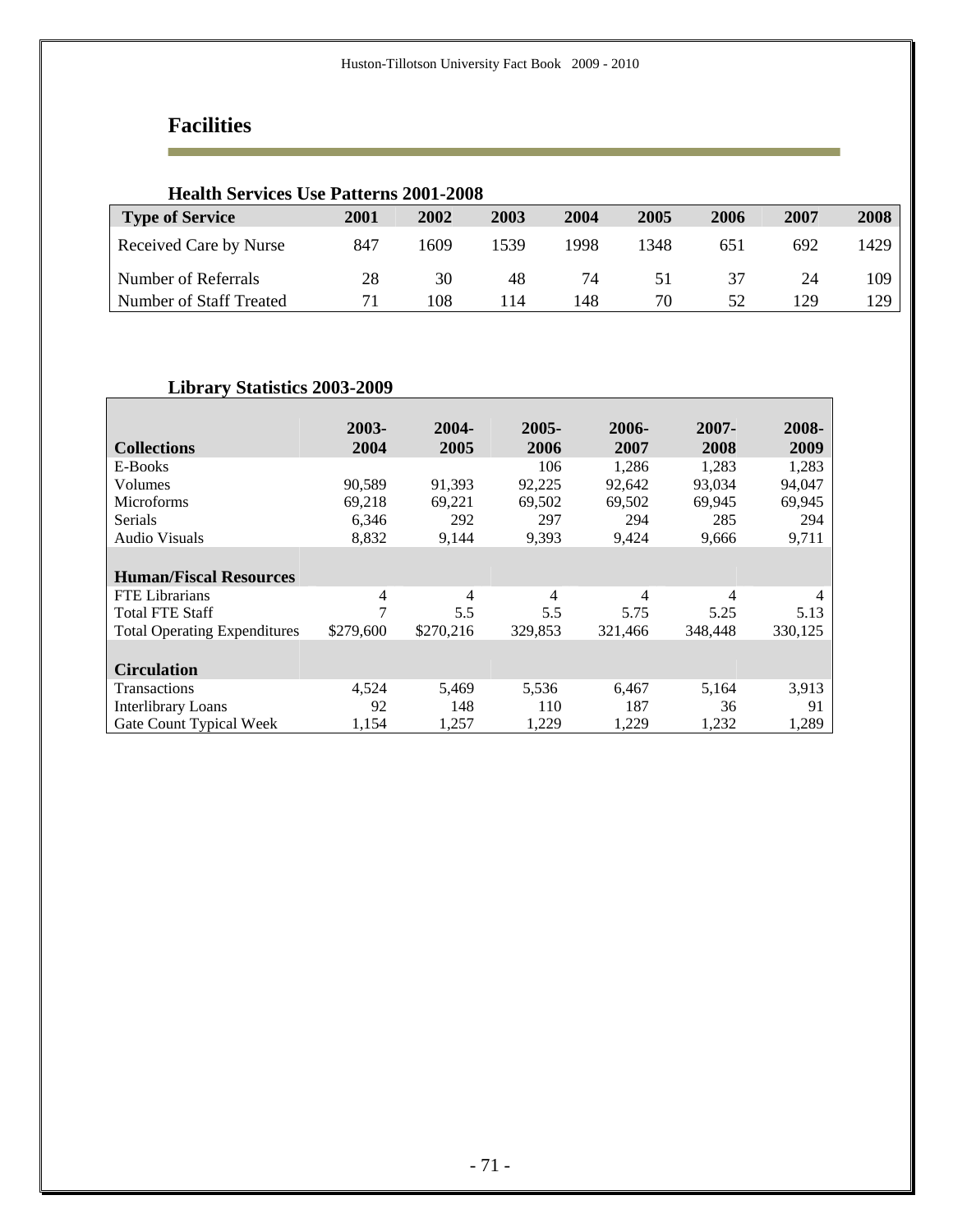## **Finances**

## Financial Aid Disbursed 2008-2009 & 2009-2010

#### **Analysis of Federal & State Financial Aid**

| <b>Federal &amp; State Funds</b> | 2008-2009      | 2009-2010      | <b>Net Change</b> |
|----------------------------------|----------------|----------------|-------------------|
| <b>PELL</b>                      | \$913,791.00   | \$1,406,286.00 | 54% increase      |
| <b>SEOG</b>                      | \$49,769.00    | \$58,555.00    | 18% increase      |
| TEXAS EQUALIZATION GRANT (TEG)   | \$667,115.00   | \$720,707.00   | 8% increase       |
| <b>TEXAS GRANT *</b>             | \$4,997.00     |                | 100% decrease     |
| <b>FEDERAL WORK STUDY**</b>      | \$67,741.00    | \$45,905.00    | 32% decrease      |
| <b>TEXAS WORK STUDY</b>          | \$3,078.00     | \$6,450.00     | 110% increase     |
| <b>SLEAP</b>                     | \$499.00       | \$602.00       | 21% increase      |
| <b>LEAP</b>                      | \$656.00       | \$825.00       | 26% increase      |
| <b>SUBSIDIZED LOAN</b>           | \$1,008,087.00 | \$1,314,827.00 | 30% increase      |
| UNSUBSIDIZED LOAN                | \$1,120,906.00 | \$1,479,726.00 | 32% increase      |
| PLUS PARENT LOAN                 | \$123,665.00   | \$106,191.00   | 14% decrease      |
| <b>ALTERNATIVE LOANS</b>         | \$141,508.00   | \$44,680.00    | 68% decrease      |
|                                  |                |                |                   |
| <b>TOTAL</b>                     | \$4,101,812.00 | \$5,184,754.00 | 26% increase      |

\* Texas Grant was discontinued for all new students at private colleges and universities. Two continuing students received Texas Grant for FY 2008-2009.

\*\* Transferred 25% of FWS allocation to SEOG. Needed additional SEOG funds for Pell eligible students, and to meet federal requirement that needy Pell eligible students receive SEOG.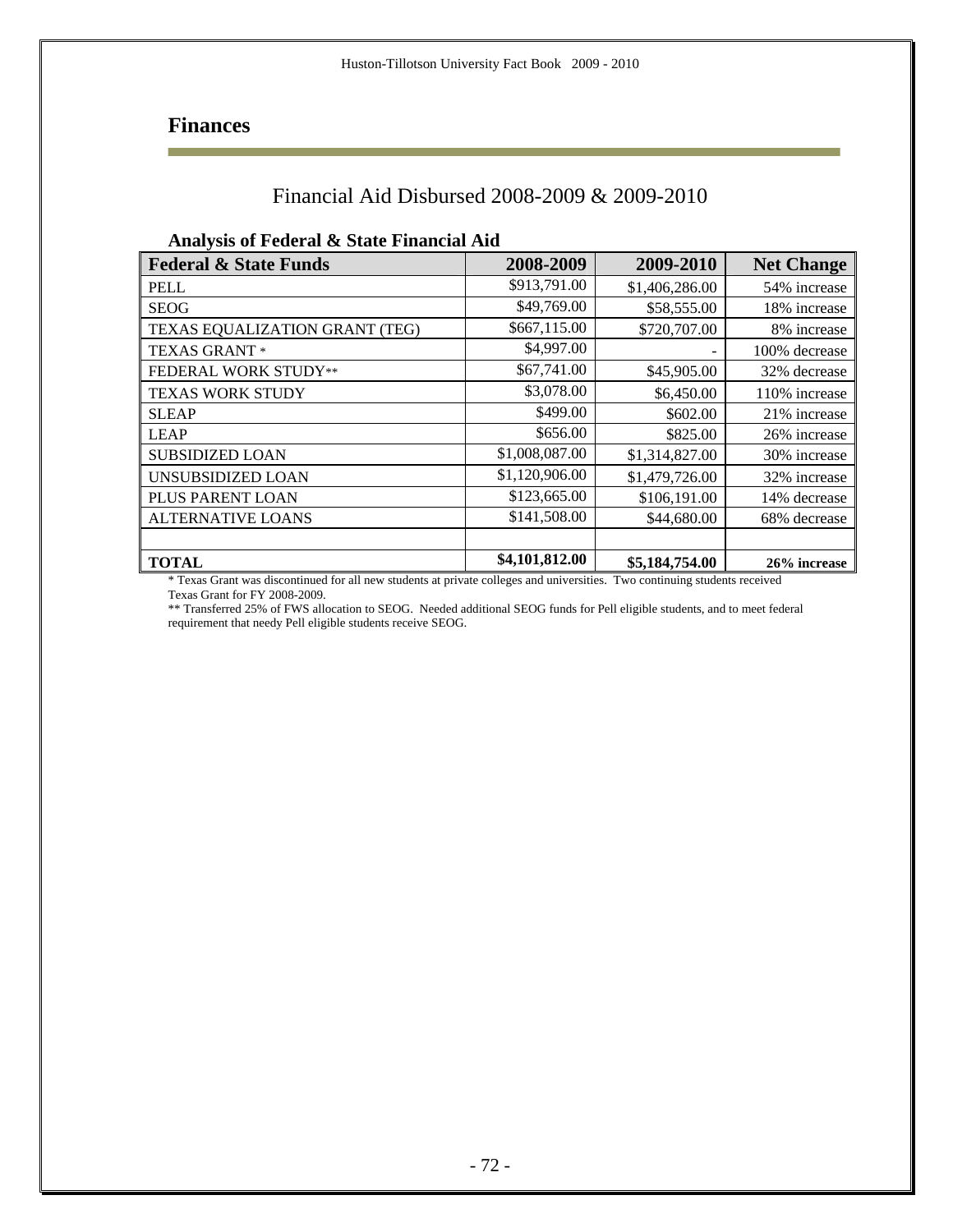## **Finances**

Ē.

| <b>Institutional Revenues July 1, 2008 to June 30, 2009</b> |               |            |  |  |
|-------------------------------------------------------------|---------------|------------|--|--|
| Category                                                    | <b>Amount</b> | Percentage |  |  |
| Tuition & Fees                                              | \$6,063,178   | 38%        |  |  |
| <b>Auxiliary Enterprises</b>                                | \$1,643,290   | 10%        |  |  |
| Private Gifts & Grants                                      | \$4,126,035   | 26%        |  |  |
| Grants & Contracts                                          | \$3,497,407   | 22%        |  |  |
| <b>Investment Income</b>                                    | \$(810,073)   | 0%         |  |  |
| Other Income                                                | \$570,440     | 4%         |  |  |
|                                                             |               |            |  |  |
| <b>Total Revenues</b>                                       | \$15,090,277  | 100%       |  |  |

### **Institutional Revenues**

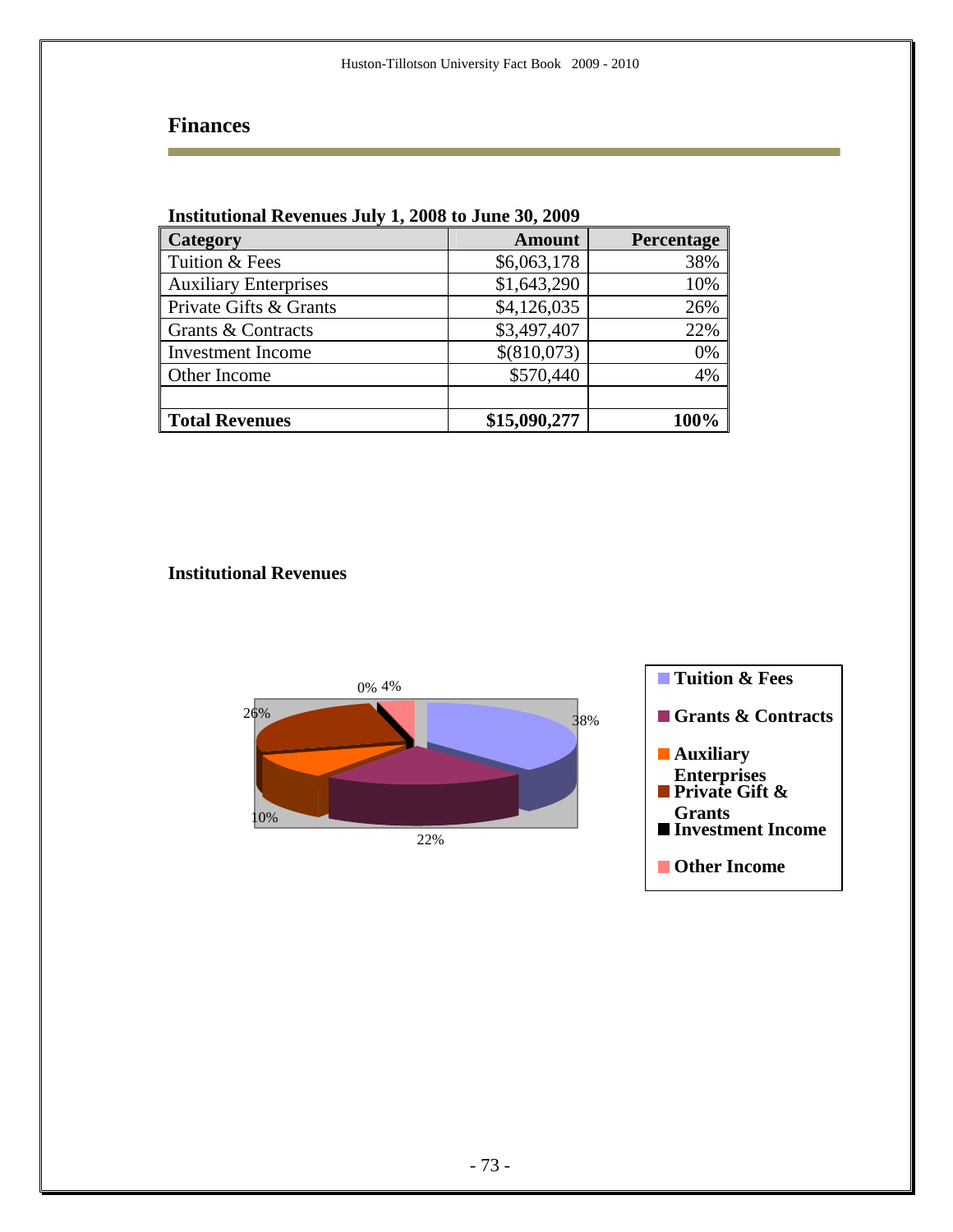## **Finances**

Ē.

| msututional expenditures July 1, 2000 to Julie 50, 2007 |               |            |  |  |  |
|---------------------------------------------------------|---------------|------------|--|--|--|
| Category                                                | <b>Amount</b> | Percentage |  |  |  |
| Instruction                                             | \$3,656,166   | 24%        |  |  |  |
| Academic Support                                        | \$813,354     | 5%         |  |  |  |
| <b>Student Services</b>                                 | \$2,008,575   | 13%        |  |  |  |
| <b>Auxiliary Enterprises</b>                            | \$992,218     | 7%         |  |  |  |
| <b>Student Aid</b>                                      | \$980,338     | 6%         |  |  |  |
| Operation & Maintenance of Plant                        | \$1,948,417   | 13%        |  |  |  |
| <b>Institutional Support</b>                            | \$4,863,150   | 32%        |  |  |  |
|                                                         |               |            |  |  |  |
| <b>Total Expenditures</b>                               | \$15,262,218  | 100%       |  |  |  |

## **Institutional Expenditures July 1, 2008 to June 30, 2009**

### **Institutional Expenditures**



### **Institutional Net Assets**

| <b>Time Frame</b>                                | <b>Amount</b>  |
|--------------------------------------------------|----------------|
| Net assets at the beginning of year July 1, 2008 | \$13, 268, 182 |
| Net assets at the end of year June 30, 2009      | \$13,096,241   |
| <b>Change in Net Assets</b>                      | \$(171,941)    |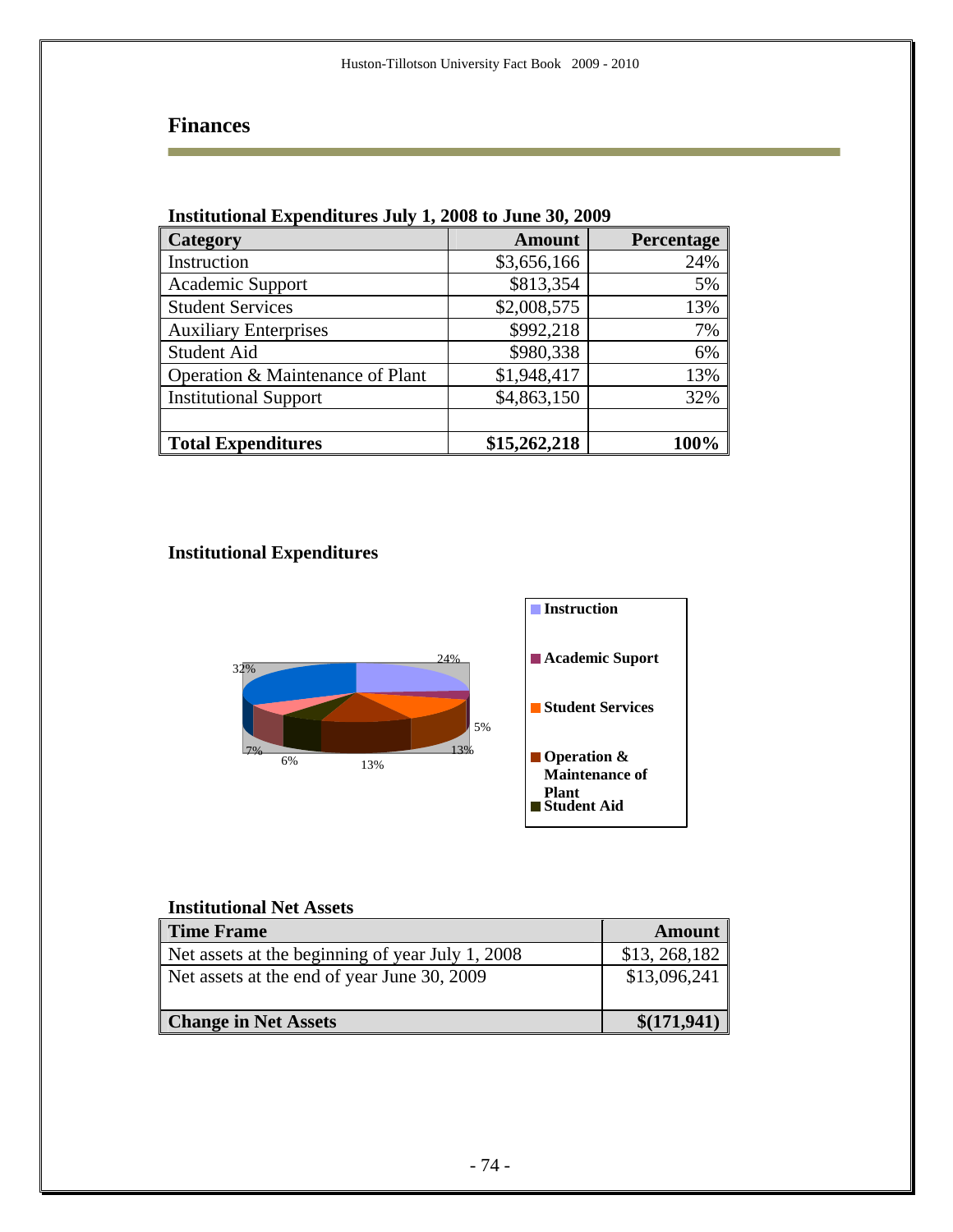### **Campus Map**